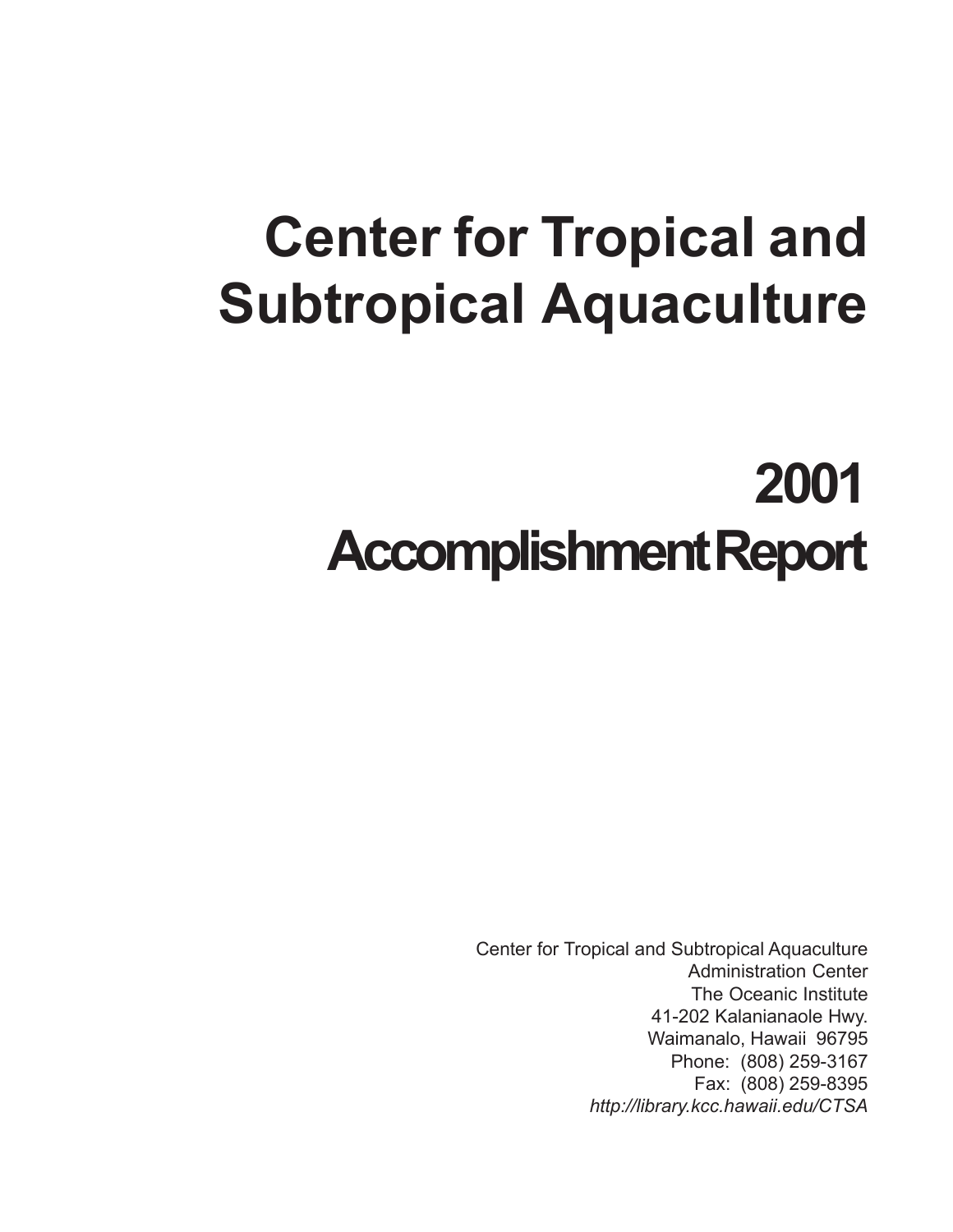| <b>National Coordinator for Aquaculture New Animal Drug Applications  21</b> |
|------------------------------------------------------------------------------|
| Best Management Practices for Hawaiian Aquaculture  29                       |
| Aquaculture Research, Extension and Training in the Pacific Islands  33      |
| Transitioning Hawaii's Freshwater Ornamental Industry  39                    |
|                                                                              |
|                                                                              |
|                                                                              |
|                                                                              |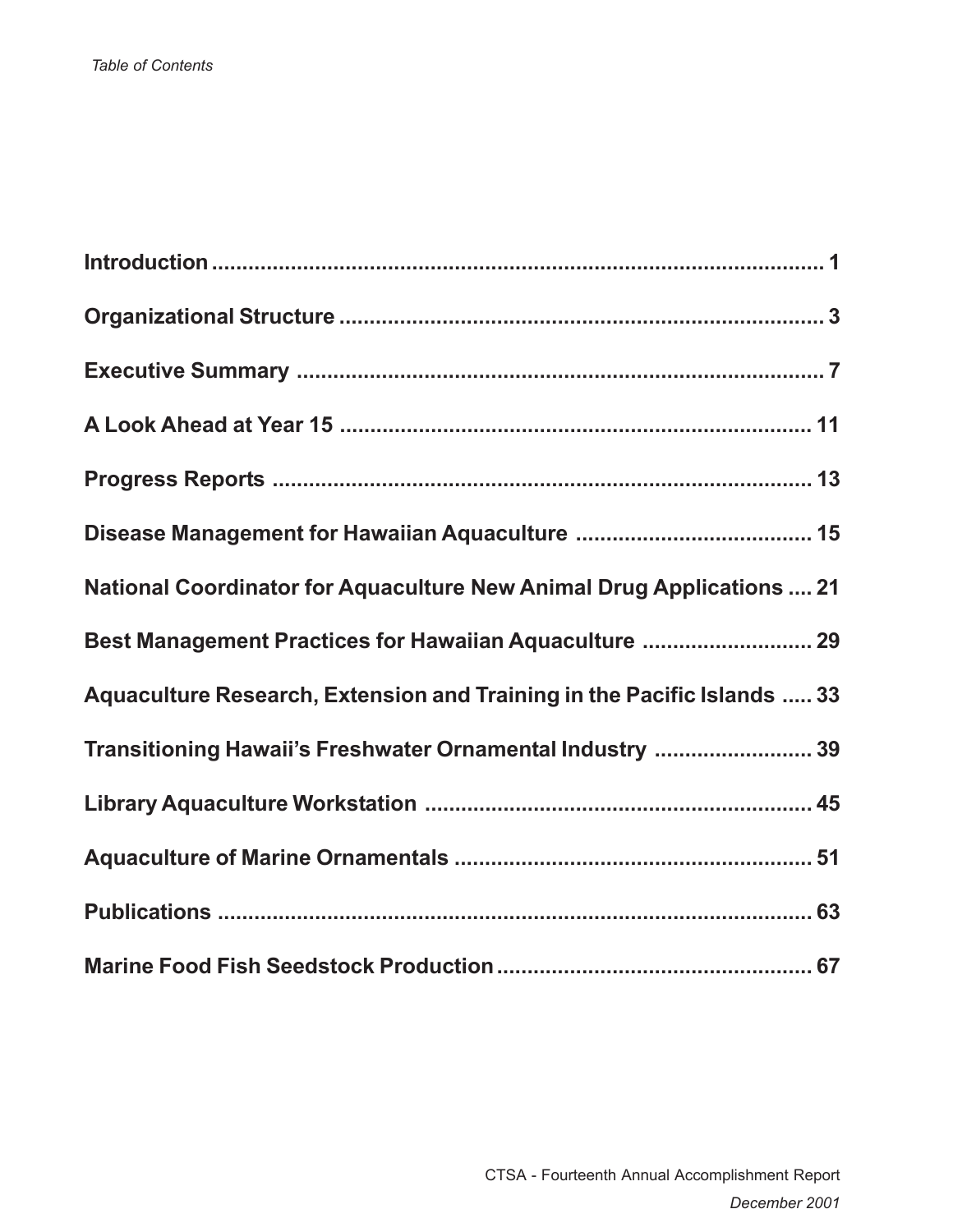## **Introduction**

The mission of the Center for Tropical and Subtropical Aquaculture (CTSA) is to support aquaculture research, development, demonstration and extension education to enhance viable and profitable U.S. aquaculture.

Title XIV of the Agriculture and Food Act of 1980 and the Food Security Act of 1985 authorized establishment of five regional aquaculture research, development and demonstration centers in the United States (Subtitle L, Sec. 1475[d]) in association with colleges and universities, state departments of agriculture, federal facilities and non-profit private research institutions.

CTSA is one of the five regional aquaculture centers (RAC's) funded by the U.S. Department of Agriculture. Research projects span the American Insular Pacific, using its extensive resource base to meet the needs and concerns of the tropical aquaculture industry.

The RAC's encourage cooperative and collaborative aquaculture research and extension education programs that have regional or national applications. Center programs complement and strengthen existing research and extension educational programs provided by the U.S. Department of Agriculture and by other public institutions. The Centers' objectives are to:

- promote aquaculture research, development and demonstration for the enhancement of viable and profitable commercial aquaculture production in the United States for the benefit of producers, consumers and the American economy;
- utilize the Regional Centers in a national program of cooperative and collaborative research, extension and development activities among public and private institutions having demonstrated capabilities in support of commercial aquaculture in the United **States**

CTSA is jointly administered by the University of Hawaii and The Oceanic Institute. The Center offices and staff are located at The Oceanic Institute's Makapuu Point site on windward Oahu.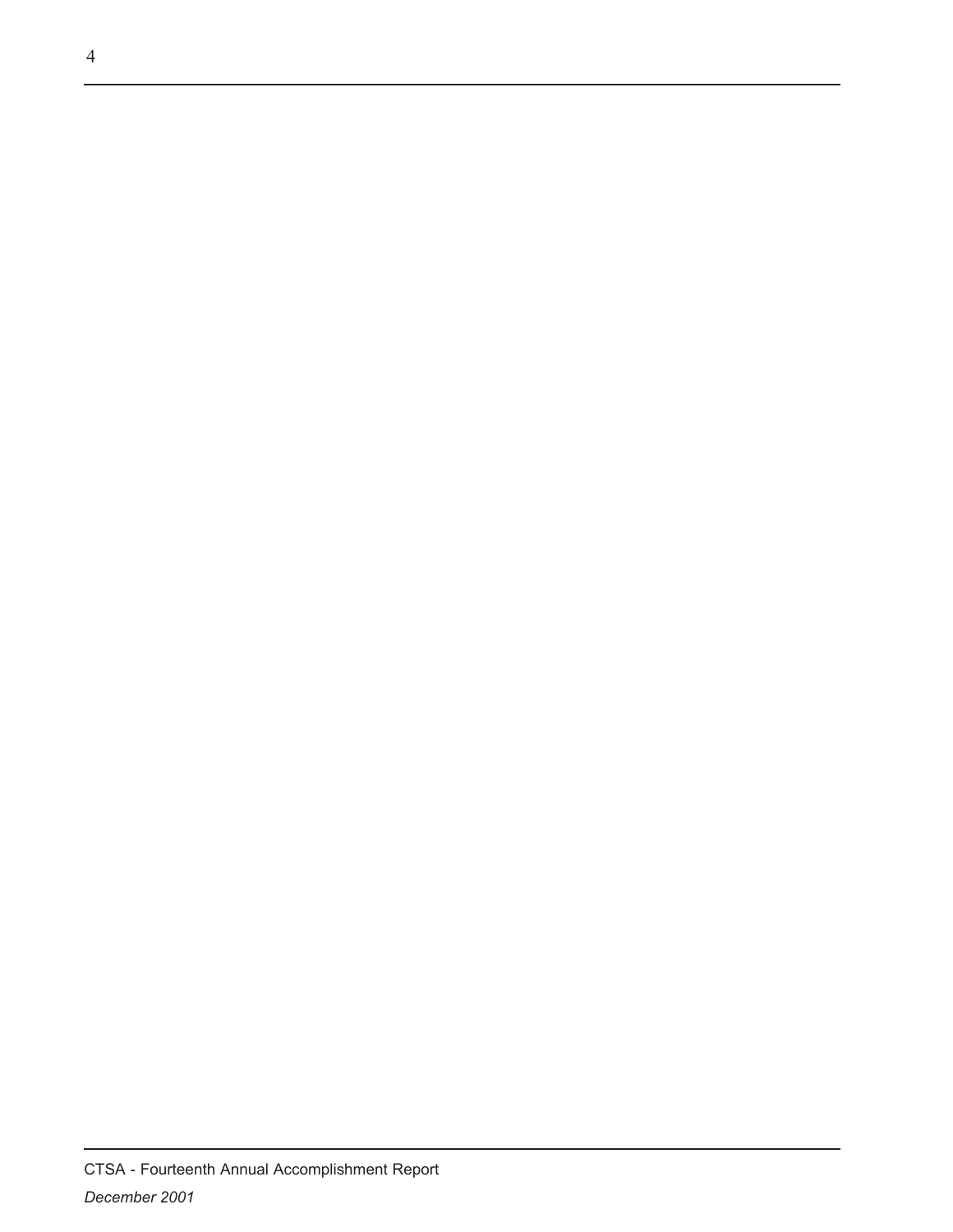## **Organizational Structure**

CTSA funds aquaculture research, development and demonstration projects. Each year's program is the result of several groups working together for many months. A Board of Directors oversees the CTSA's programmatic functions, and an Executive Committee is responsible for the CTSA's administrative policy and functions.

In addition, CTSA has two working groups. The Industry Advisory Council (IAC) is comprised of members from financial institutions, aquacultural and agricultural enterprises, government agencies and other business entities. The Technical Committee (TC) is made up of researchers, extension agents and fisheries officers.

The Board, the IAC and the TC draw their members from American Samoa, the Commonwealth of the Northern Mariana Islands, the Federated States of Micronesia, Guam, Hawaii, the Republic of Palau and the Republic of the Marshall Islands.

#### **ADMINISTRATIVE CENTER**

CTSA is co-administered by the University of Hawaii and The Oceanic Institute. CTSA's Administrative Center is located at The Oceanic Institute, on the island of Oahu in Hawaii. The Administrative Center staff provides all necessary support services for the Executive Committee, the Board of Directors, the Industry Advisory Council, the Technical Committee, various project review panels and delegations and project work groups. Dr. Cheng-Sheng Lee, Center Director, supervises operation of the Center.

#### **EXECUTIVE COMMITTEE**

The Executive Committee is the legal entity responsible for the Center's overall administrative policy formulation, budget and procedures and appointing the CTSA Director. The members of the Executive Committee are:

- Dr. Gary D. Pruder, The Oceanic Institute, {Executive Committee Chairman};
- Dr. Dean Smith, University of Hawaii, {Board of Directors Chairman}.

#### **BOARD OF DIRECTORS**

The Board of Directors is responsible for the development and implementation of the Center's program policy, including concurrence on total budget issues. The Board is also responsible for development of ancillary agreements with other agencies and institutions.

The members of the Board of Directors represent educational, state and non-profit private research institutions throughout the region. The Board of Directors: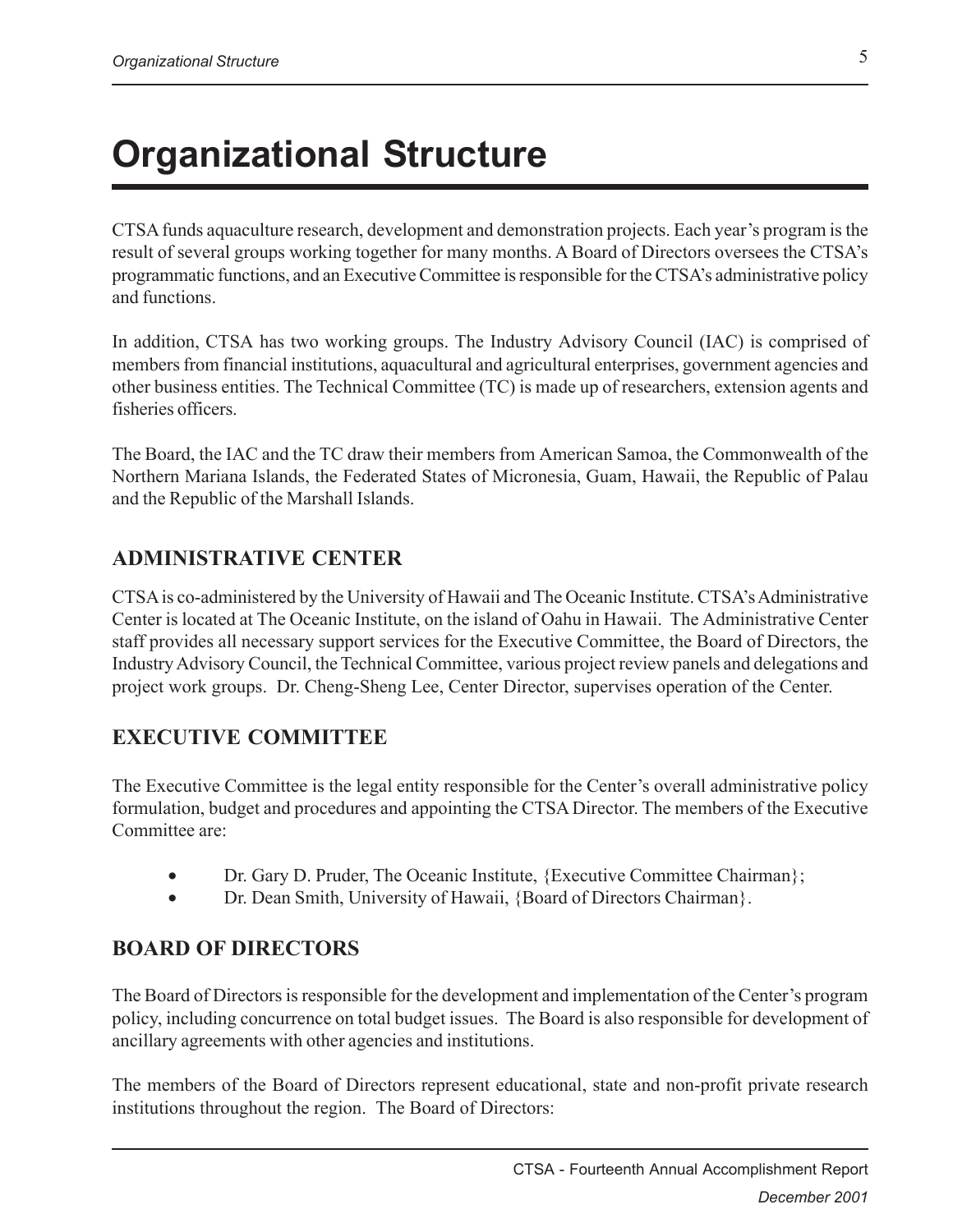- establishes initial guidelines for regional aquaculture research, development and demonstration activities;
- appoints and removes members of the Industry Advisory Council and the Technical Committee;
- approves the proposed strategy for project selection;
- approves the priority areas and goals for industry development identified by the Industry Advisory Council and Technical Committee;
- approves the Annual Plan of Work, including budget allocations;
- approves the Annual Accomplishment Report for consistency with the goals and objectives of CTSA and the authorizing legislation;
- develops ancillary agreements with other institutions.

The members of the Board of Directors are:

- Dr. Jeff Barcinas, College of Agriculture and Life Sciences, University of Guam;
- Mr. John Corbin, Hawaii State Aquaculture Development Program;
- Dr. E. Gordon Grau, University of Hawaii Sea Grant College Program;
- Dr. Andrew Hashimoto, College of Tropical Agriculture and Human Resources, University of Hawaii;
- Dr. Gary D. Pruder, The Oceanic Institute {Executive Committee Chairman};
- Dr. Singeru Singeo, Land Grant Program, College of Micronesia;
- Dr. Dean Smith, University of Hawaii, {Board Chairman}.

#### **INDUSTRY ADVISORY COUNCIL**

Members of the Industry Advisory Council include commercial aquaculture farmers, aquaculture suppliers and members of government bodies and financial institutions. Members are appointed by the Board of Directors for three-year, renewable terms. As an advisory body, the Industry Advisory Council's capacity provides an open information exchange forum for those involved in the aquaculture business. With the approval of the Board of Directors, contributions of the IAC can be incorporated into annual and ongoing plans for CTSA. The Industry Advisory Council:

- identifies research and development needs and priorities from the perspective of the aquaculture industry;
- participates as needed in the review of proposals, project progress reports, program review delegations and other functions of the Center;
- recommends to the Board actions regarding new and continuing proposals, proposal modifications and terminations.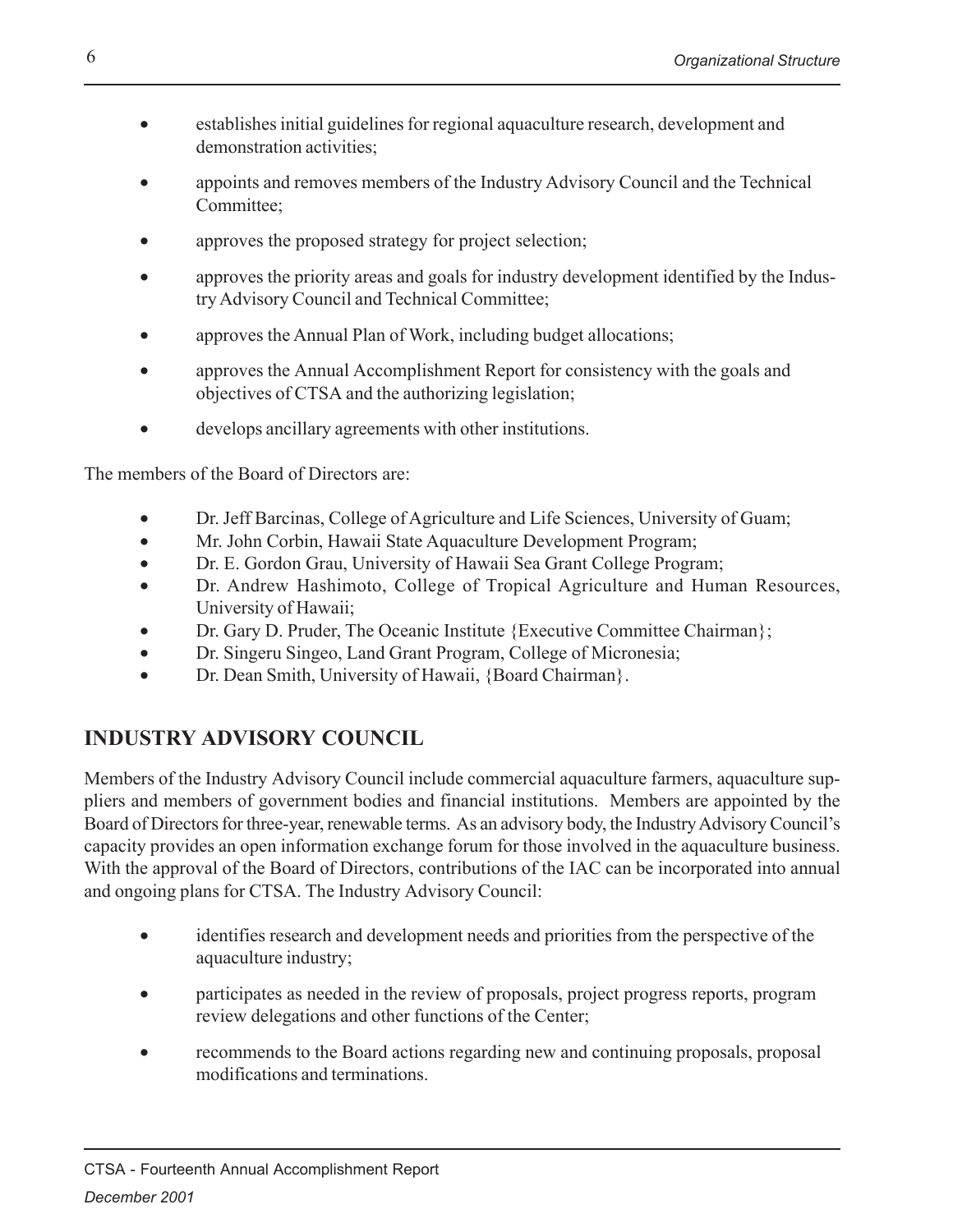Members of the Industry Advisory Council are:

- Mr. David Barclay, Aquatic Culture and Design;
- Dr. Paul Bienfang, CEA Tech USA Inc.;
- Mr. Dennis Bishop, Kona Mariculture;
- Ms. Rebecca Bishop-Yuen;
- Ms. Mary Brooks, Pacific Aquaculture;
- Mr. Steve Chaikin, Molokai Sea Farms;
- Mr. Michael Crisostomo, Kurumaya Seahorse Restaurant;
- Mr. Richard Croft, Pohnpei Natural Products;
- Mr. Yimnang Golbuu, Palau Community College;
- Mr. John Gourley, Micronesia Clam Company;
- Ms. Linda Gusman, Island Aquaculture;
- Mr. Steve Katase, Royal Hawaiian Sea Farms;
- Mr. Robert Kern, Tropical Ponds of Hawaii;
- Mr. Jeff Koch, Mokuleia Aquafarm;
- Mr. Andrew Kuljis, Aquatic Farms;
- Mr. Richard Masse, Mangrove Tropicals;
- Mr. Toshiuki Rudolph, Nukuoro Municipal Government;
- Mr. Neil Sims, Black Pearl, Inc.;
- Dr. Richard Spencer, Hawaiian Marine Enterprises {Industry Advisory Council Chairman and *ex officio* member of the BOD}
- Mr. Ron Weidenbach, Hawaii Fish Company;
- Dr. Leonard Young, Hawaii State Aquaculture Development Program.

#### **TECHNICAL COMMITTEE**

The Technical Committee's members represent participating research institutions and state extension services, other state or territorial public agencies as appropriate, and non-profit private research institutions. The Technical Committee provides research expertise to address priorities set by the Industry Advisory Council. The Board of Directors appoints members for 3-year, renewable terms.

The Technical Committee:

- evaluates the technical merit of proposals submitted to CTSA;
- participates as needed in project review panels, Program Review Delegations and other functions of the Center.

The members of the Technical Committee are:

- Dr. Harry Ako, University of Hawaii {Technical Committee Chairman and *ex officio* member of the BOD};
- Dr. Maqsudul Alam, University of Hawaii;
- Ms. Kristen Anderson, Hamilton Library, University of Hawaii;

7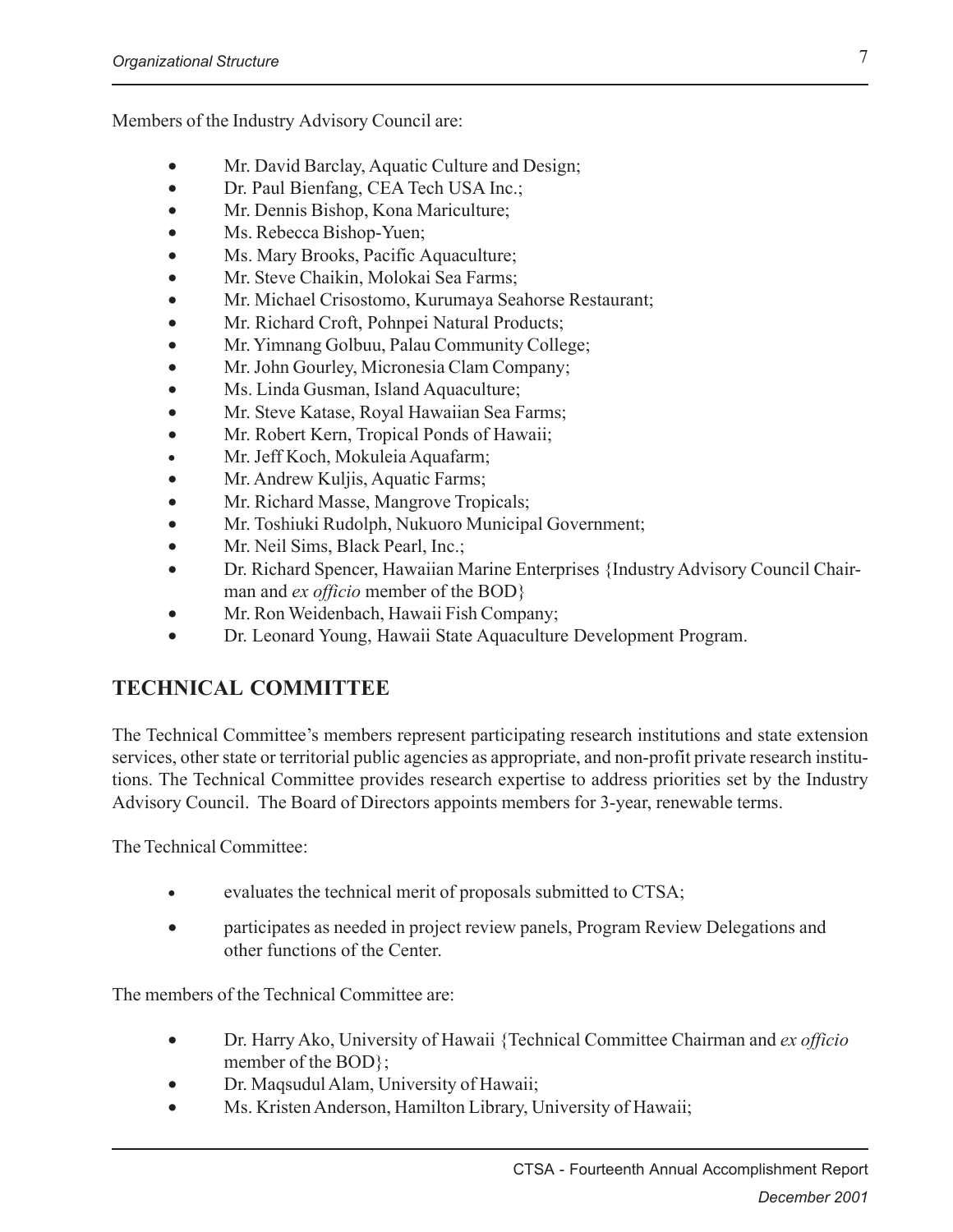- Mr. Richard Bailey, Sea Grant Extension Service, University of Hawaii;
- Dr. John Brown, College of Agriculture and Life Sciences, University of Guam;
- Mr. David Coleman, Hamilton Library, University of Hawaii;
- Mr. David Crisostomo, University of Guam Cooperative Extension Service;
- Mr. Simon Ellis, Land Grant College Program, College of Micronesia;
- Dr. Robert D. Howerton, Sea Grant Extension Service, University of Hawaii;
- Mr. Tom Iwai, Anuenue Fisheries Research Center;
- Dr. Christopher Kelley, Hawaii Institute of Marine Biology;
- Dr. PingSun Leung, University of Hawaii;
- Dr. Shaun Moss, The Oceanic Institute;
- Dr. Anthony Ostrowski, The Oceanic Institute;
- Dr. James Szyper, Sea Grant Extension Service, University of Hawaii at Hilo;
- Mr. Howard Takata, Sea Grant Extension Service, University of Hawaii
- Dr. Clyde Tamaru, Sea Grant Extension Service, University of Hawaii.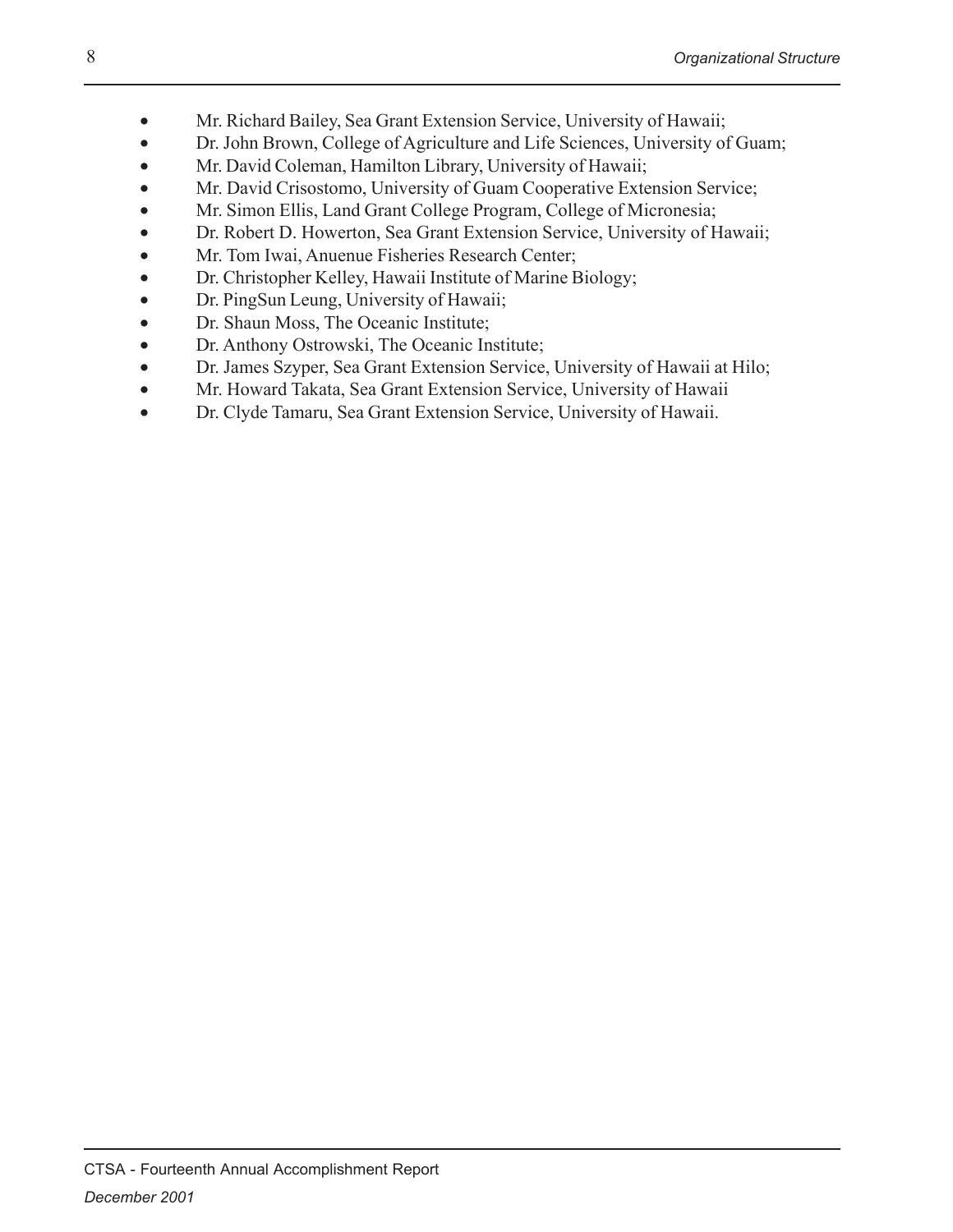## **Executive Summary**

#### **PROGRAM SCOPE**

During 2001, the Center for Tropical and Subtropical Aquaculture completed work on projects funded under its Eleventh Annual Plan of Work and continued work on projects funded under its Twelfth and Thirteenth Annual Plans of Work. In addition, in July 2001, CTSA initiated work on projects developed under its Fourteenth Annual Plan of Work and began developing its Fifteenth Annual Plan of Work.

Seven projects were funded under CTSA's 14th year program, which was approved by CTSA's Board of Directors on January 11, 2001. Six were continuations of projects begun under the programs of previous years and one was a new project.

Since the inception of CTSA in 1988, it has funded 139 research, demonstration, development and extension projects. Fourteen projects were active during 2001. These projects fall into six categories:

- National Aquaculture Priorities;
- Information Dissemination;
- Extension Support to Further Industry Development;
- Marketing and Economics;
- Development of New Technologies;
- Demonstration and Adaptation of Known Technologies

These projects address national aquaculture priorities:

∗ National Coordinator for New Animal Drug Applications

These projects address information dissemination:

- ∗ Library Aquaculture Workstation
- ∗ Publications
- ∗ Aquaculture Extension and Training Support for the U.S. Affiliated Pacific Islands

These projects address extension support to further industry development:

- ∗ Aquaculture Extension and Training Support for the U.S. Affiliated Pacific Islands
- ∗ Disease Management for Hawaiian Aquaculture
- ∗ Transitioning Hawaii's Freshwater Ornamental Aquaculture Industry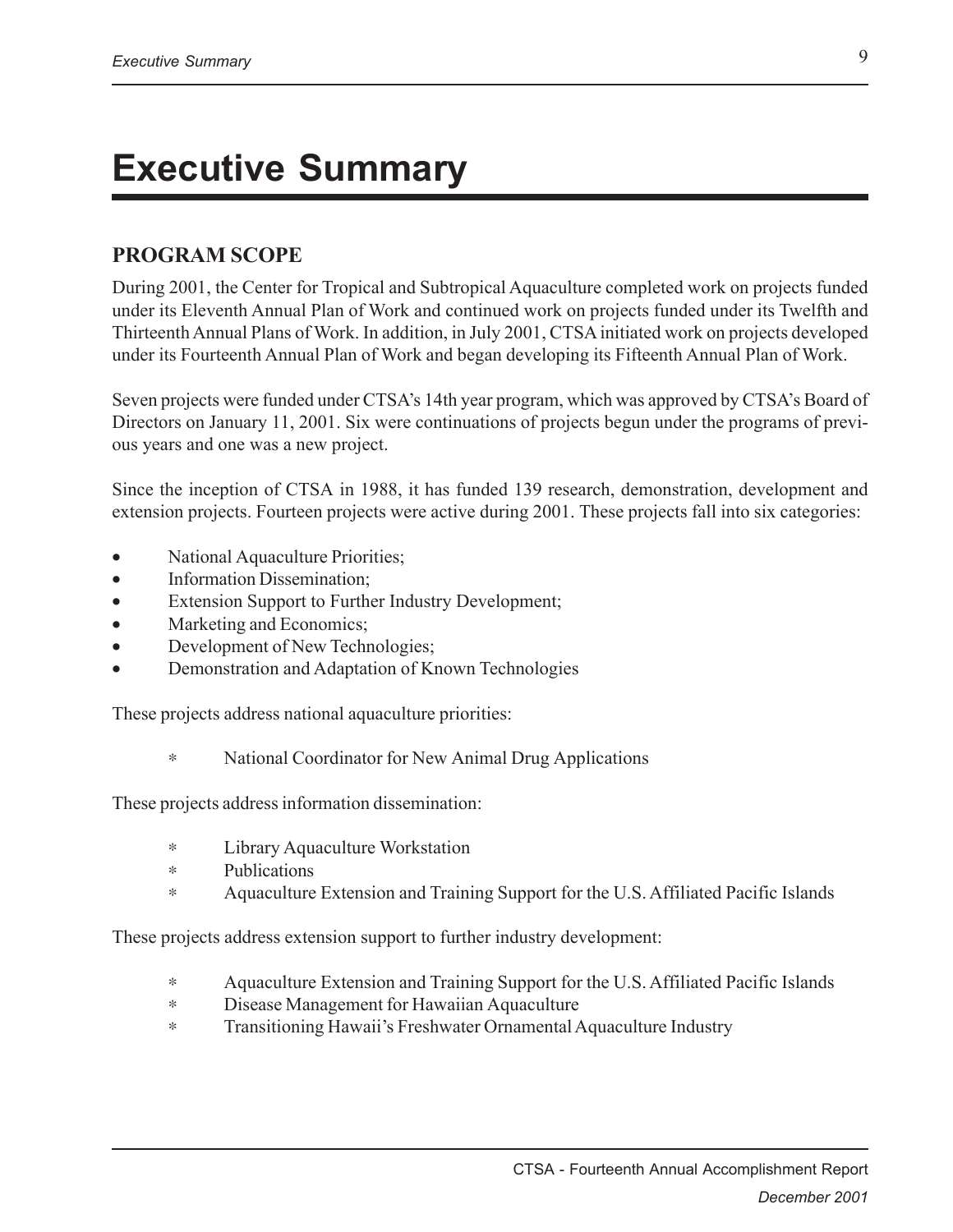This project addresses marketing and economics:

∗ Marine Food Fish Seedstock Production

These projects address development of new technologies:

- ∗ Marine Food Fish Seedstock Production
- ∗ Aquaculture of Marine Ornamentals

These projects address demonstration and adaptation of known technologies:

- ∗ Transitioning Hawaii's Freshwater Ornamental Industry
- ∗ Aquaculture Extension and Training Support for the U.S. Affiliated Pacific Islands
- ∗ Best Management Practices for Hawaiian Aquaculture

A brief listing of the principal accomplishments of the active projects in these categories during 2001 is presented below. Details on each project's funding, participants, objectives, anticipated benefits, progress and future plans are presented in the Progress Reports section.

#### **National Aquaculture Priorities**

National Coordinator for Aquaculture New Animal Drug Applications

New INADs are now in place at NIO to develop efficacy data on florfenicol and AQUI-S , and CRADAs are also in place with the sponsors for AQUI-S , copper sulfate, chloramine-T and florfenicol. In the latter half of 2000, new sponsors replaced the original sponsors for chloramine-T (Axcentive bv for Akzo Nobel Chemicals, Inc.) and oxytetracycline (Phibro Animal Health for Pfizer Inc.).

#### **Information Dissemination**

#### Library Aquaculture Workstation

In the Year 12 reporting period, there were 31,236 queries. PRAISE staff responded to 461 queries by returning to our users 5,514 journal citations, delivering 1,184 documents totaling 13,553 pages, and answering 166 miscellaneous queries. Staff delivered 78 article reference submissions to Cambridge Scientific Abstracts for inclusion to the ASFA database.

During Year 13's reporting period there were a total of 18,435 queries to the ASFA database. The PRAISE staff responded to an average of 33 research or journal requests per month by forwarding to our users 6,277 journal citations, delivering 1,048 documents totaling 13,022 pages, and answering 198 miscellaneous queries. A "Find It Yourself Online" page for aquaculturists has been developed and features links to free databases, online publications and full text materials for aquaculture and marine science.

#### **Publications**

The quarterly newsletter was printed and disseminated in March (double issue), June, September, and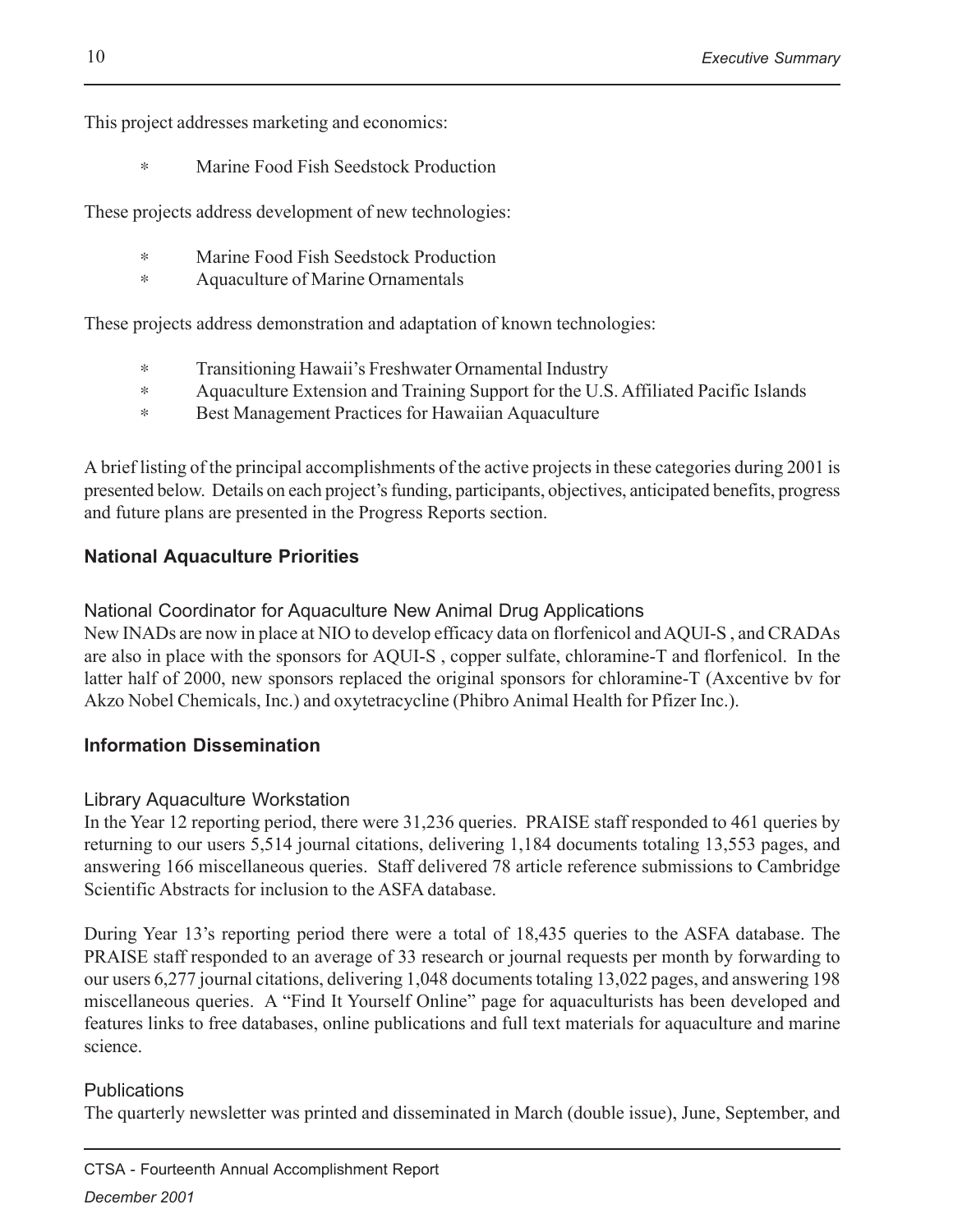December. The CTSA staff assisted with the creation, production and distribution of three CTSA publications and is currently working on production of three more. The homepage was updated monthly and maintained as needed.

#### **Extension Support to Further Industry Development**

#### Aquaculture Extension and Training Support for the U.S. Affiliated Pacific Islands

The extension specialist distributed over 145 literature packets on a variety of aquaculture topics to various entities throughout the region during the reporting period. Work was completed on the applied research project on the culture of eight hard and soft corals. A manual has been written and will be printed soon. The agent also conducted 11 workshops or training sessions for private and government agencies.

#### Disease Management & Virology Service for Hawaiian Aquaculture

To assist aquaculture operations, 82 trips were made to the field during the reporting period. There were 403 case submissions of aquatic animals received for diagnostic laboratory analysis services. Samples of *Penaeus vannamei, P. stylirostris, P. japonicus* and *Halocaridina rubra* were evaluated for pathogens.

#### **Development of New Technologies**

#### Marine Foodfish Seedstock Production

During the Year 2 reporting period, the project produced and delivered 215, 896 Pacific threadfin and 3,600 milkfish fingerlings to farmers on the islands of Oahu, Maui, Molokai, and Hawaii and 1.7 million Pacific threadfin and 1.34 million milkfish eggs were distributed to three growout and research operations on Oahu and Hawaii. The project also developed the first select line of Pacific threadfin.

Year 3, although only recently started, has already delivered 130,714 Pacific threadfin and 10,900 milkfish fingerlings and 2.3 million Pacific threadfin and 250,000 milkfish eggs to farmers and state agencies.

#### Aquaculture of Marine Ornamental Species

Centralized broodstock populations of yellow tang and flame angelfish were successfully maintained for over 18 months. The first recorded spawning of yellow tang in captivity was achieved by this project. Work group members also established new protocols for handling eggs and maintaining yolk-sac larvae of flame angelfish, increasing early survival rates to nearly 70%.

#### **Demonstration and Adaptation of Known Technologies**

Transitioning Hawaii's Freshwater Ornamental Industry During the reporting period, the extension specialist supported by this project made 26 site visits. Work group members conducted a total of 10 workshops.

Best Management Practices for Hawaiian Aquaculture

This project was terminated this year because it had accomplished all of its objectibes. A manual outlining the findings of research conducted by the PI was written, printed, and distributed.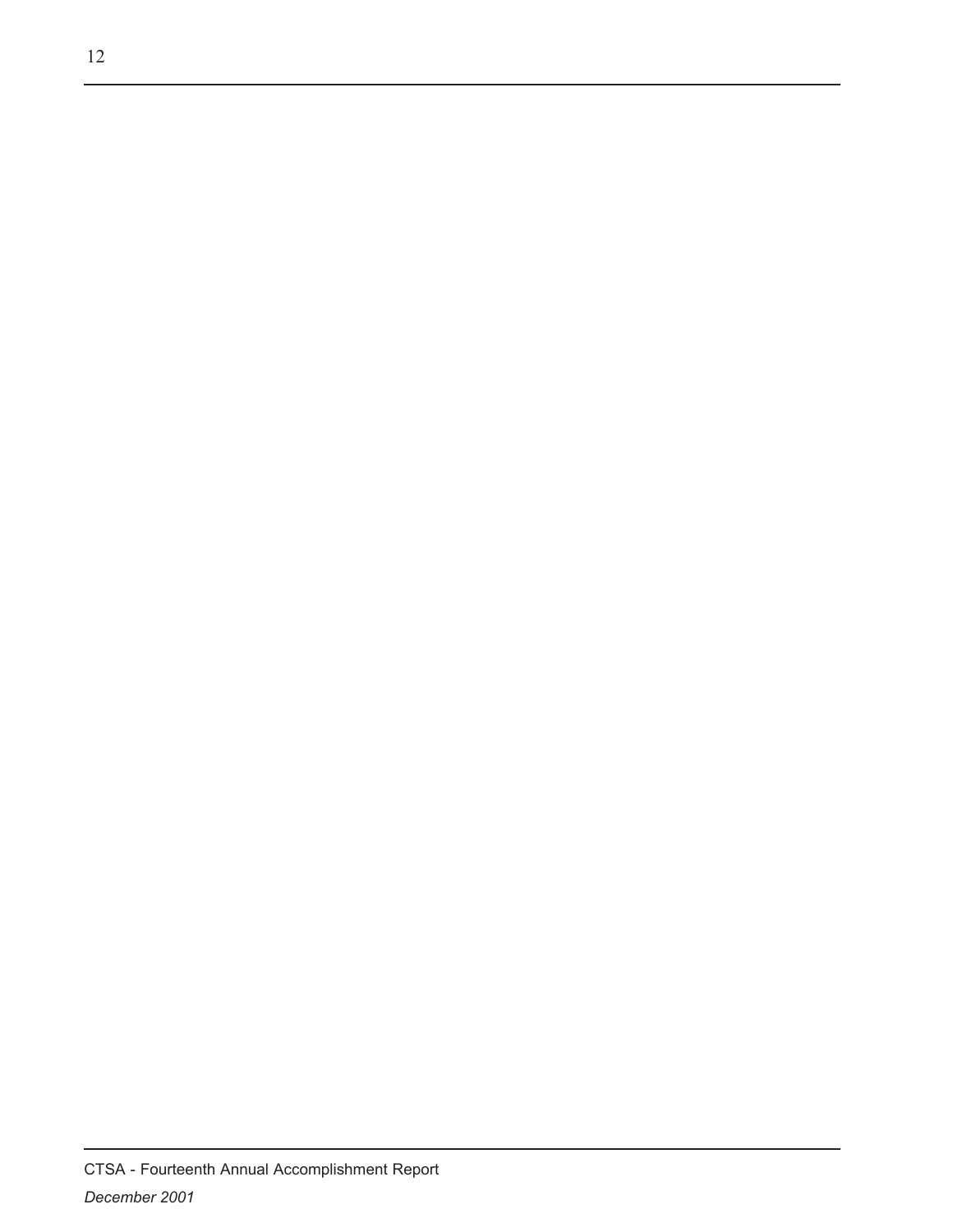## **A Look Ahead at Year 15**

The development of the Year 15 program was initiated in February 2001 at the annual meeting of the Industry Advisory Council (IAC). The IAC reviewed the progress of funded projects and recommended Year 15 research priorities based on concepts submitted by farmers and researchers from the region and beyond that would aid industry development. Members identified several project areas for funding priority, from which a call for pre-proposals was disseminated. Twenty-three pre-proposals were submitted in response to the call and 14 were then asked to submit a full proposal. Twelve proposals were reviewed by the Technical Committee in October 2001 and will be forwarded to the Board of Directors as the Year 15 Plan of Work in January 2002:

- 1. Library Aquaculture Workstation Year 15 *(continuing priority)*;
- 2. Aquaculture Extension & Training Support in the U.S. Affiliated Pacific Islands Year 14 *(continuing priority);*
- 3. Disease Management & Virology Service for Hawaiian Aquaculture Year 9 *(continuing priority)*;
- 4. Transitioning Hawaii's Freshwater Ornamental Aquaculture Industry Year 3 *(continuing priority)*;
- 5. Aquaculture of Marine Ornamental Species Year 3 *(continuing priority);*
- 6. Black Pearl Culture in the Pacific Year 2 *(new priority);*
- 7. Marine Invertebrates *(new priority);*
- 8. Improving Hatchery & Nursery Methods for Sturgeon in Hawaii *(new priority)*;
- 9. Reproduction & Selective Breeding of Pacific Threadfin *(new priority);*
- 10. Evaluation of Tilapia Species & Varieties for Establishment of a Tilapia Hatchery in Guam *(new priority);*
- 11. Culture of the Mullet, *Moolgarda seheli*, in Palau *(new priority);*
- 12. Publications *(continuing priority).*

In September, CTSA began its four-month review process. All proposals were first subjected to internal and external peer reviews by at least three experts in the project topic area. Proposals were then reviewed for technical merit by the Technical Committee during their annual meeting in October 2001. Once the final versions of the proposals are received and reviewed by the Program Review Delegation in December, they will be incorporated into the Fifteenth Annual Plan of Work, and presented to the Center's Board of Directors for approval in January 2002. Following Board approval, the plan will be submitted to the U.S. Department of Agriculture Cooperative State Research, Education and Extension Service for final approval.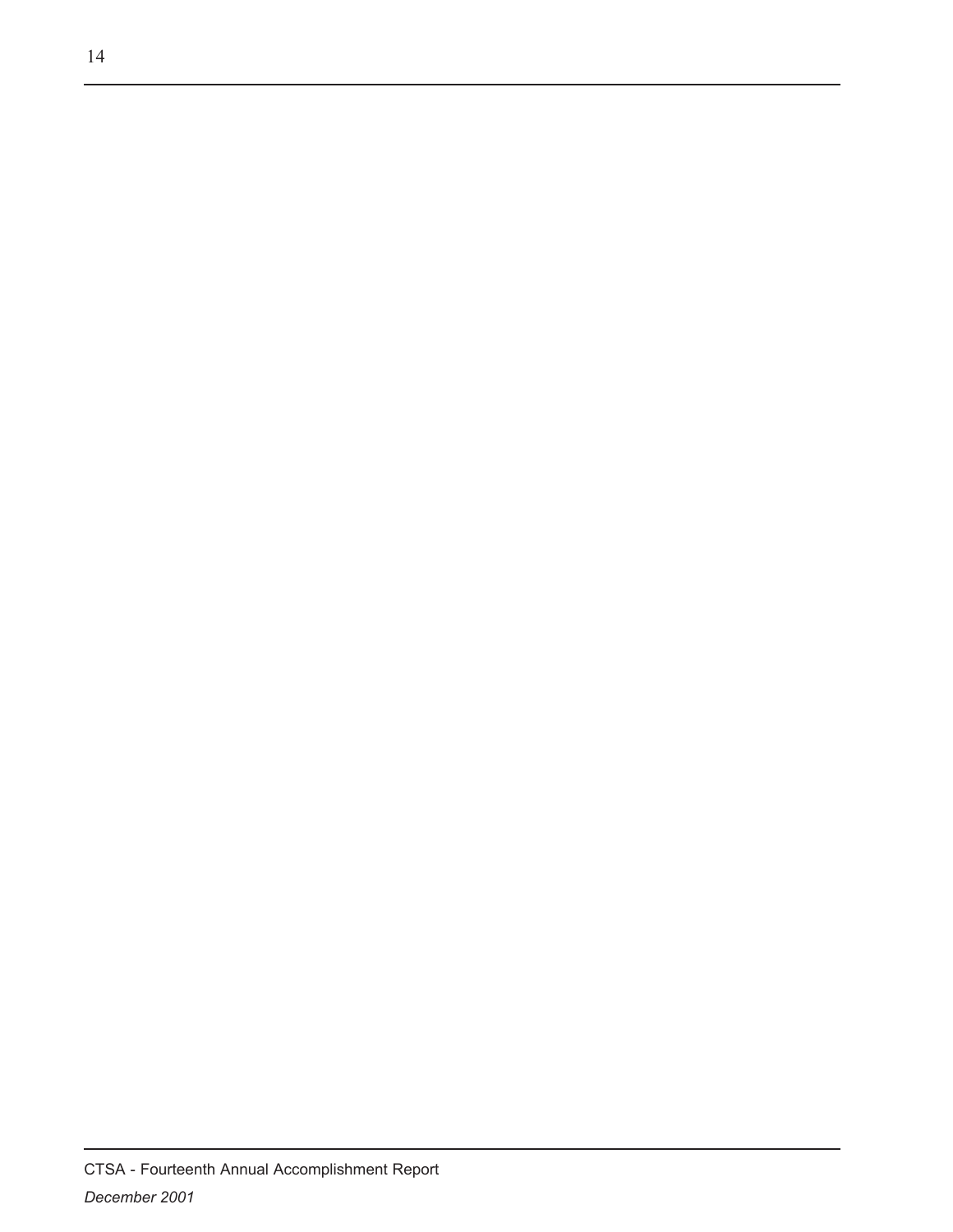## **Progress Reports**

An individual summary of the principal accomplishments of the active projects in these categories during 2001 is presented in the following pages. Details on each project's funding, participants, objectives, anticipated benefits, progress, impact, work planned and publications are presented. Information and results from previous years can be found in the correlating year's annual accomplishment report.

| Disease Management and Virology for<br>Hawaiian Aquaculture                               | Page 15 |
|-------------------------------------------------------------------------------------------|---------|
| National Coordinator for Aquaculture New Animal<br>Drug Applications                      | Page 21 |
| Development of Best Management Practices for<br>Hawaiian Aquaculture - termination report | Page 28 |
| Aquaculture Research, Extension and Training in<br>the U.S. Affiliated Pacific Islands    | Page 32 |
| Transitioning Hawaii's Freshwater Ornamental<br>Industry                                  | Page 38 |
| Library Aquaculture Workstation                                                           | Page 45 |
| <b>Aquaculture of Marine Ornamentals</b>                                                  | Page 50 |
| Publications                                                                              | Page 63 |
| Marine Food Fish Seedstock Production                                                     | Page 67 |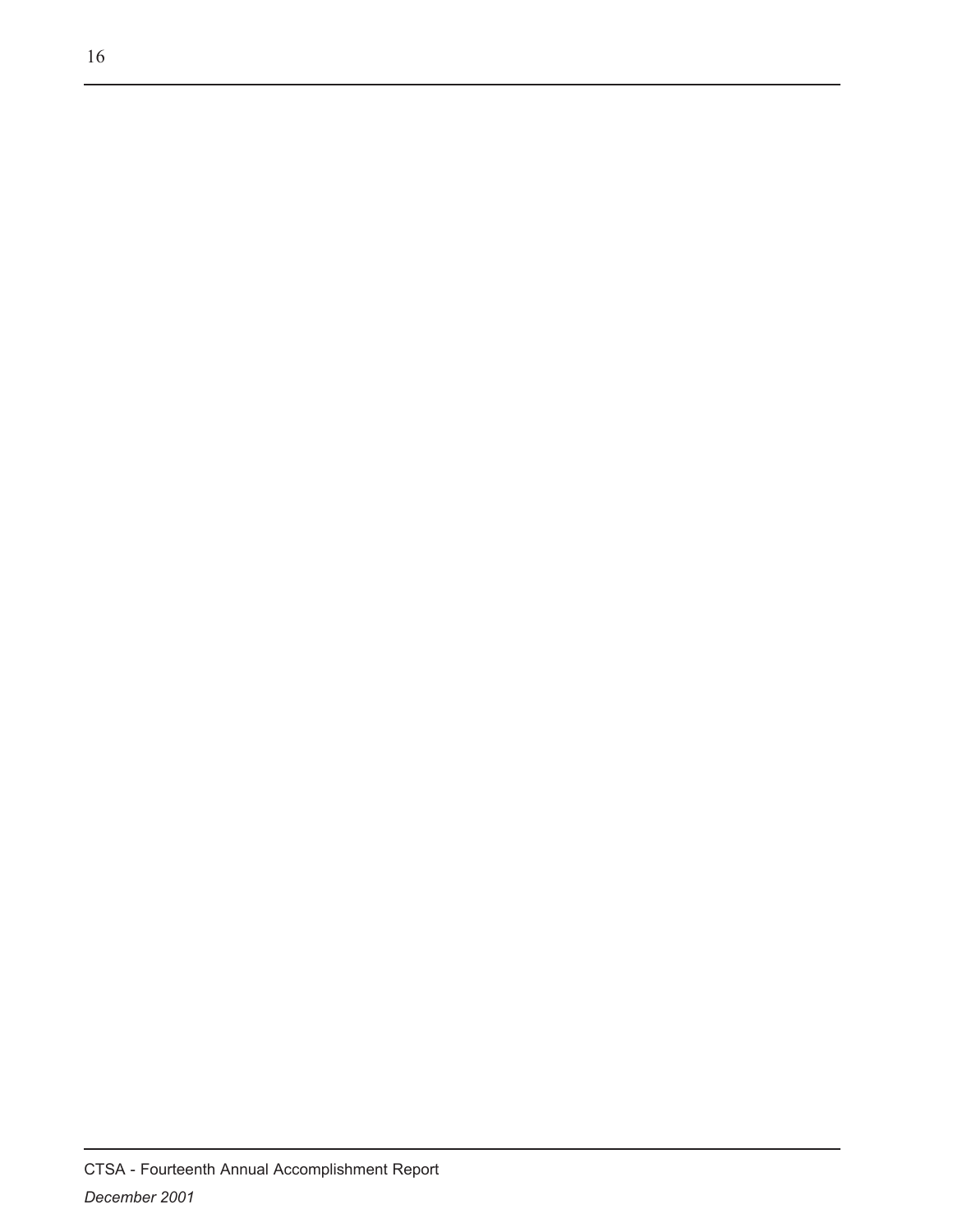## **Disease Management and Virology for Hawaiian Aquaculture, Years 7 & 8**

### **Reporting Period**

October 1, 2000 – October 1, 2001 (Year 7) August 1, 2001 – October 1, 2001 (Year 8)

### **Funding Level**

| Year 1            | \$41,638  |
|-------------------|-----------|
| Year <sub>2</sub> | \$63,725  |
| Year 3            | \$45,956  |
| Year 4            | \$44,030  |
| Year 5            | \$66,451  |
| Year 6            | \$51,934  |
| Year 7            | \$81,991  |
| Year 8            | \$67,902  |
| <b>TOTAL</b>      | \$463,627 |

### **Participants**

Dr. James Brock, Anuenue Fisheries Research Center

**Dr. Robert Bullis,** Technical Director of Animal Health, The Oceanic Institute.

Dr. Yuanan Lu, Assistant Researcher, Retrovirology Research Laboratory, The University of Hawaii at Manoa

Mrs. Dee Montgomery-Brock, Aquatic Health Associate, ADP, DOA

### **Objectives**

#### *Year 7*

1. To establish a continual cell line from each of the following fishes, the green swordtail (*Xiphophorus helleri*), and the angel fish (*Pterophyllum scalare*), the grey mullet *(Mugil cephalus*),and Pacific threadfin (*Polydactylus sexfilis*).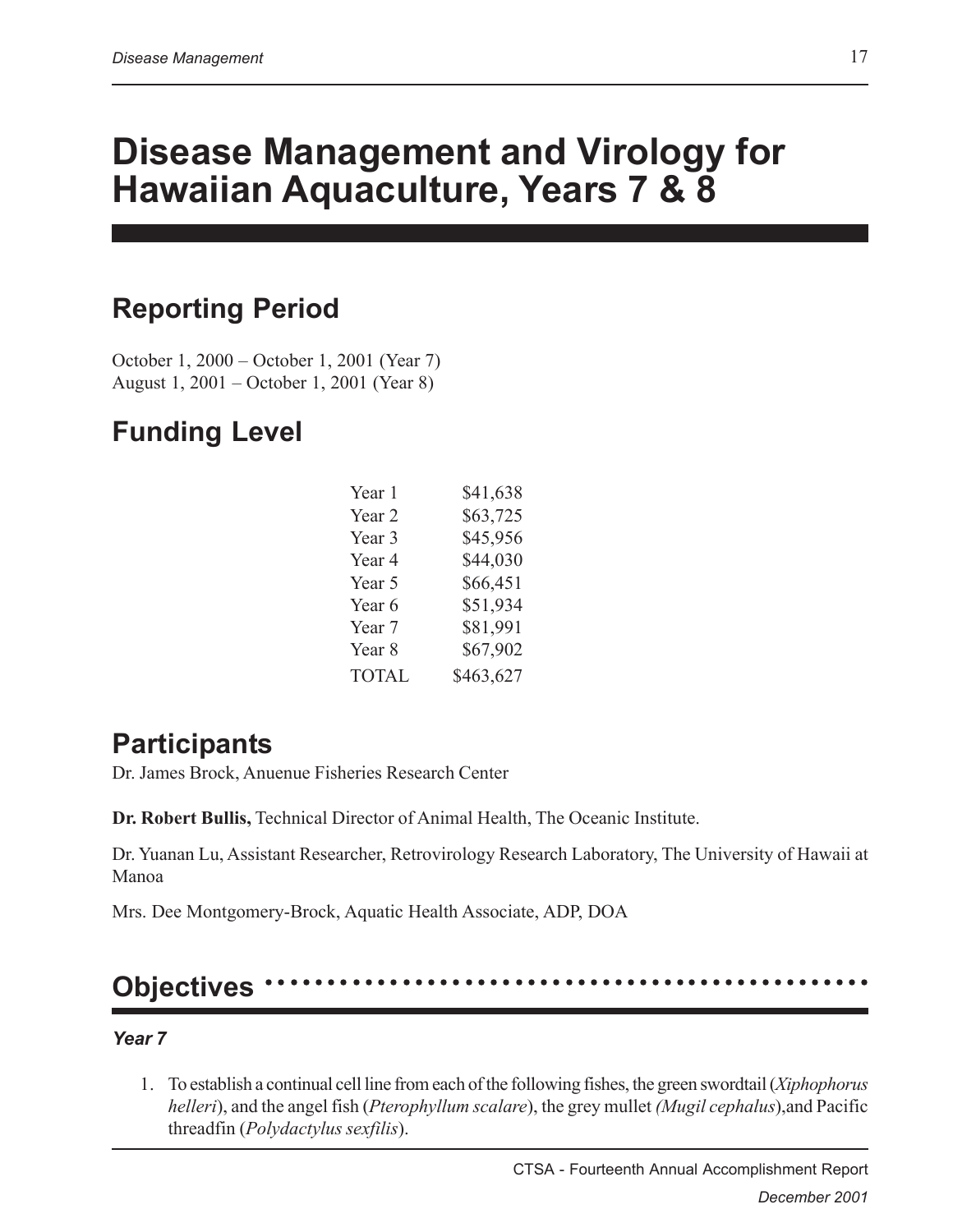- 2. To provide culture diagnostic services for the isolation of fish viruses from 10 case submission or marine or freshwater fishes.
- 3. To provide diagnostic support for the aquaculture sector in Hawaii and the Pacific Islands
- 4. To communicate to the industry the findings from the studies conducted in this project

#### *Year 8*

- 1. Establish a continuous cell line from each of the following fishes: the clownfish (*Amphiprion ocellaris*), the omilu (*Caranx melampygus*) and the snakehead (*Channa striatus*);
- 2. Provide fish virus culture and identification support services to the freshwater and marine fish aquaculturists in Hawaii;
- 3. Conduct two fish health training classes and provide effective communication of the class schedule;
- 4. Provide technology transfer to the industry.

#### **Anticipated Benefits** ○○○○○○○○○○○○○○○○○○○○○○○○○○○○○○○○○○○○○○

The services available through the Disease Management Project benefit aquaculture producers through the reduction of disease impacts in farmed

aquatic animals and thus minimizing loss of animals and profits.

### **Work Progress and Principal Accomplishments ........**

During the duration of this project, the participants have assisted the aquaculture community in controlling product losses due to disease. This assistance has been provided in various ways. On-site visits have been the most frequent method used to assist farmers. Experimental trials supported by the CTSA grant, made it possible to determine alternative and more efficient ways for farmers to overcome financially devastating losses caused by an aquatic disease. This program also has played a very important role in adding value to the aquaculture products sold from Hawaii, by providing routine Health Screening of the shrimp and fish populations produced here in the islands. The Health

documents accompanying the shipments of these products increase the value of the product and the reputation of the aquaculture farmers in Hawaii.

#### *Year 7*

#### **Objective 1**

Experiments were carried out to establish primary cell lines from three of the four species: mullet, swordtails, and angelfish. Snout and caudal fin derived cell lines from the swordtail and angelfish are established and are in passage. Muscle derived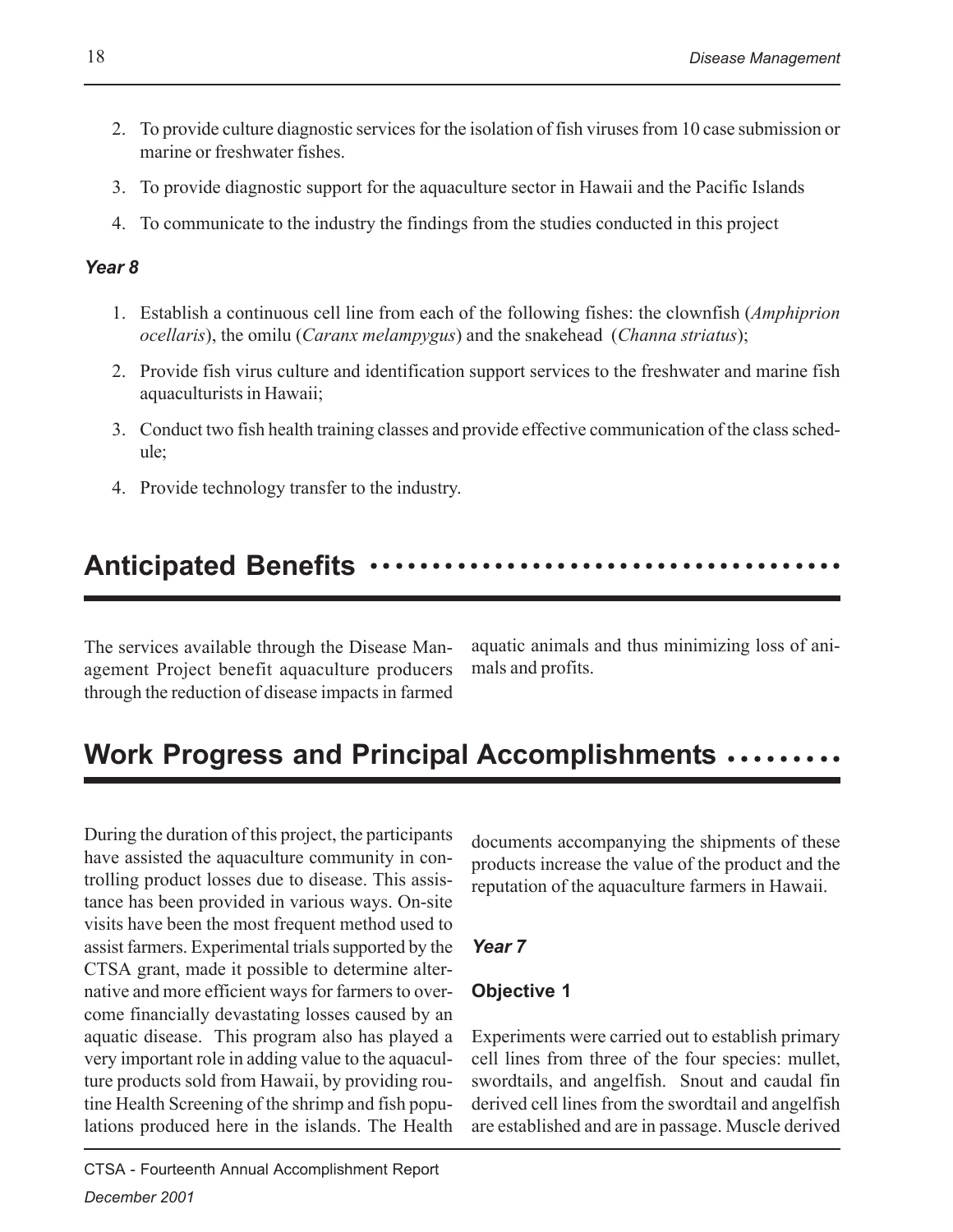cell lines from the angelfish are established and in passage. Also, snout derived cell lines are in passage for Pacific threadfin.

#### **Objective 2**

One case of diseased fish suspected or known to be infected by a pathogenic fish virus was evaluated by cell culture method in the period covered by this report.

#### **Objective 3**

During the period covered by this report 82 trips were made into the field. There were 403 case submissions of aquatic animals received for diagnostic laboratory analysis service. Of these 403 cases, 100 cases involved assisting the producers and/or sellers of tropical fish. One hundred and twelve cases were requests for export documents certifying the health of the animals originating from aquaculture facilities in Hawaii.

During the reporting period surveillance for shrimp pathogens was carried out on shrimp tissue samples collected from 10 companies and/or facilities in Hawaii. The following shrimp samples were evaluated: *Penaeus vannamei, Penaeus stylirostris, Penaeus japonicus* and *Halocaridina rubra*. The samples were evaluated for pathogens by PCR method and/or histopathology. For PCR assay the samples were submitted to the University of Arizona, Tucson, Arizona.

#### **Objective 4**

A current technical report is being prepared, describing the progress made on developing fish cell lines. Two oral presentations were given that reported results from work conducted in this project. One article that reported on the results from work conducted in this project was accepted for publication.

#### *Year 8*

#### **Objective 1**

Work on this objective has not started. We will begin collecting samples in November, starting with the snakehead (*Channa striatus*).

#### **Objective 2**

No samples have been collected for this objective. There have not been any cases of fish viral disease submitted to our program.

#### **Objective 3**

Arrangements have been made for the first fish health training class to be held on the island of Maui on November 10-11, 2001.



 **\$ 81,000**

#### **Objective 4**

A technical report is being prepared on the progress of developing fish cell lines.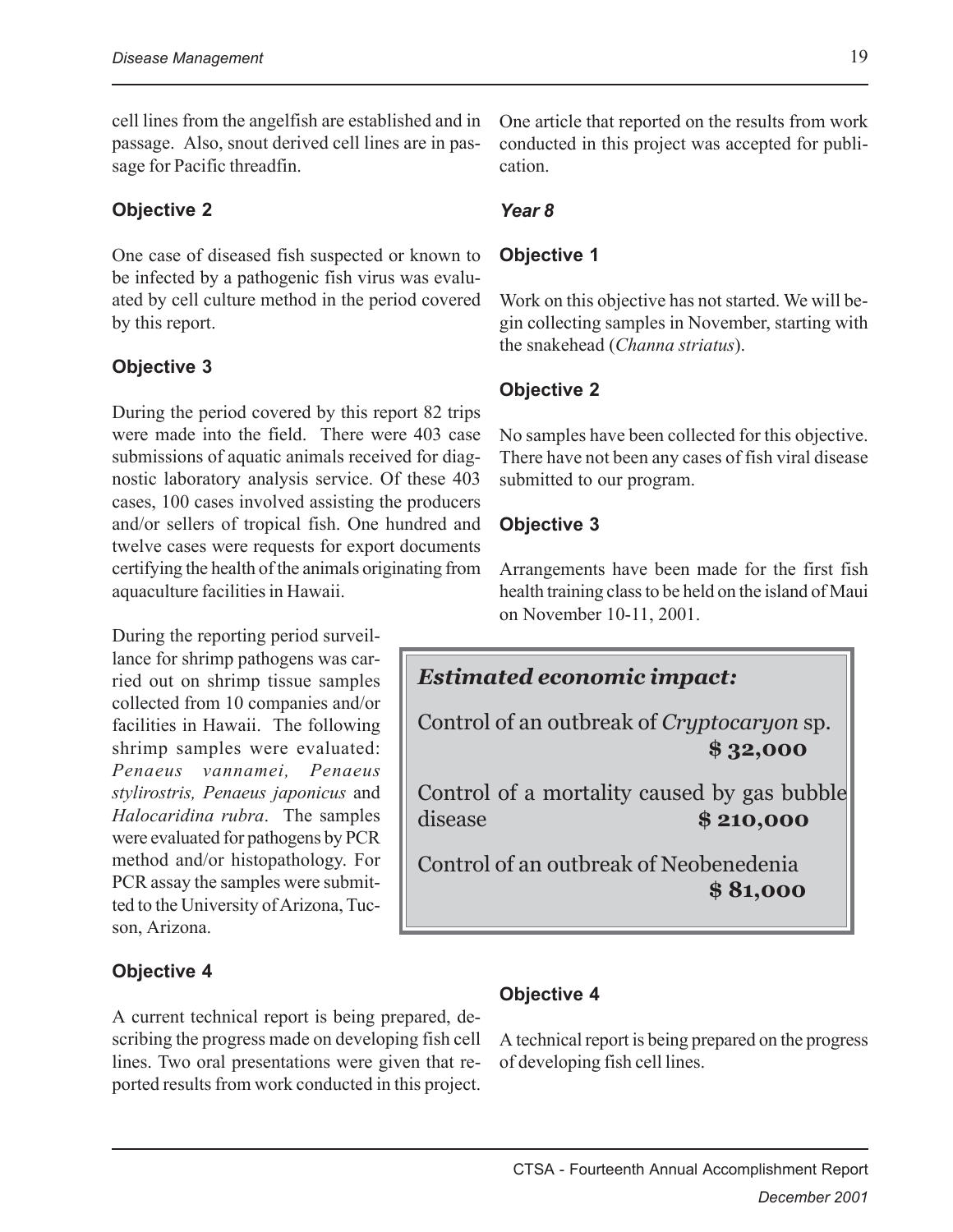### **Work Planned** ○○○○○○○○○○○○○○○○○○○○○○○○○○○○○○○○○○ ○○○○○○○○○○○○

Same fish host cell lines are an essential first line of defense for the detection and surveillance of viruses important to fish health programs. For the work in year 8, we proposed to continue this effort and to develop three more new cell lines from three different fish species.

Trends in case submissions indicate a strong need for fish diagnostic virology for aquaculture producers in the state. Service needs for fish virology will be addressed with the virology work proposed in the year eight project.

In year eight we will continue to work on the development of cell lines for warm water fish, provide virus isolation tests for selected fish disease outbreaks and will provide two workshops on aquatic animal health.

#### **Impacts** ○○○○○○○○○○○○○○○○○○○○○○○○○○○○○○○○○○○○○○○○○○○○○○○○○○○○

The following estimates of the economic impact were made by the staff of the companies that received assistance from this program. The estimates of the economic impact are based on the known or expected gain, or the reduction in the anticipated loss, once the problem was brought under control. In each case our recommendations for control were the result of our evaluation of the problem in the field, trials or studies conducted in the field, and our interpretation of the laboratory results. In the examples listed below, the farm personnel implemented the strategies that were recommended. To a great extent the success of a given strategy reflects their efforts. The examples demonstrate the positive outcome that has occurred from the effective relationship that the Disease Management Project enjoys with the aquaculture community in Hawaii and the Pacific Islands.

### **Publications in Print, Manuscripts and Papers Presented**

Brock, J.M. and Bullis, R.A**.** 2001. Disease Prevention and Control for Gametes and Embryos of Fish and Marine Shrimp. Aquaculture, 197(1-4):137-149.

Bullis, R.A. and D.C.M. Stake, eds. 2001. The U.S. Marine Shrimp Farming Program Annotated Bibliography: 1985-2001. The Oceanic Institute, Waimanalo, HI, 383 pp.

Bullis, R.A. Aquatic Animal Health & Biosecurity for Marine Ornamental Fish. Aquarium Sciences and Conservation. xxx: 000-000. 2001. In press.

Montgomery-Brock, D.R., V.T. Sato, J.A. Brock and C.S.Tamaru. 2001. The application of hydrogen peroxide as a treatment for the ectoparasite *Amyloodinium ocellatum* (Brown, 1931) on the Pacific Threadfin, *Polydactylus sexfilis.* Journal of the World Aquaculture Society, 32; 250-254.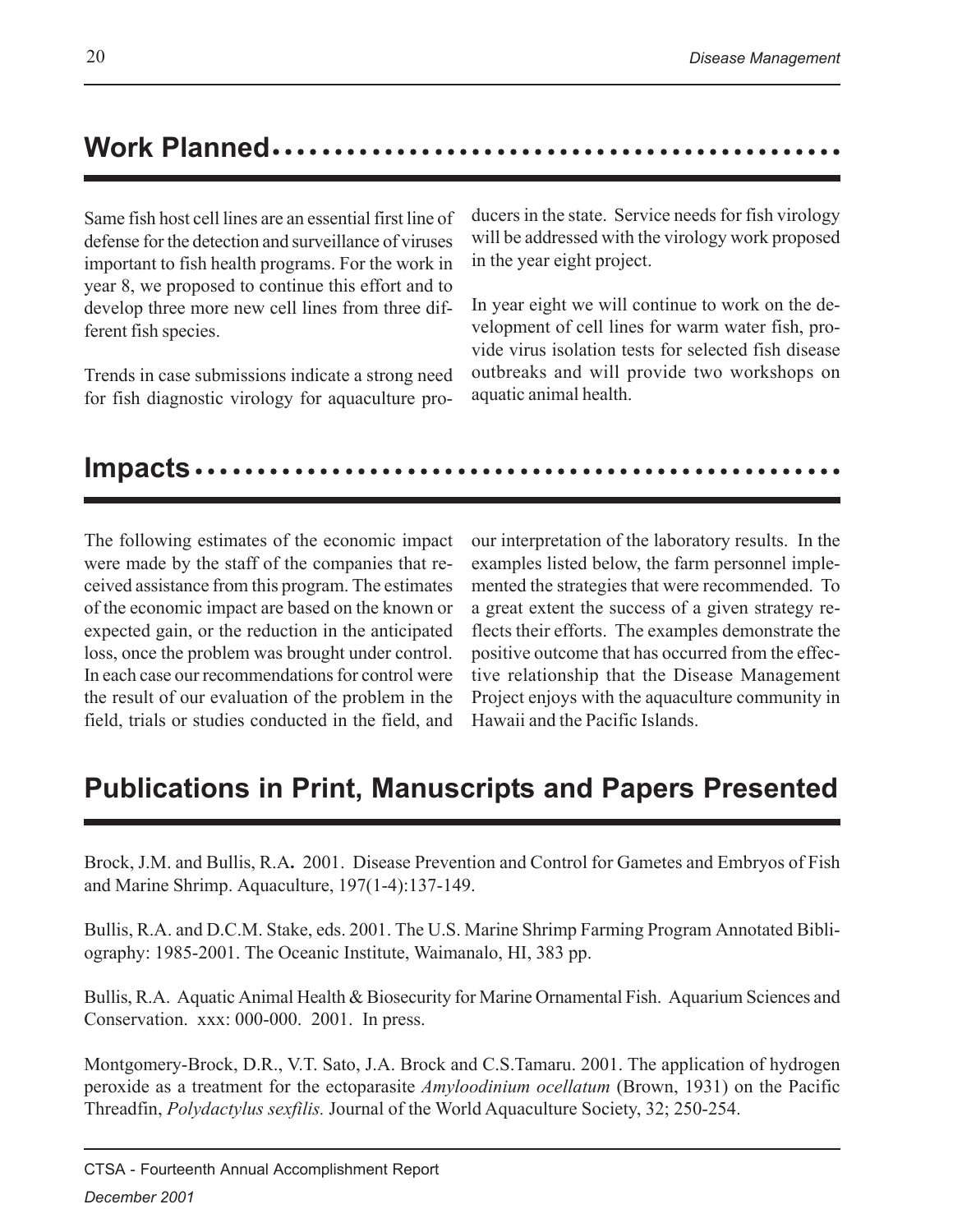Montgomery-Brock, D.R., J.A. Brock. The utilization of low light as a means for controlling Amyloodinium sp. on the Pacific threadfin. Presented at the World Aquaculture Society Conference 2001 in Orlando, Florida

Moss, S.M., B.J. Argue, F.L. Castille, S.M. Arce, J.M. Lotz, V.M. Breland, D.V. Lightner, B.L. White, C.L. Browdy, S.Y. Prior, A.L. Lawrence, H. Bowers and R.A. Bullis. 2001. Family Survival of Pacific White Shrimp *Litopenaeus vannamei* to Taura Syndrome Virus in Field and Laboratory Challenges. World Aquaculture'01, Orlando, Florida, World Aquaculture Society, p.459.

Newman, S.G. and R.A. Bullis. Immune Mechanisms of Shrimp: Form, Functions, and Practical Application. 2000. In: C.L. Browdy and D.E. Jory (Eds.), The New Wave. Proceedings of the Special Session on Sustainable Shrimp Culture, Aquaculture, p.226.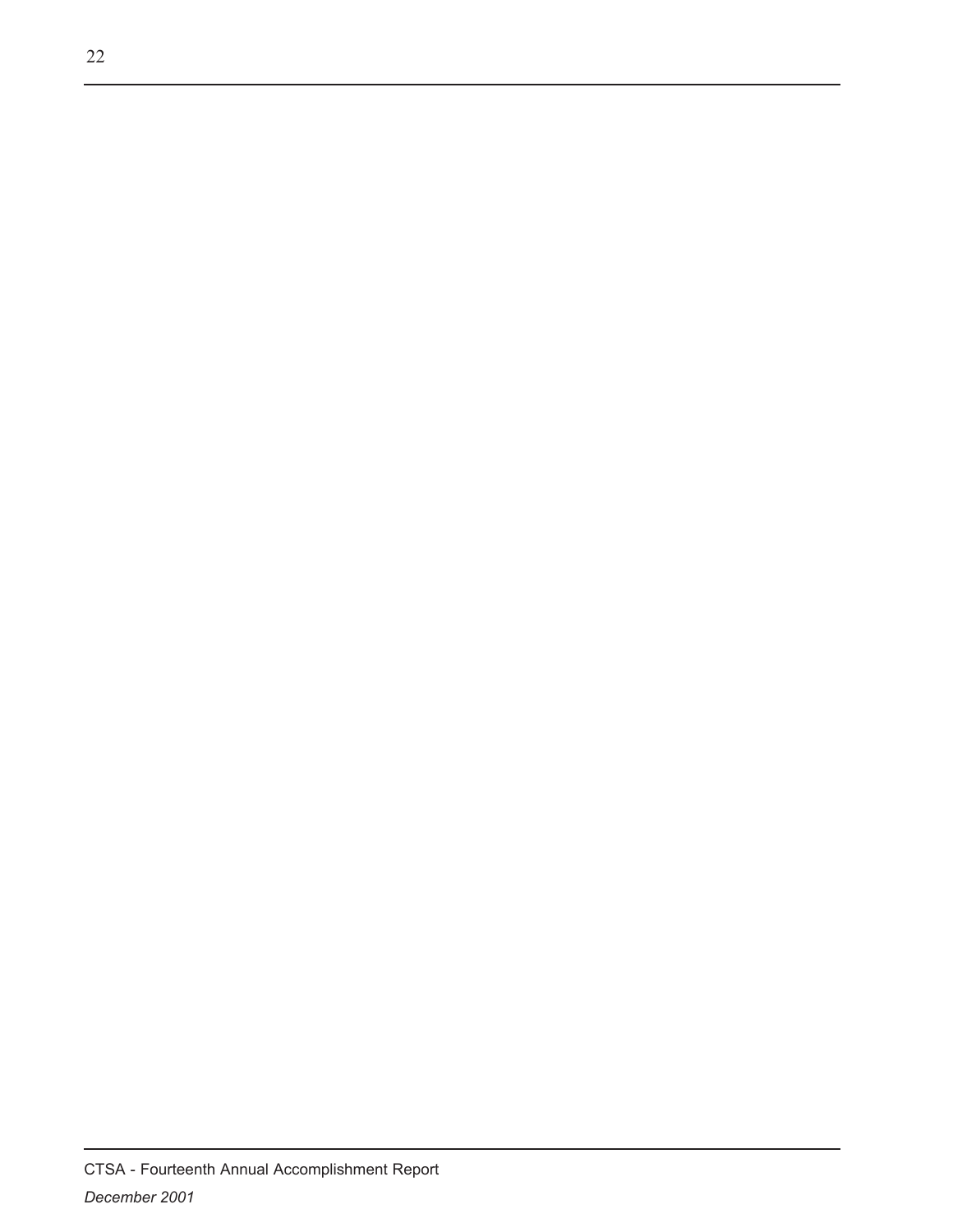## **National Coordinator for Aquaculture New Animal Drug Applications, Year 5**

### **Reporting Period**

October 1,2000 - October 1, 2001

### **Funding Level**

| Year 1       | \$5,000  |
|--------------|----------|
| Year 2       | \$10,000 |
| Year 3       | \$10,000 |
| Year 4       | \$10,000 |
| Year 5       | \$10,000 |
| <b>TOTAL</b> | \$45,000 |

### **Participants**

**Rosalie (Roz) Schnick**, National Aquaculture NADA Coordinator

#### **Objectives**

The overall goal of this project is for the National NADA Coordinator to coordinate activities for investigational new animal drug exemptions (INADs) and new animal drug applications (NADAs) to expedite approval from the Center for Veterinary Medicine (CVM) for the use of various drugs in aquaculture. The specific objectives for the fifth year of this project are to coordinate approval activities for these drugs: amoxicillin,  $AQUI-S^{TM}$ , calcein, chloramine-T, crude carp pituitary, copper sulfate, Earth Tec<sup>TM</sup>, erythromycin, 17-beta estradiol, florfenicol, formalin (extension), fumagillin, hydrogen peroxide, 17 alpha-methyltestosterone, MS-222, Ovaplant™, Ovaprim™, oxytetracycline, pet fish therapeutants, potassium permanganate, Pyceze<sup>TM</sup>, Romet-30<sup>TM</sup>, ReproBoost<sup>TM</sup>, sea lice control agents, strontium chloride, and trichlorfon. The general objectives are to address antimicrobial resistance and aquaculture effluents issues, help develop minor species legislation, and promote international harmonization and cooperation on aquaculture drug approvals.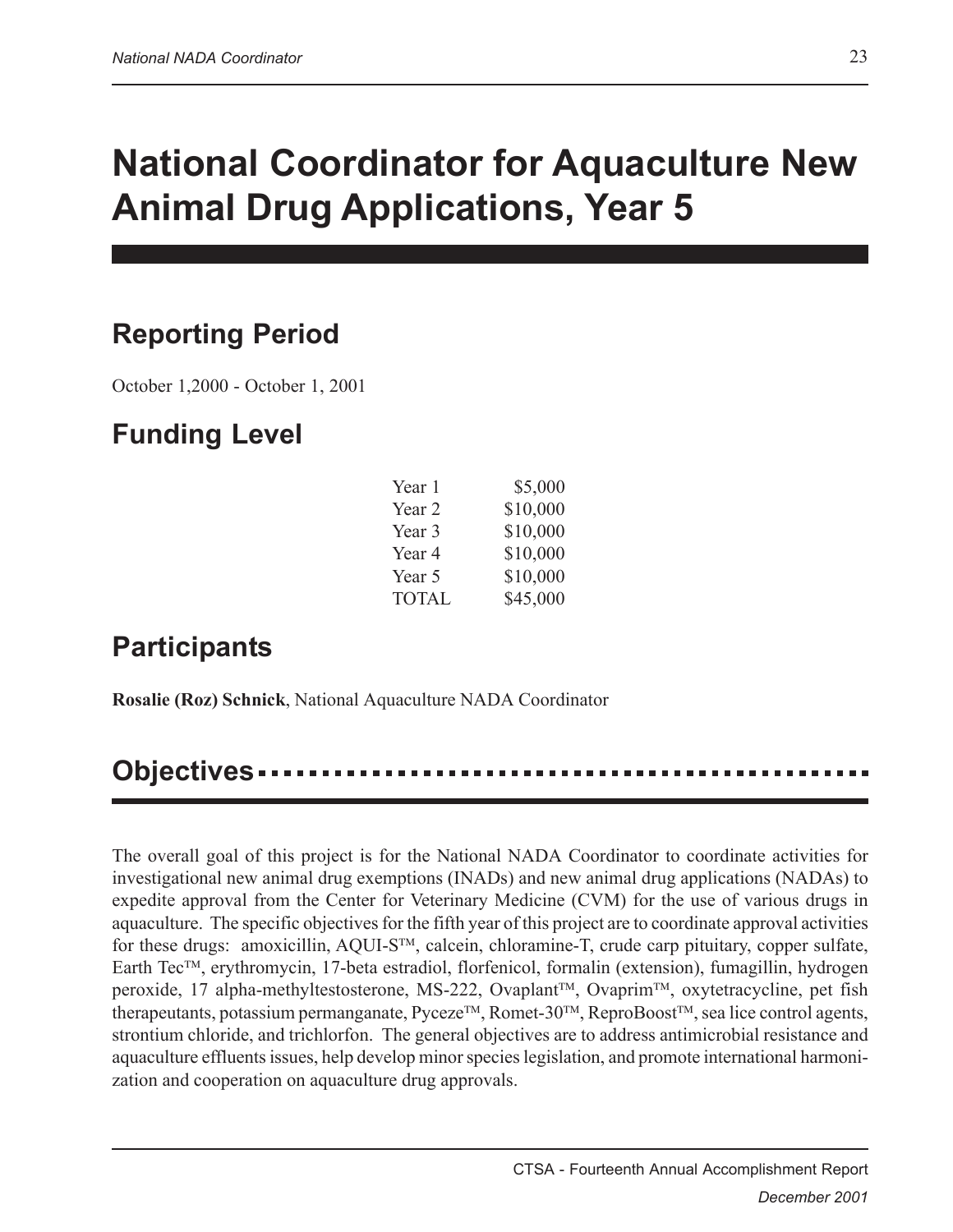### **Anticipated Benefits** ○○○○○○○○○ ○○○○○○○○○○○○○○○○○○○○○○○○○○○○○○

New or amended approvals of aquaculture drugs will help reduce mortalities from disease and improve production efficiency; thus, the aquatic species producer can deliver more and healthier animals for consumption and recreational purposes and compete with foreign producers who can use many drugs without regulation. The National NADA Coordinator will ensure that progress is made toward NADA approval and that resources (funds, people, and facilities) are used effectively.

### **Work Progress and Principal Accomplishments..........**

Since May 1995, two drugs (formalin and human chorionic gonadotropin) have been approved involving three label claims for all fish, six drugs are nearing completion for approval of 11 label claims, and 41 drugs have been addressed for use and potential approval in aquaculture. Major efforts have centered on the Federal-State Aquaculture Drug Approval Partnership Project (known as the IAFWA Project) with its eight drugs and crop grouping research, gaining sponsors for high priority drugs, achieving internationally standardized sensitivity tests, gaining Minor Use Minor Species legislation, addressing the proposed national EPA Effluents Guidelines Plan for drugs and chemicals, and dealing with antimicrobial resistance issues.

#### **Approval status for IAFWA Drugs**

All the technical sections (except efficacy) for which the IAFWA Project is responsible will be submitted by 2002 to allow for broader label claims when efficacy data are generated beyond 2002 for chloramine-T, formalin, hydrogen peroxide, and oxytetracycline. The sponsor of florfenicol is completing the technical sections on florfenicol for salmonids and catfish but the Drug Approval Working Group decided not to allow IAFWA Project funds to be expended to extend the label claims to cool and scaled warm water fish. Amendments to broaden initial or existing aquaculture drug approvals will be possible after pivotal and supporting efficacy data are generated and accepted to substantiate label claims beyond those mentioned above. At the present time, adequate efficacy data exist mainly for salmonids but are lacking for cool water and warm water fish. This lack of efficacy data jeopardizes the addition of these species to label claims in original or amended NADAs.

New INADs are now in place at NIO to develop efficacy data on florfenicol and AQUI-S $TM$ , and CRADAs are also in place with the sponsors for  $AQUI-S^{TM}$ , copper sulfate, chloramine-T and florfenicol. In the latter half of 2000, new sponsors replaced the original sponsors for chloramine-T (Axcentive bv for Akzo Nobel Chemicals, Inc.) and oxytetracycline (Phibro Animal Health for Pfizer Inc.).

#### **Highlights for Individual Drugs-October 1, 2000 through October 1, 2001**

#### Amoxicillin **(oral antibacterial)**

Kent SeaFarms Corporation, the new United States representative GB Research, Inc., for the development of its amoxicillin product has recently interacted with CVM and the National Coordinator for Aquaculture NADA to write a development plan.

#### AQUI-S™ **(anesthetic)**

On November 29, 2000, CVM permitted the use of AQUI-S™ under FWS's INAD to treat up to 100 million fish with 5 to 34 mg/L AQUI-S™ in a static bath for one to ten minutes.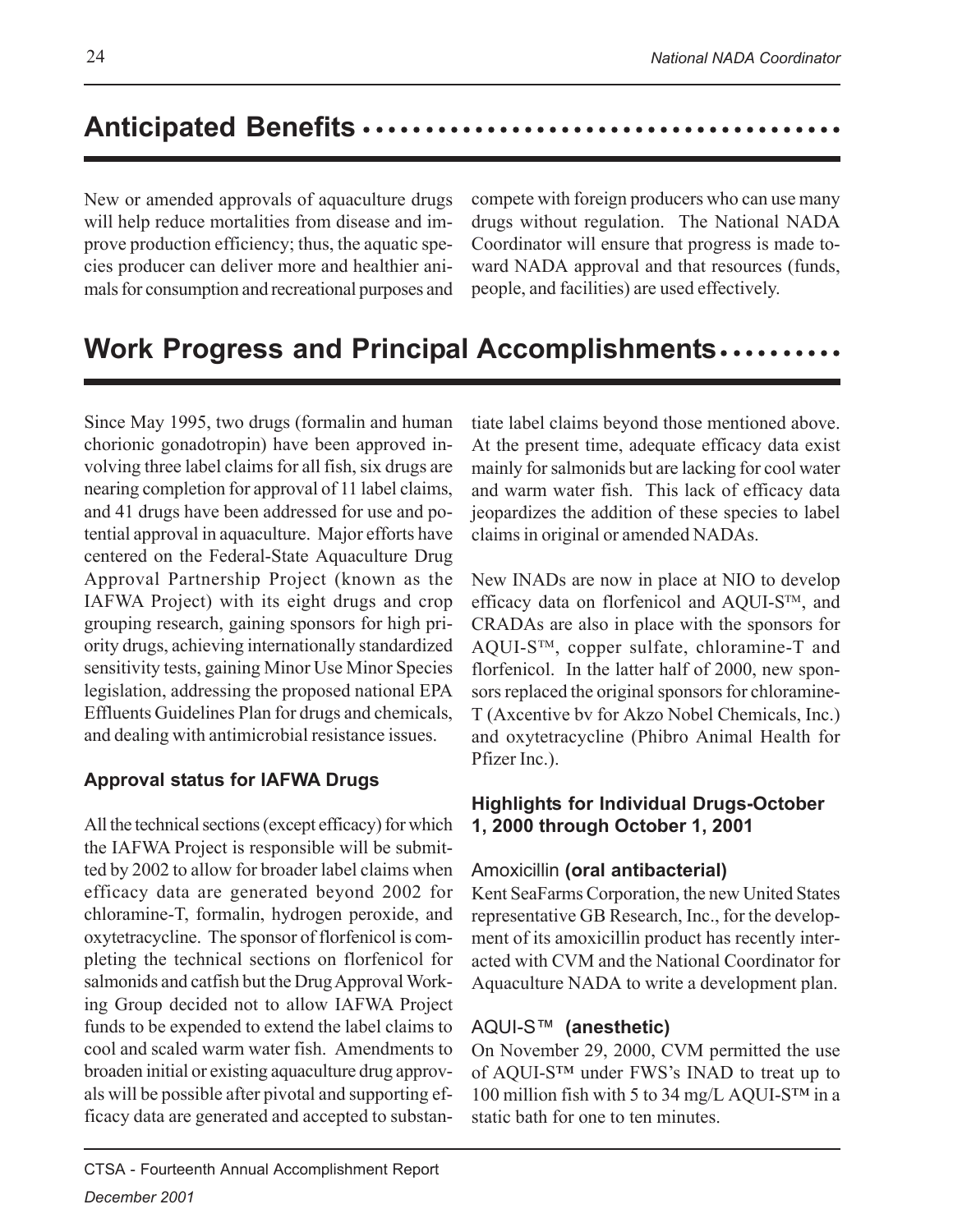The sponsor, AQUI-S New Zealand LTD., reversed a business decision to reformulate their product. The product to be developed in the United States is the same formulation that the company has approved as a fish anesthetic in several countries.

Chloramine-T **(**external antibacterial) Axcentive bv held a meeting with CVM and UMESC on November 29, 2000 to discuss the development of its EA on its chloramine-T product Halamid™.

mal safety study on grass carp to CVM. Funding has been requested from NRSP-7 to do research on walleye, catfish, and white bass.

Diquat Dibromide (external microbicide) The potential sponsor, Syngenta, has expressed an interest in developing their diquat product for use as a drug in aquaculture.

Florfenicol **(**oral antibacterial).

A Cooperative Research and Development Agree-

A meeting was held on December 14, 2000 with CVM to discuss the draft labels for chloramine-T; to identify any remaining data gaps for the label claims. Residue chemistry data requirements were clarified for an Aall finfish@ label claim. Applications of chloramine-T in continuous-flow systems will be verified by FWS

*Label claims nearing completion:* **Chloramine-T Copper sulfate Florfenicol Florfenicol Formalin Hydrogen peroxide Hydrogen peroxide Hydrogen peroxide Oxytetracycline Oxytetracycline Oxytetracycline**

ment (CRADA) between Schering-Plough Animal Health and USGS was signed on April 10, 2001. The inlife phase of a target animal safety study for florfenicol in channel catfish has been completed under that CRADA.

Hydrogen peroxide (external microbicide) CVM accepted

All holders of chloramine-T INADs were sent notices in March 2001 that CVM has concerns for the possible carcinogenicity of p-TSA, the marker residue of chloramine-T and will not renew slaughter authorizations (including release of fish) after a certain point (depends upon the date of INAD renewal). This policy will continue until CVM receives new information from the sponsor that addresses CVM's mammalian safety concerns for p-TSA. The sponsor is actively engaged in responding to concerns raised by CVM.

#### Common Carp Pituitary (CCP)

Mississippi State University submitted a target ani-

pivotal efficacy data for treatment of salmonid eggs to control mortalities associated with saprolegniasis by a 15-minute treatment at 500 mg/L of hydrogen peroxide; and a 60-minute treatment at 50 mg/L or 30-minute treatment at 100 mg/L of hydrogen peroxide to control mortalities associated with BGD on salmonids. CVM accepted as supporting data, 60-minute treatments to control mortalities associated with external columnaris disease in yellow perch.

A target animal safety technical section on all fish was submitted on October 19, 2000 to CVM by UMESC.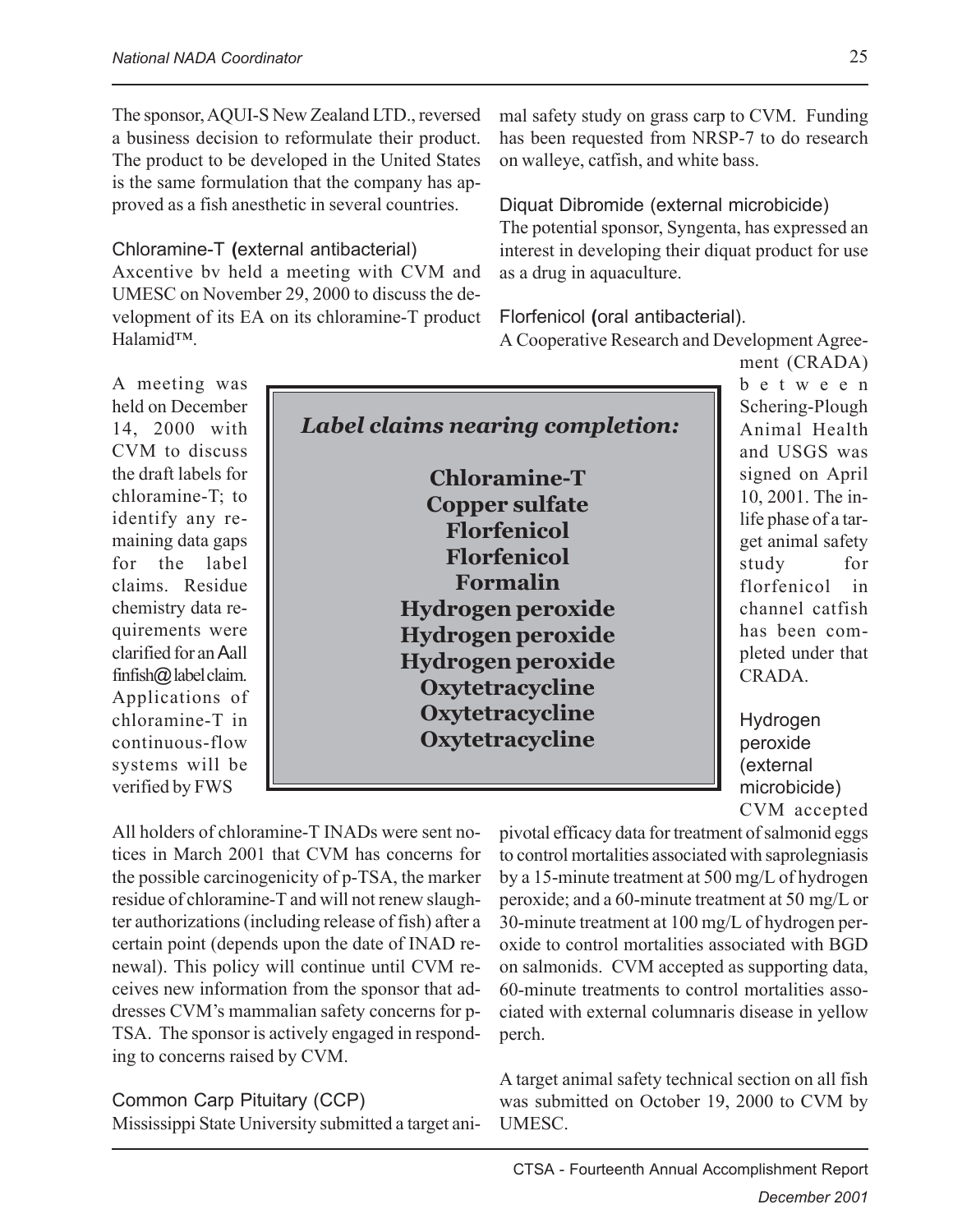A meeting was held on December 14, 2000 with CVM to discuss the draft labels for hydrogen peroxide to identify any remaining data gaps for the label claims. Target animal safety and efficacy data requirements were clarified for an all finfish label claim. Applications of hydrogen peroxide in continuous-flow systems will be verified by FWS.

UMESC has continued to expand its coordination and collaboration to develop additional efficacy data to support the use of hydrogen peroxide by initiating three compassionate INADs. Participation in the three INAD protocols has increased immensely over the past year from 24 INAD cooperators in 2000 to 115 in 2001.

#### MelaFix™ (external microbicide)

CVM met with the potential sponsor to discuss the development of MelaFix<sup>™</sup> on December 13, 2000.

#### 17 alpha-methyltestosterone (gender manipulation aid)

Environmental safety-Auburn University is working on a response to comments by CVM on the environmental assessment that they wrote on the use of MT for tilapia. It has been determined that an environmental study is needed and Auburn has secured a USDA laboratory to do the study. This study will be conducted next spring. Auburn developed a study protocol now that they submitted on October 4, 2001 to CVM for review and acceptance.

Target animal safety (TAS)-Auburn is working on a TAS technical section for tilapia. Southern Illinois University (SIU) completed a TAS study on percids that was funded by NCRAC and reviewed by CVM. The TAS study was found to be inadequate by CVM; SIU needs to respond to the comments by CVM to resolve the issues so that the technical section can be declared complete for percids by CVM.

Efficacy-Auburn is working on a technical section to complete it for tilapia. The University of Wisconsin is working on developing the efficacy technical section for percids.

Oxytetracycline (OTC, oral antibacterial) CVM accepted residue chemistry studies on oxytetracycline (OTC) for use on salmonids below 9EC, and established a withdrawal time of three days for juvenile salmonids treated with OTC medicated diet.

Two separate residue depletion studies in representative cool water fish, walleye and northern pike, were submitted to CVM on October 4, 2000.

A meeting was held on December 14, 2000 with CVM to discuss the draft labels for OTC to identify any remaining data gaps for the label claims. Residue chemistry data requirements were clarified for an all fish label claim. An environmental assessment will have to be developed for any new label claims. CVM accepted the human food safety technical section for juvenile salmonids at 9EC and established a three-day withdrawal period.

Praziquantel (trematode and cestode control) and Pyceze™ (external microbicide) The potential sponsor of praziquantel expressed an interest in developing their product for our domestic aquaculture at a meeting in August 2001.

#### Pyceze™ (external microbicide)

Vericore Limited sold its Pyceze™ to Novartis Animal Health LTD who is interested in moving forward more rapidly in developing their product for our domestic aquaculture as stated at a meeting in August 2001.

#### Romet-30™ (oral antibacterial)

The National Aquaculture NADA Coordinator met with the product manager for Romet-30™ and UMESC on November 1-2, 2000 in La Crosse, Wisconsin and also on January 24, 2001 in Orlando, Florida and in August 2001 in Bozeman, Montana to discuss potential extensions and expansions of the NADA for publicly cultured finfish.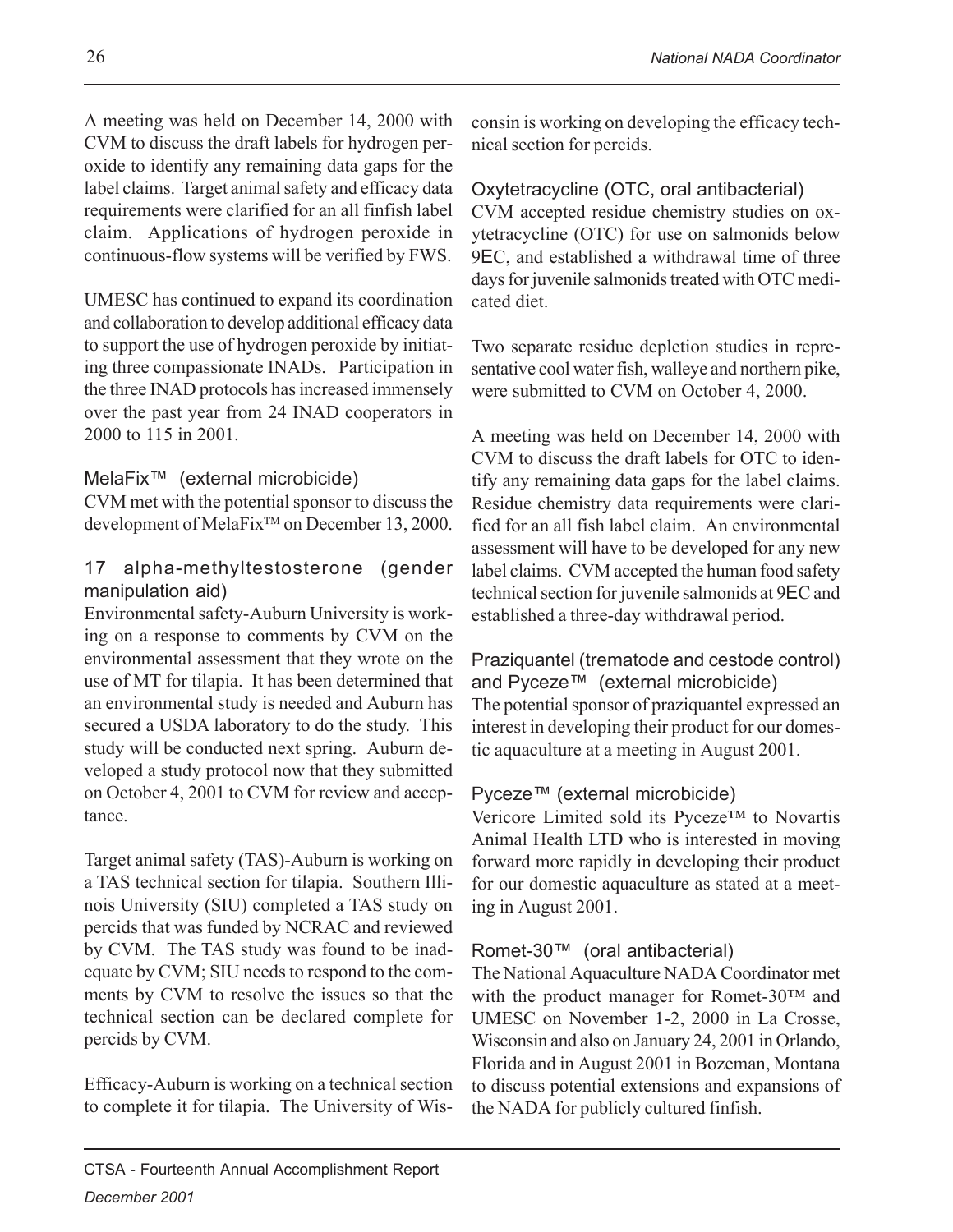#### Sea Lice Control (various drugs and pesticides**)**

Various drugs and pesticides (azamethiphos or Salmosan™, cypermethrin or Excis™) are being pursued by the United States and Canada and are at various stages of registration and approval. These uses are being challenged on the East coast, particularly in Maine. An INAD for Slice™ (emamectin benzoate) was allowed by CVM as a result of great need for a control that could not be challenged to the extent that the others have been.

#### Trichlorfon (external parasite control)

Some interest on the part of potential sponsor in a U.S. NADA approval; has approvals in several countries; several Special Local Need (SLN) registrations obtained in 1998. The SLN registration in California is in jeopardy because the state wants more data.

#### **Meetings and Special Activities**

#### IAFWA Project

The Drug Approval Working Group (DAWG) for the Federal-State Aquaculture Drug Approval Partnership Project (IAFWA Project) held two meetings to (1) discuss the progress being made on the IAFWA Project drugs, (2) work plans for the final year of the IAFWA Project, (3) discuss new funding proposals on florfenicol, AQUI-S<sup>TM</sup>, disease model for external columnaris disease, and environmental assessment for oxytetracycline, and (4) the future of public drug approval efforts after 2002.

#### **Antimicrobial resistance**

A special session entitled "Aquaculture and drug resistance" was convened at Aquaculture 2001 on January 25, 2001, Lake Buena Vista, Florida. Topics included: (1) biology of antibiotic resistance, (2) antibiotic resistance in the salmonids and channel catfish industries, (3) standardization of susceptibility testing, and (4) the negligible public health risk from antimicrobial use in aquaculture.

#### **EPA Effluent Guidelines Plan**

The Joint Subcommittee on Aquaculture formed

the Aquaculture Effluents Task Force (AETF) to coordinate and facilitate input of science-based information to assist in the development of national effluent limitation guidelines and standards for aquaculture facilities by EPA. The AETF met on October 17-18, 2001 to discuss the status of EPA's Effluent Guidelines Plan for aquaculture facilities. A conference call was convened on May 30, 2001 to discuss drug and chemical issues with EPA and a response was prepared after a conference call on October 11, 2001 with AETF members.

#### **Minor Use/Minor Species (MUMS) legislation**

A bill entitled "Minor Animal Species Health and Welfare Act of 2000" was introduced in the U.S. Congress into the House on June 27, 2000 (HR-4780) and into the Senate on October 5, 2000 (S-3169). The MUMS Act will facilitate and accelerate the approvals of aquaculture drugs. There is a great need for more co-sponsors. The bill includes provisions for early life stages that should help expedite the approvals of aquaculture drugs that are of interest to public and private fish production. A revised bill "Minor Use Minor Species Animal Health Act of 2001" was reintroduced into the House on May 24, 2001 (HR-1956) and into the Senate on August 2, 2001 (S-1346). The MUMS Coalition met on June 22, 2001 to coordinate the legislative effort on the bill, present information to legislative staff, and contact individual congressmen and senators for their support and sponsorship. Letters were written to follow-up on the contacts.

#### **Internationally standardized sensitivity tests**

A follow-up session on international harmonization of sensitivity testing was held in Dublin, Ireland in September 2001; an update is not available at this time. The EAFP Work Group is working with the National Committee for Clinical Laboratory Standards to develop protocols that will allow aquatic diagnostic and research laboratories to (1) test disease-associated bacterial isolates for antimicrobial susceptibility patterns and (2) recommend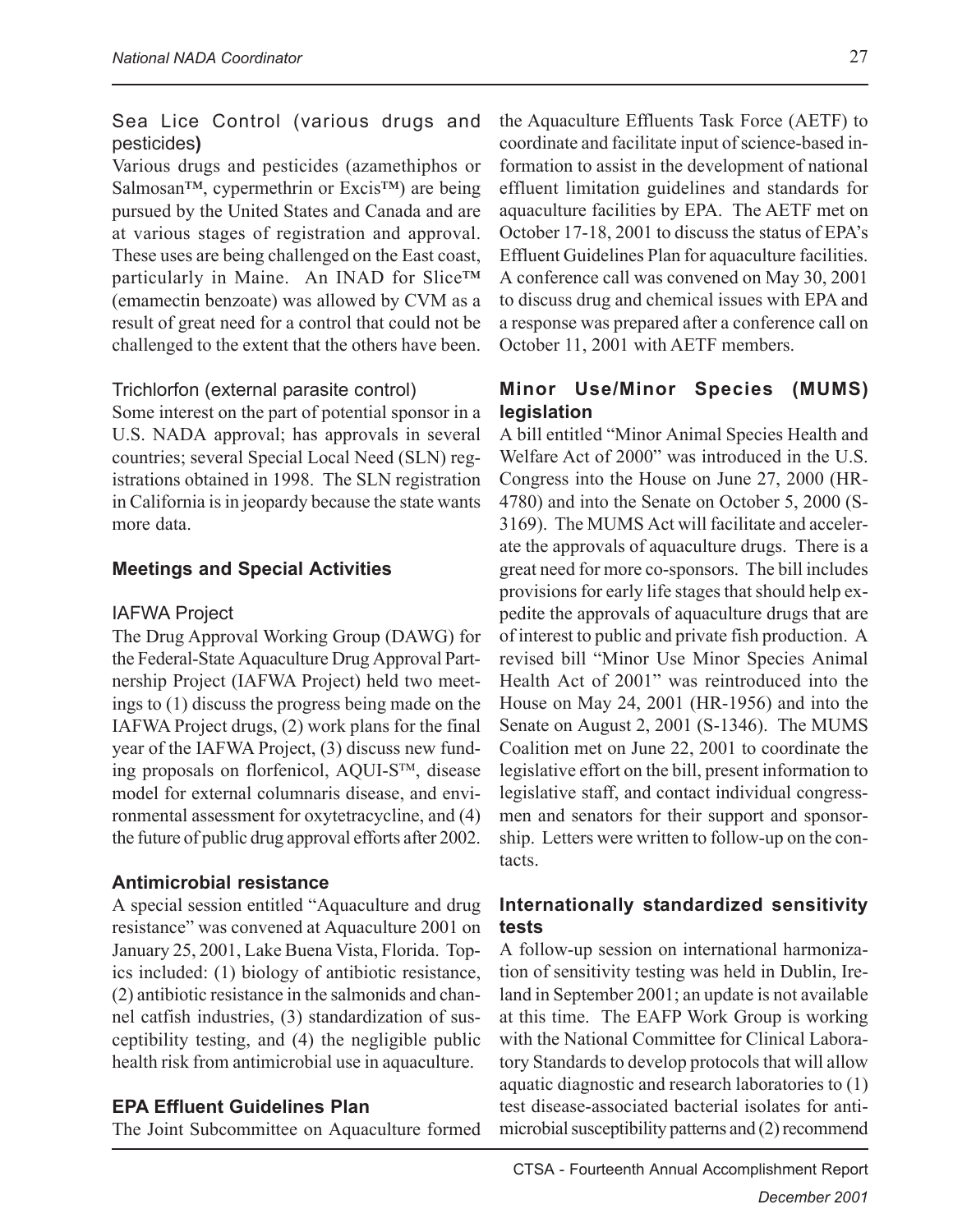appropriate therapy in a standard, internationally accepted manner. Added benefits include aiding the approval process for antibacterial agents and helping to determine the antimicrobial resistance of aquaculture pathogens worldwide.

#### **Risk assessment of drugs and chemicals used in foreign aquaculture**

CVM awarded a contract on the risk assessment of drugs and chemicals used in foreign aquaculture on September 28, 2001 to ICF Consulting. The objectives of this contract are to (1) create a database containing information on drug and chemical use is foreign aquaculture and (2) perform a human food safety risk assessment for each drug and chemical listed in the database. FDA will use the results of this contract to (1) prioritize the monitoring of drug and chemical residues in the edible tissue of imported aquaculture products, (2) prioritize the development of methods to be used in the monitoring program, and (3) provide a basis for promoting discussion with foreign countries regarding the hazard concerns identified by the risk assessment. The National Aquaculture NADA Coordinator is a subcontractor to this.

#### **Potential sponsors for aquaculture drugs** On August 2-3, 2001, nine sponsors or potential sponsors invited by the National Aquaculture NADA Coordinator attended a meeting of the Federal-State Aquaculture Drug Approval Partnership

## **Work Planned ……**

Project.

Coordinate approval activities for amoxicillin, AQUI-S<sup>TM</sup>, calcein, chloramine-T, crude carp pituitary, copper sulfate, erythromycin, 17 beta-estradiol, florfenicol, formalin (extension), fumagillin, hydrogen peroxide, 17 alpha-methyltestosterone, MS-222, OvaplantÔ, OvaprimÔ, oxytetracycline, pet fish therapeutants, potassium permanganate, Pyceze<sup>™</sup>, Romet-30™, ReproBoost<sup>™</sup>, sea lice control agents, strontium chloride, and trichlorfon. In addition, there will be considerable effort on the MUMS legislation, antimicrobial resistance, Aquaculture Effluents Task Force, efficacy initiative for the IAFWA Project, and international harmonization of aquaculture drug approvals and sensitivity tests.

## **Impacts** ……………………………………

Establishment of the National NADA Coordinator position in May 1995 has resulted in coordination, consolidation, and increased involvement in the INAD/NADA process on 18 of the 19 high priority aquaculture drugs and activities on additional new drugs of interest to aquaculture. Twenty-one INAD/NADA sponsors have initiated INADs or confirmed their commitment to gaining approvals of their products for the aquaculture industry. Progress has been made toward unified efforts on existing and new INADs/NADAs for a variety of priority drugs. An original NADA approval was gained for human chorionic gonadotropin in September 1999. A supplemental NADA was obtained for formalin as a fungicide on all fish eggs and as an external parasiticide for all fish in June 1998. A new NADA has been granted to Western Chemical Inc. for its MS-222 product (an anesthetic). Data packages have recently been submitted to CVM for the following drugs: AQUI-S $^{TM}$ , chloramine-T,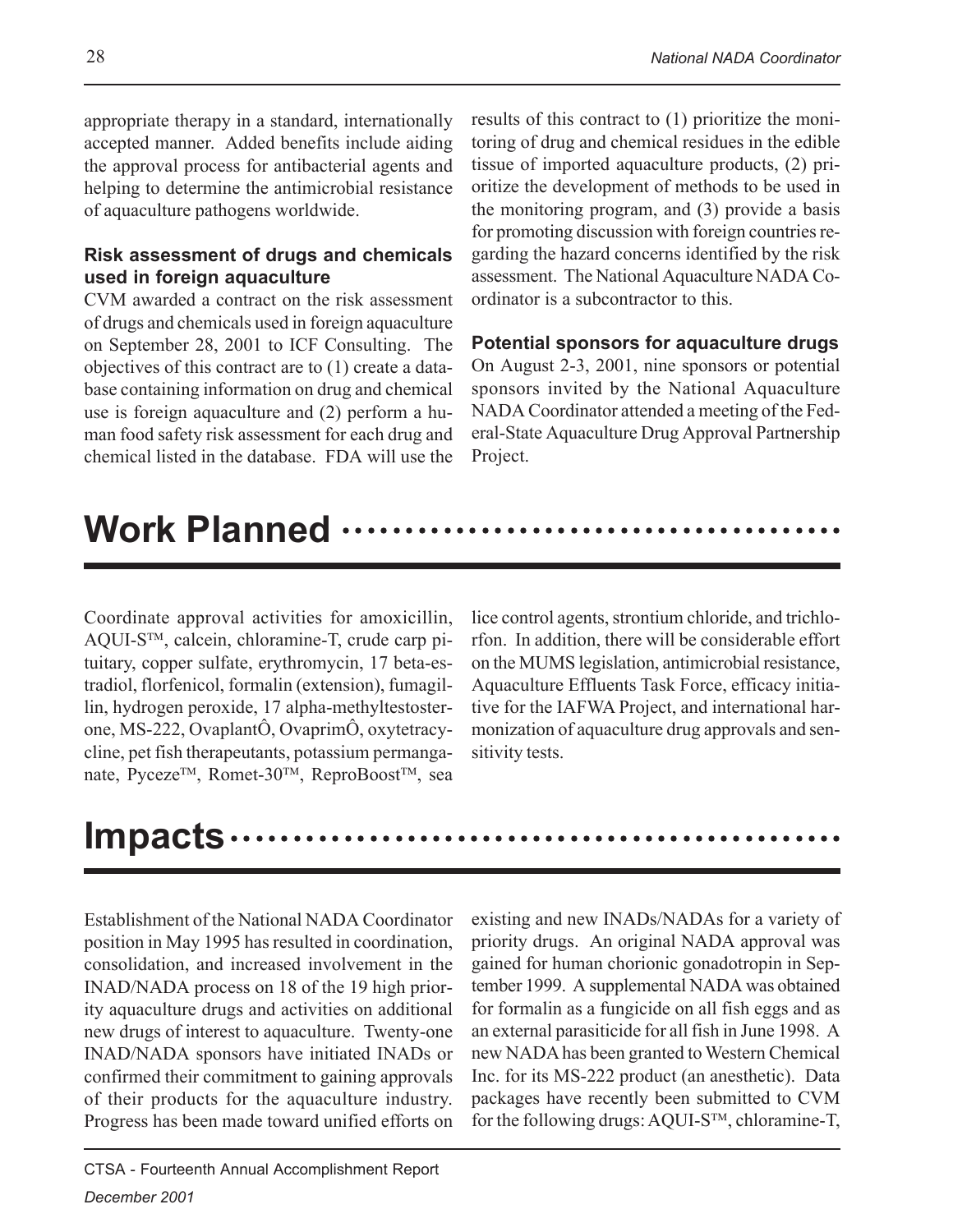copper sulfate, formalin (extension), florfenicol, hydrogen peroxide, 17 alpha-methyltestosterone, oxytetracycline, potassium permanganate, and Pyceze<sup>TM</sup>.

The approval of the candidate drugs will aid the aquaculture industry to reduce mortalities associated with infectious and handling diseases and to increase their efficiency by using spawning aids and gender manipulation aids. The domestic aquaculture industry will be better able to compete with foreign producers because there will be more legal drugs to use.

Efforts to develop the Minor Use/Minor Species document into legislation will encourage more sponsors to support aquaculture drug approvals. Efforts to deal with the antimicrobial resistance issue and EPA's Effluents Standardization Plan will ensure that aquaculture can continue to legally use drugs and chemicals. Efforts on the international scale will result in more international harmonization related to aquaculture drug approvals.

### **Publications in Print, Manuscripts and Papers Presented**

#### **Publications in Print**

Schnick, R.A. 2001. International harmonization of antimicrobial sensitivity determination for aquaculture drugs. Aquaculture (3-4):277-288.

Schnick, R.A. 2001. Progress of the Federal-State Aquaculture Drug Approval Partnership Project. American Fisheries Society Fish Health Newsletter 29 (4):6-7, 9.

#### **Manuscripts**

Schnick, R.A. In press. Aquaculture chemicals. Chapter *in* Kirk-Othmer Encyclopedia. John Wiley & Sons, Inc., New York, New York.

#### **Papers Presented**

Schnick, R.A. 2001. Overview of progress toward aquaculture drug approvals. USFWS –  $7<sup>th</sup>$  Annual INAD Coordination Workshop, Bozeman, Montana, August 1-3, 2001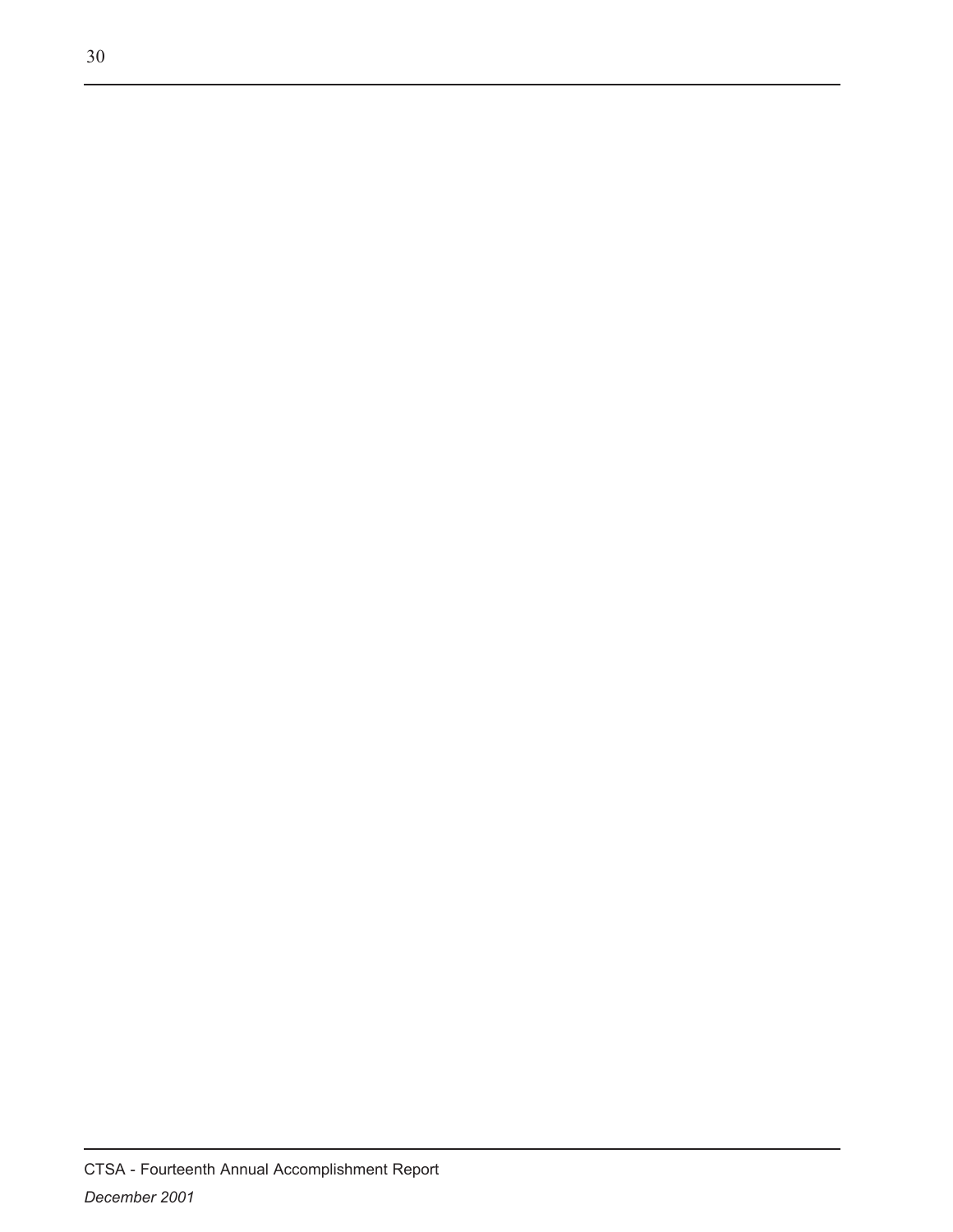## **Development of Best Management Practices for Hawaiian Aquaculture -**

*Termination Report*

*This project was terminated because all objectives were met.*

### **Project Duration**

September 1997 – September 2001

### **Funding Level**

| Year 1       | \$10,000 |
|--------------|----------|
| <b>TOTAL</b> | \$10,000 |

### **Participants**

**Dr. Robert Howerton**, University of Hawaii Sea Grant Extension Services

### **Objectives** ○○○○○○○○○○○○○○ ○○○○○○○○○○○○○○○○○○○○○○○○○○○○○○○○○○○

- 1. Conduct a comprehensive literature review of current and proposed Best Management Practices for aquaculture systems in the United States (e.g. trout, channel catfish, salmon).
- 2. Review BMPs developed for other industries nationwide (beef, poultry, dairy, silvicul ture) and in Hawaii (sugar, pineapple) to determine how BMPs support and facilitate compliance with effluent discharge regulations.
- 3. Evaluate documents generated through other Regional Aquaculture Centers concern ing effluent discharge and best management practices for aquaculture.
- 4. Examine international aquaculture best management practices and determine how these may apply to Hawaii aquaculture.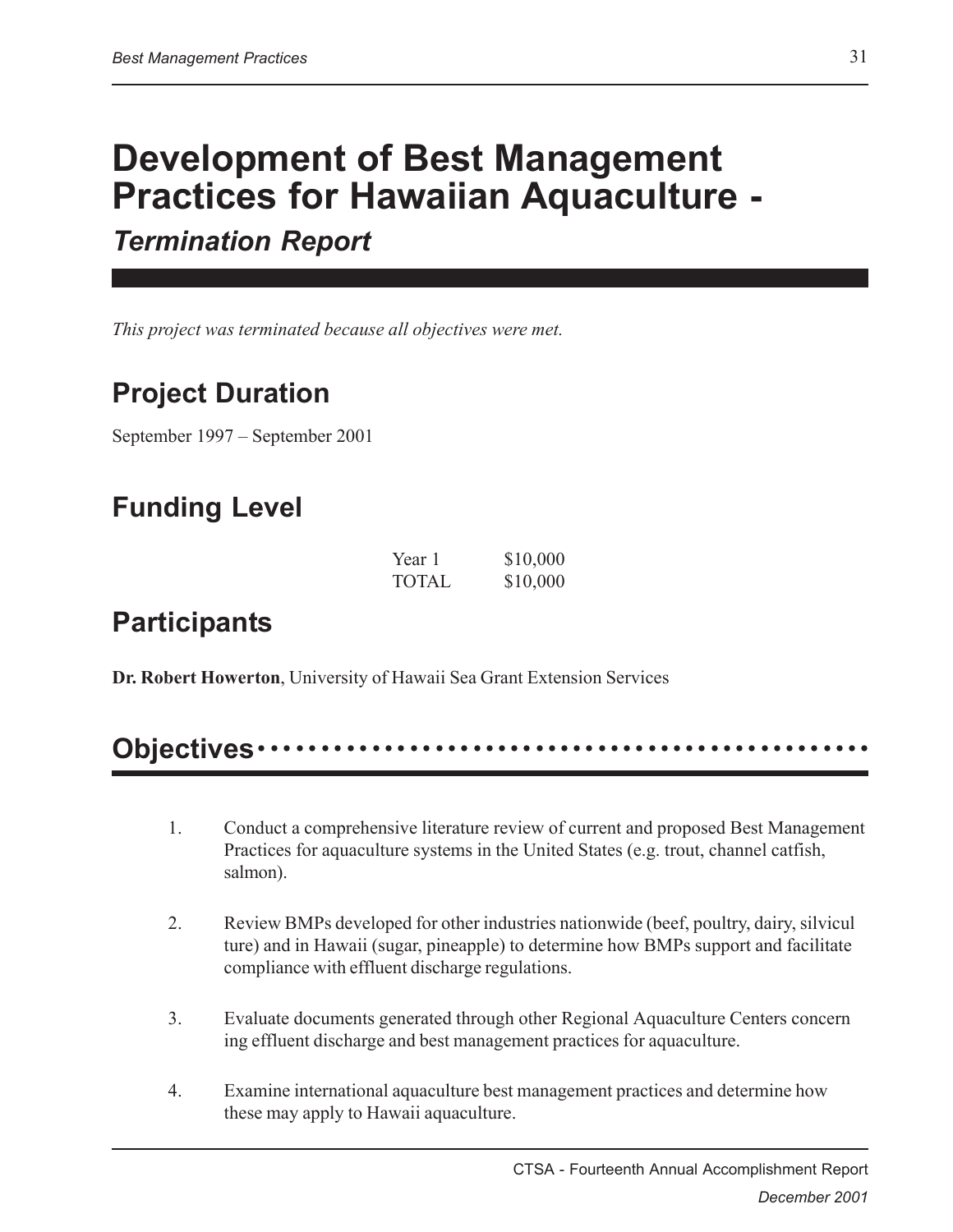5. Interact with USDA Farm Service Agency to outline BMP criteria for aquaculture farmers to follow, allowing them to be eligible for federal crop disaster assistance.

The final result will be the development of a practical manual outlining guidelines, recommendations and defining principles of Best Management Practices for Hawaiian Aquaculture. It is then anticipated that this manual can be used by Hawaii's aquaculture farmers to comply with permit regulations and increase farm efficiency

### Principal Accomplishments ··························

#### **Objective 1**

A thorough literature search was carried out using the internet and the University of Hawaii Hamilton Library. The CTSA-funded PRAISE (Pacific Re-

merous other publications that were derived from RAC funded projects were also helpful.

#### **Objective 4**

A number of recent and relevant publications were reviewed including *Best Management practices for shrimp culture in Latin and Central America*; *Envi-*

gion Aquaculture Information Service for Education) project was used to assist in the literature search.

*Results at a glance . . .*

Manual for *Best Management Practices for Hawaiian Aquaculture* was published and is available through CTSA.

**Objective 2**

Best management

practices from other agriculture industries were reviewed and BMPs that were relevant to aquaculture were incorporated into the publication, Best Management Practices for Hawaiian Aquaculture.

#### **Objective 3**

A number of key documents produced through other USDA Regional Aquaculture Centers were especially useful. These publications included: *A White Paper on the Status and Concerns of Aquaculture Effluents in the North Central Region* (NCRAC); *Characterization and Management of Effluents from Aquaculture Ponds in the Southern United States* (SRAC); *Beneficial Utilization of Aquaculture Effluents and Solids* (NCRAC). Nu-

CTSA - Fourteenth Annual Accomplishment Report *December 2001*

*ronmental Code of Conduct for Australian Prawn Farmers*; *Australian Water Quality Guidelines for Fresh and Marine Waters*; *Aquaculture and the Environment*; *Effluent and Solid Waste Management in Pond Aquaculture*; *Development of Strategies for Sustainable Shrimp Farming in Thailand*.

#### **Objective 5**

No interaction with USDA Farm Service Agency was carried out.

#### **Objective 6**

A thirty-one page manual entitled Best Management Practices for Hawaiian Aquaculture was pub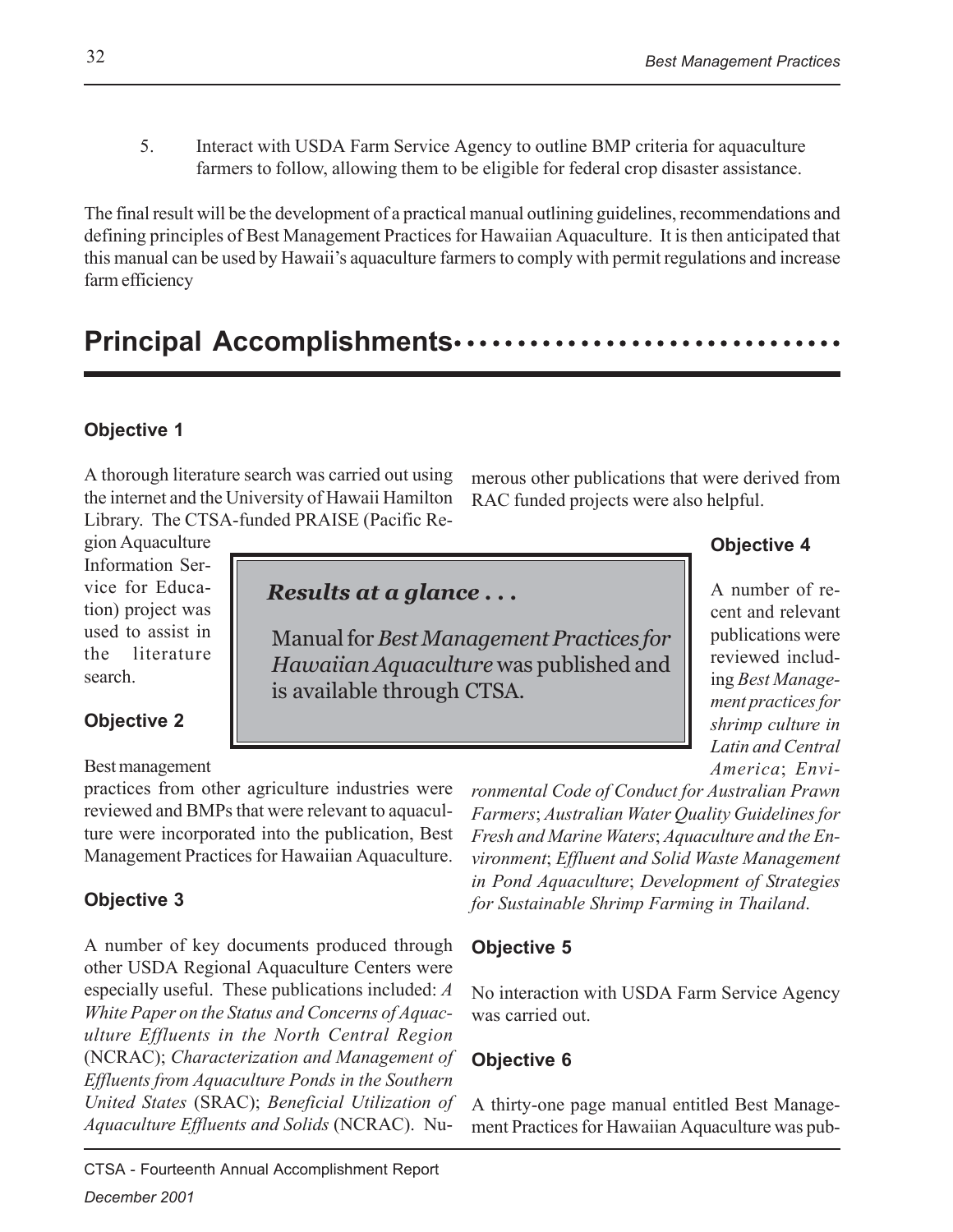lished by CTSA. This manual is available to aquaculture farmers in Hawaii to assist them in compliance with federal and state water quality regulations. Moreover, by following the practices outlined in the manual aquaculture producers may be able to increase farm efficiency and increase profitability.

#### **Impacts** ○○○○○○○○○○○○○○○○○○○○○○○○○○○○○○○○○○○○○○○○○○○○○○○○○○○○

It is very difficult to quantify impacts of this project. The final outcome, a publication of best management practices will be made available to aquaculture producers in Hawaii. Although for there to be any positive impacts farmers should follow many

of the recommendations outlined in the manual. By utilizing best management practices producers will be more likely to comply with permit regulations and increase farm productivity and profitability.

### Recommended Follow-up Activities ······················

The Best Management Practices manual produced from this activity is, by the very nature of aquaculture in Hawaii, non-specific to species or culture systems. It is recommended that additional documents be produced that are specific to the wide variety of cultured species and culture systems found in Hawaii (e.g. traditional Hawaiian fishponds, re-circulating systems, Chinese catfish).

### **Publications in Print, Manuscripts and Papers Presented**

Best Management Practices for Hawaiian Aquaculture. Center for Tropical and Subtropical Aquaculture. Publication No. 148.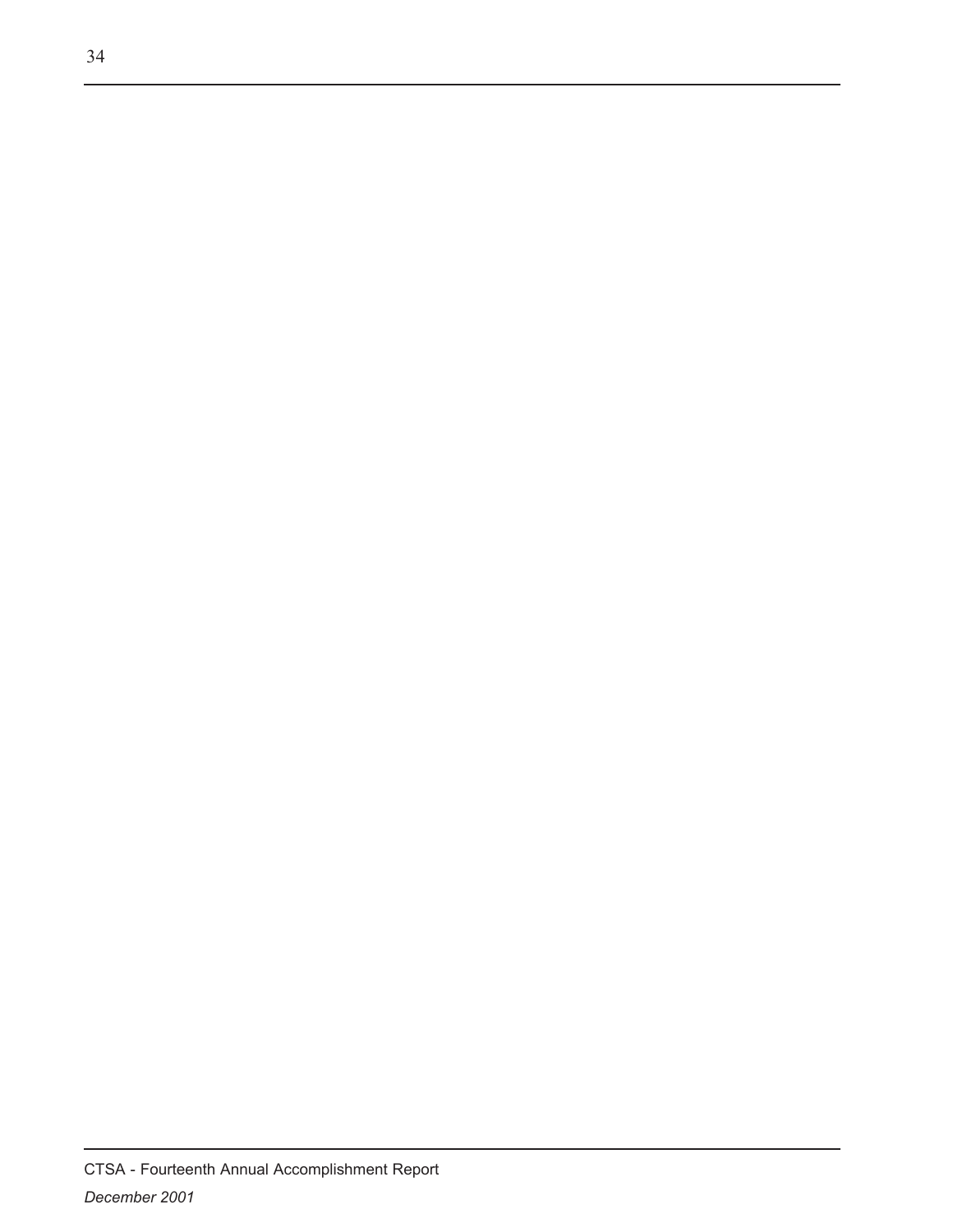## **Aquaculture Research, Extension and Training in the U.S. Affiliated Pacific Islands, Year 12**

### **Reporting Period**

October 1, 2000 - October 1, 2001

### **Funding Level**

| Year 1       | \$100,000   |
|--------------|-------------|
| Year 2       | 85,870      |
| Year 3       | 83,600      |
| Year 4       | 70,000      |
| Year 5       | 75,000      |
| Year 6       | 98,000      |
| Year 7       | 70,000      |
| Year 8       | 75,000      |
| Year 9       | 85,000      |
| Year 10      | 85,000      |
| Year 11      | 75,000      |
| Year 12      | 100,520     |
| <b>TOTAL</b> | \$1,002,990 |

### **Objectives** ••••

The goal of this project is to facilitate the development of a sustainable, economically viable aquaculture industry in the U.S. Affiliated Pacific Islands. Specific objectives are:

- 1. Extension support and technical assistance
- 2. Institution strengthening and capacity building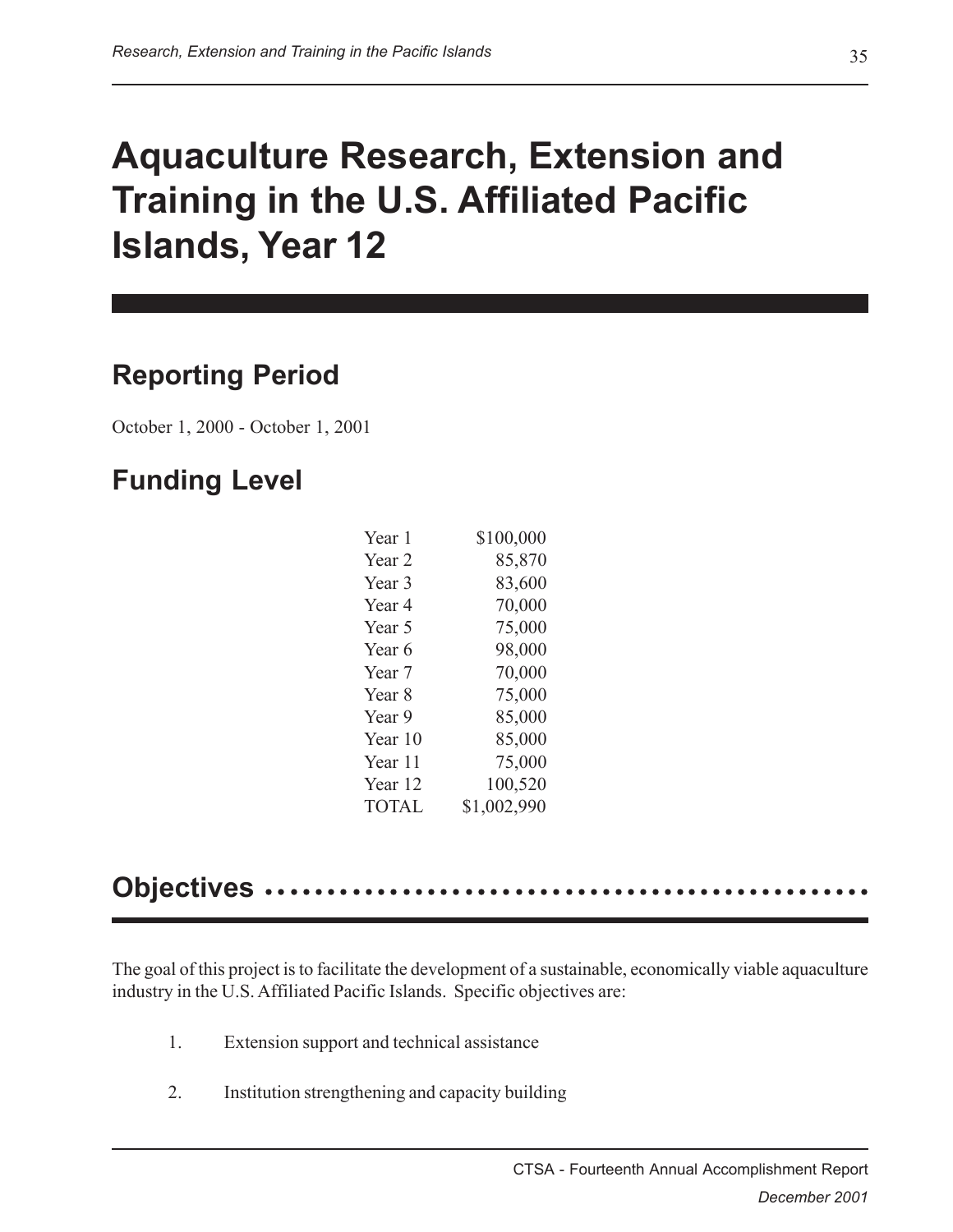- 3. Technology transfer
- 4. Information collection and dissemination
- 5. Applied research

### **Anticipated Benefits** ○○○○○○○○○ ○○○○○○○○○○○○○○○○○○○○○○○○○○○○○○

Workshops, publications and information dissemination will lead to an increased perception of aquaculture and its potential benefit to the region, particularly in species identified as being regionally appropriate.

efit from the constant presence of an extension agent who can advise on problems, provide information on aquaculture topics and make site visits.

Training and regular site visits will help to build capacity and skills among people interested or involved in aquaculture.

Currently operating aquaculture facilities will ben-

### **Work Progress and Principal Accomplishments •••••••••••**

This project began in 1989, when CTSA funded an aquaculture extension specialist for the region. The extension specialist provided technical advice and assistance to establish the FSM National Aquaculture Center in Kosrae and established a demonstration ocean growout farm on the reef outside the National Aquaculture Center. A giant clam demonstration farm was established in Pohnpei, FSM. There are currently several small sponge farms producing commercially in small numbers throughout the FSM. The agent has provided information on aquaculture of various species in response to parties throughout the region. Literature and advice on aquaculture of various species were provided consistently to private and government agencies in the region. Since 1997, the extension agent has held over 70 workshops and training sessions with more than 500 participants. The agent continues to be an extremely valuable resource to the U.S. Affiliated Pacific Islands and has helped to establish a pearl farm in the RMI, which is about to have

its fourth successful harvest and is finally experiencing profits.

#### **Objective 1**

The extension agent continues to provide constant extension services to the region on all topics of aquaculture. Some of the major areas he is working in are listed below:

a. Continued extension assistance for Nukuoro pearl farm including securing them a seeding technician, sending staff for training, assistance with proposals for funding and technical advice.

b. Continued assistance to Robert Reimers Enterprises, Inc.'s pearl, clam and coral farms. Workshops, materials sourcing and continued training through site visits to assist this company in improving their product line and increasing production.

c. Closer links with Black Pearls of Micronesia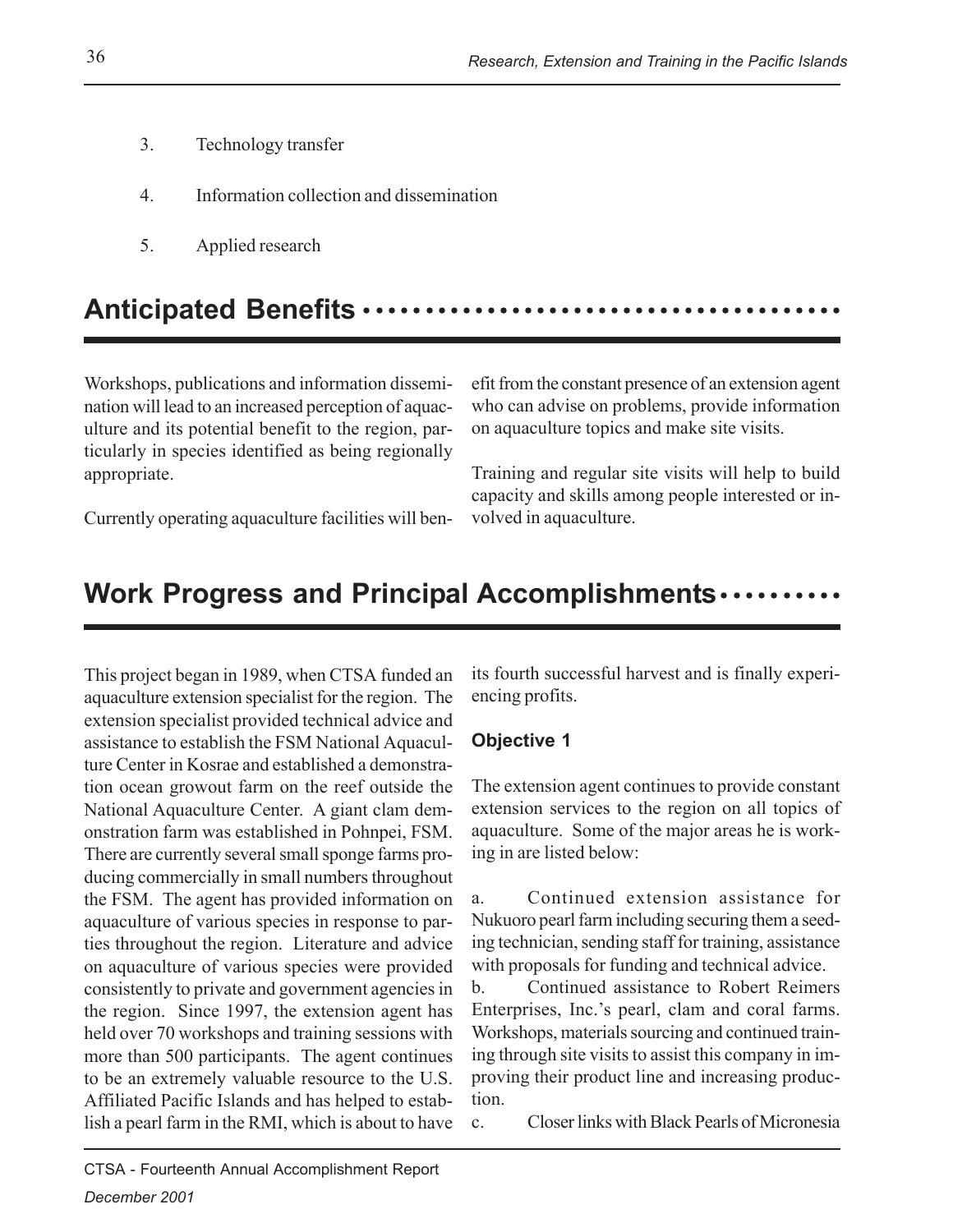(BPOM). Now the largest pearl farm in the RMI, the agent has been working more closely with BPOM to address problems of snail and fish predation on their farms. Technical assistance has also been provided for their hatchery operation.

d. Continued work with Marine and Environmental Research Institute of Pohnpei. He continues to have close links with this educational establishment, providing them with technical advice, hands on training and involvement with their giant clam, sponge and coral demonstration projects and

also their coral research project. Recently assistance has been given in setting up a demonstration pearl oyster hatchery. e. New involvement with Land Grant hatchery. The Land Grant office is installing a pearl oyster hatchery in Pohnpei. While they have hired a qualified manager for this project he is

working closely with this person to provide assistance in ordering and on how best to approach problems in Pohnpei.

f. New assistance to PAFTP. PAFTP is a newly formed aquaculture venture in Chuuk. Aside from providing hands on training the extension agent has assisted with input for their business plan and in sourcing materials and livestock.

g. Collaboration on a sponge marketing study with the Pacific Business Center. The extension agent facilitated a sponge marketing study to open new markets for farmed sponges.

h. Provided planning and technical assistance to new CMI Land Grant aquaculture facility on Majuro, RMI.

#### **Objective 2**

a. Three one day training sessions for staff and students of MERIP on spawning, larval rearing, lagoon culture, cage and trestle construction and general husbandry for giant clams.

b. A four-day workshop held on Mili atoll providing training to staff of Wau mariculture farm on spawning and larval rearing of *T. gigas*, lagoon based clam farming and cage manufacture, coral collection and culture techniques and farm scheduling and organization.

c. Half day training on shore collection of marine invertebrates with staff of RRE clam farm in Majuro.



d.  $\qquad \qquad$  Half-day workshop for MERIP staff and students on plumbing and seawater systems.

e. Three 1-day workshops to provide microalgae culture and transfer techniques.

f. Five-day training course in Chuuk on sponges, corals and giant clams for residents of

Polle. This workshop replaced the one scheduled for CNMI due to a lack of support and interest by his counterparts there.

g. One-day workshop for MERIP staff on collection and care of pearl oysters from the wild.

*In order to build capacity in the region the Regional Aquaculture Extension Agent will focus training efforts on local extension agents in government and private organizations.*

a. Pohnpei information dissemination and planning meeting. On September 27 and 28 CTSA sponsored a 2-day aquaculture conference in Pohnpei. The extension agent organized and conducted this meeting and also presented talks on pearls, clams, corals and sponges. This meeting was an excellent way to garner input on the future direction of aquaculture in the FSM and also to disseminate information.

CTSA - Fourteenth Annual Accomplishment Report *December 2001*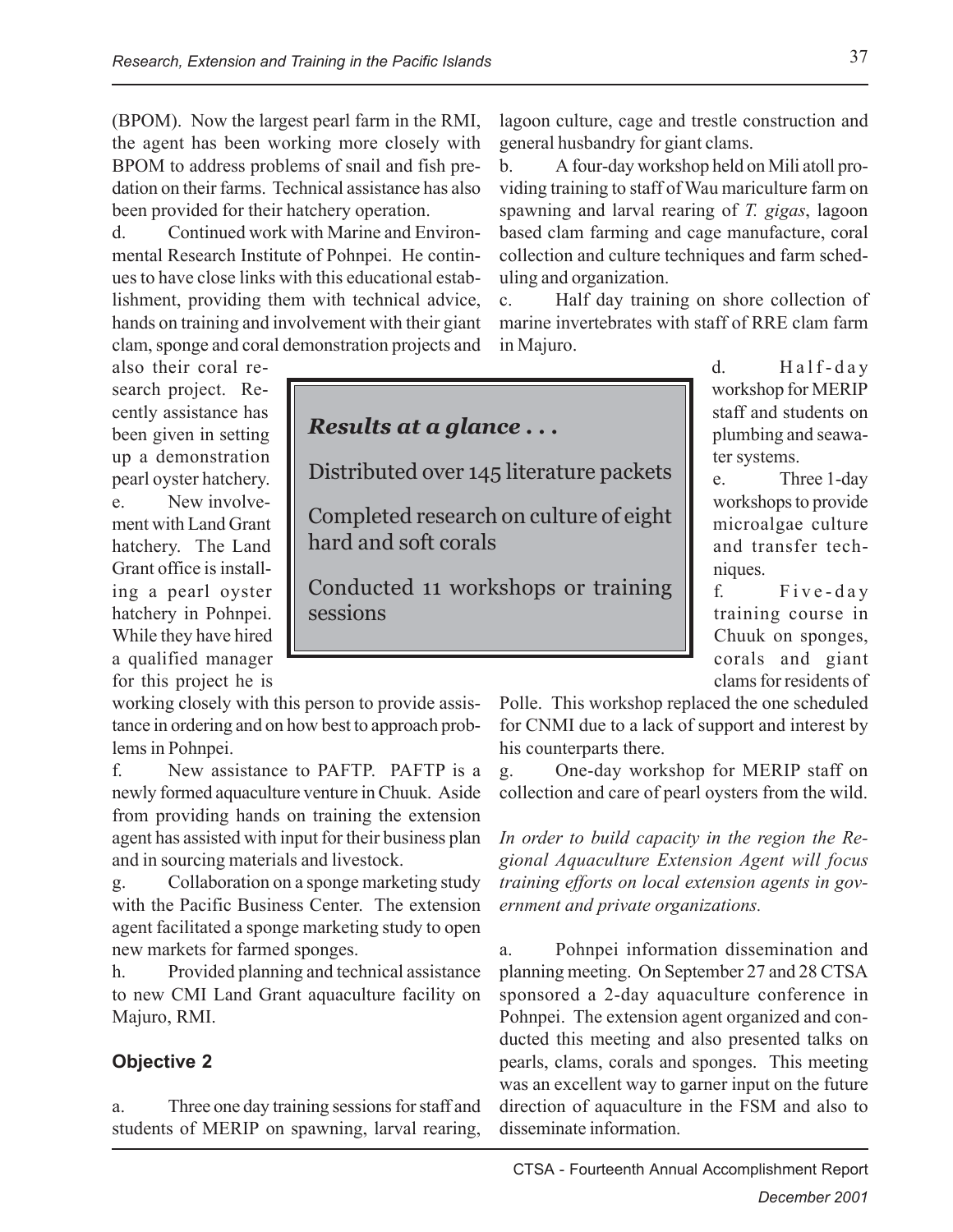b. Information dissemination and outreach meeting in Majuro, RMI during November 28 and 29 during which the agent gave talks on marine ornamentals and sponge farming.

c. Inshore fisheries and aquaculture planning meeting for the FSM in Pohnpei, December 5-7 at which the agent gave a talk on the role of CTSA in aquaculture development in the FSM and participated in planning discussions on aquaculture for the FSM.

d. Member of a team developing aquaculture training curricula and demonstration facilities for College of the Marshall Islands.

#### **Objective 3**

A simplified manual based on research conducted by the extension agent on optimum farming practices of eight species of hard and soft coral is approximately 95% completed and is expected to be printed by February 2002.

#### **Objective 4**

A total of 145 literature packets, including mass

mailings of recently completed CTSA publications, have been sent out during the reporting period. In addition, CTSA extension publications and videos are always given out in limited numbers whenever the agent gives information dissemination talks. The library is constantly being expanded with relevant literature both from journals and periodicals and also literature requested through PRAISE or other organizations. Two new videos were also added to the collection, some rough sponge farming footage and a pearl oyster grafting video. To provide information on regional aquaculture activities, events and work in progress, the extension agent is now publishing a quarterly newsletter. This is sent via email to save mailing costs and improve delivery time.

#### **Objective 5**

All objectives for this study have now been met with the completion of shipping trials to the USA and the aquarium trials in April/May 2001. Growth trials were completed in March 2001.

### **Work Planned ••••**

While next year's work will continue to focus on expanding and strengthening culture of the four specific groups of aquaculture species identified in Year 9 of this project: giant clams, sponges, black pearl oysters and marine ornamentals, there will be a greater specificity on particular areas that have been identified as bottlenecks in the industry. Although all bottlenecks cannot be addressed in one year, next year's work will start to methodically address some of these identified critical areas. As time progresses, training and technology transfer efforts are expected to effectively transition institutional personnel in the region to address these, and evolving, problem independently. In the meantime, the resources, institutional knowledge and skills provided by the CTSA sponsored development program in the US Affiliated Pacific Islands remain critical to the future development of aquaculture in the region as it provides a stable platform of aquaculture resources on which other institutions can grow.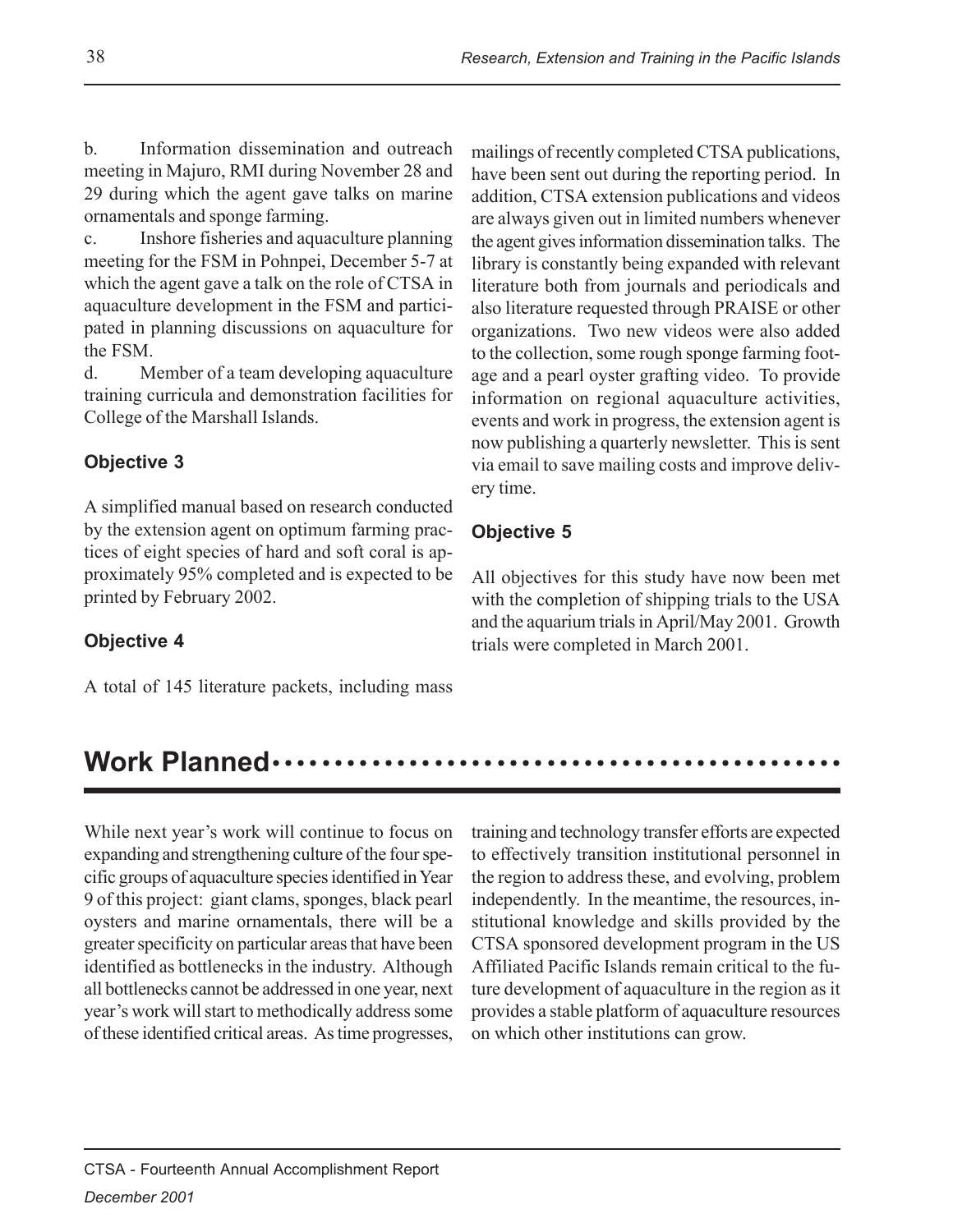### **Publications in Print, Manuscripts and Papers Presented**

Lee, C.-S., S. Ellis and K. Awaya. 2001. Giant clam farming in the U.S. affiliated Pacific Islands. *World Aquaculture*. Vol. 32, No. 3. September 2001. Pages 21-27, 62-63.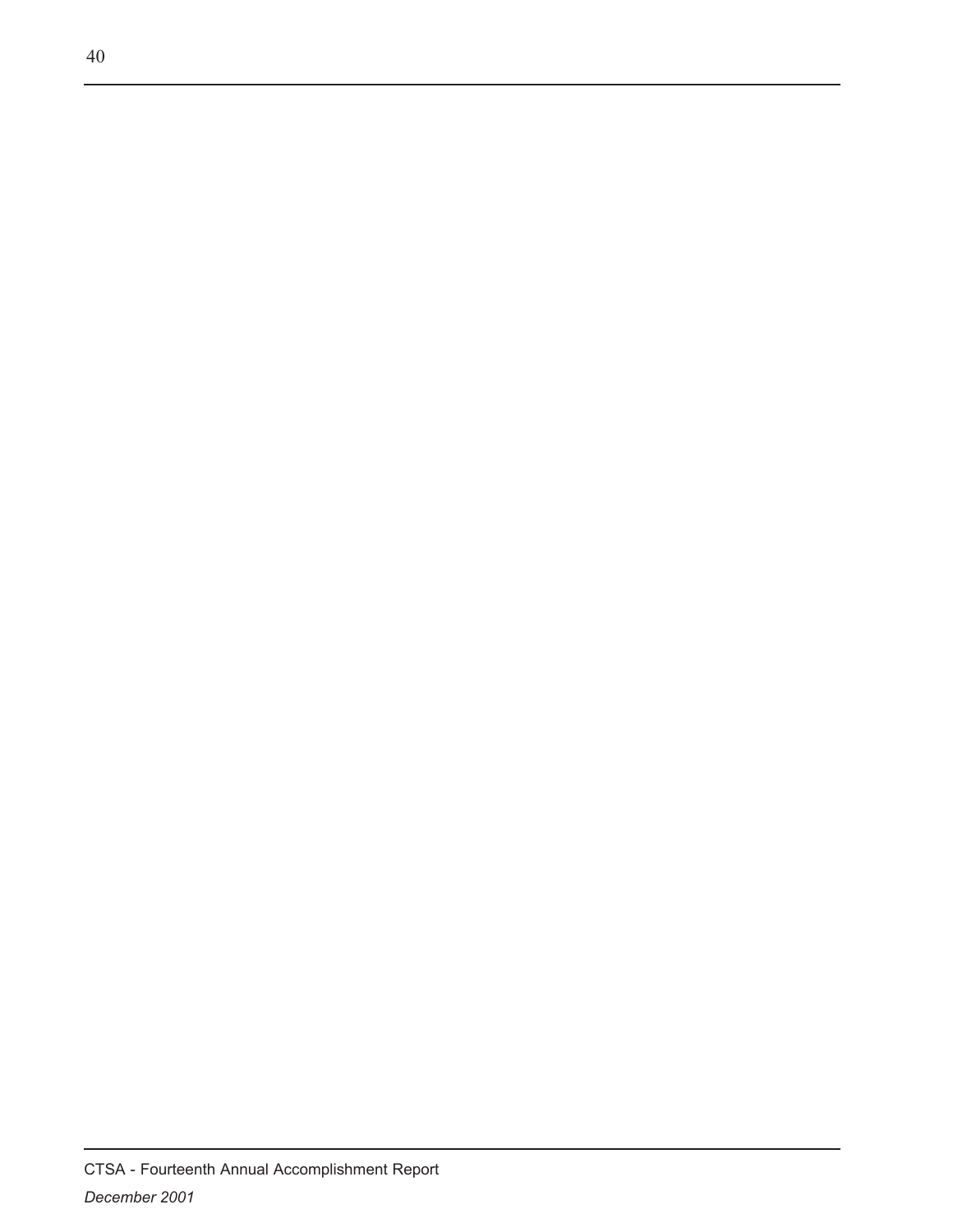# **Transitioning Hawaii's Freshwater Ornamental Industry, Year 2**

## **Reporting Period**

October 1, 2000 - October 1, 2001

## **Funding Level**

Year 1 \$100,000

## **Participants**

**Clyde Tamaru,** Extension Agent, Sea Grant Extension Service

Kathleen McGovern-Hopkins, Extension Agent, Sea Grant Extension Service

Jennifer Olson, Windward Community College (WCC)

Matt Lyum, Sea Grant Extension Service

## **Objectives** ○○○○○○○○○○○○○○ ○○○○○○○○○○○○○○○○○○○○○○○○○○○○○○○○○○○

- 1. Conduct laboratory and field studies on sex determination in live bearers.
- 2. Demonstrate live feeds production systems to practicing freshwater ornamental aquafarmers.
- 3. Investigate the role of Highly Unsaturated Fatty Acids (HUFA's) in the culture of fresh water ornamentals.
- 4. Provide technical assistance in the form of verbal consultations, written information, site visitations, conducting workshops and printing of manuals and production handouts.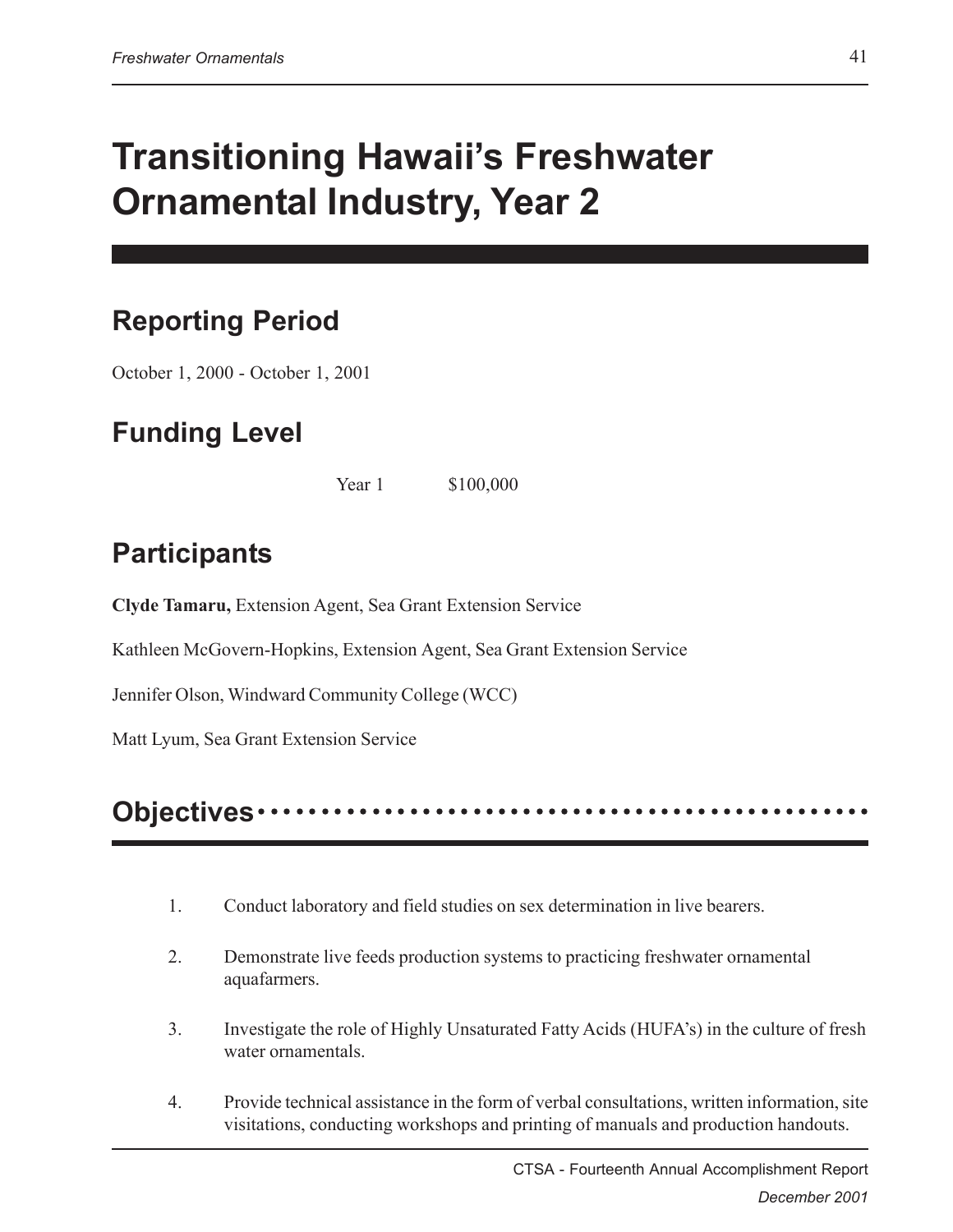### Anticipated Benefits ························

The Center for Tropical and Subtropical Aquaculture, Sea Grant Extension Service, Department of Environmental Biochemistry, Aquaculture Development Program, Windward Community College, Hawaii Institute of Marine Biology and recently, the Pacific Business Center, have collaboratively supported the development of an ornamental fish culture industry since 1993. In addition to maintaining an ornamental fish specialist to provide technical assistance, previous projects focused on broodstock and fry amplification of species that reflected the varied life histories (e.g., livebearers, spontaneous egg layer, egg layer requiring hormonal induction of spawning, hatchery operations) that would be encountered in the freshwater ornamental fish industry. The activities under the current

project both address constraints that were identified during previous projects (e.g., sex ratio of swordtails) or are obvious challenges that face the expansion and diversification of Hawaii's industry. Project workgroup members have always felt that addressing challenges before they impact the industry (e.g., moina, rotifer and recirculating system research) should also be part of these projects. Lastly, providing technical assistance is the mainstay of all of the previous projects and replacement of the fish specialist allows for the continued flow of information to the appropriate end users. All of the activities are focused on the development of a strong industry in the state producing freshwater ornamentals that are noted for their quality and consistency.

### **Work Progress and Principal Accomplishments •••••••••••**

Last year in the first year of the project, work group members were able to demonstrate that sex ratio is clearly linked with the variety of swordtail being cultured. The freshwater rotifer variety, *Brachionus calciflorus*, has been made available to farmers as a live food for freshwater ornamental fish larvae in Hawaii. The procedure of artificially inseminating the swordtail as well as other live bearers was documented. As a result of this project, freshwater rotifers are now available for use by Hawaii's aquafarmers.

#### **Objective 1**

Trial #2: Repeat of Experiment with Different Swordtail Strain

Nine 10-gallon aquaria were filled with 28 L of water and all tanks were equipped with biofilters and with an aquarium heater to keep water tem-

CTSA - Fourteenth Annual Accomplishment Report

*December 2001*

peratures near 27-28° C. The tanks were stocked with one-week-old pineapple swordtails that were at a mean weight of 21 mg. Stocking densities were 1 fish/L, 3 fish/L, and 6 fish/L with each density being triplicated per group. The fish were fed measured amounts of commercial feed, progressing from Lansy to Silver Cup size 0 and finally to Silver Cup size 1. The fish were fed three times daily at 8:00 a.m., 12:00 p.m., and 4:00 p.m. At the conclusion of the experiment, (150 days) all fish from each tank were sexed, weighed, and total body length measured. Males were identified by the presence of a gonapodium. There were males with the gonapodium and no sword and these were classified as "mahu" males. Females were characterized by a lack of gonapodium and a round body.

Average survival appeared to be negatively correlated with the increase stocking density. However, only the tanks that were stocked at a density of 6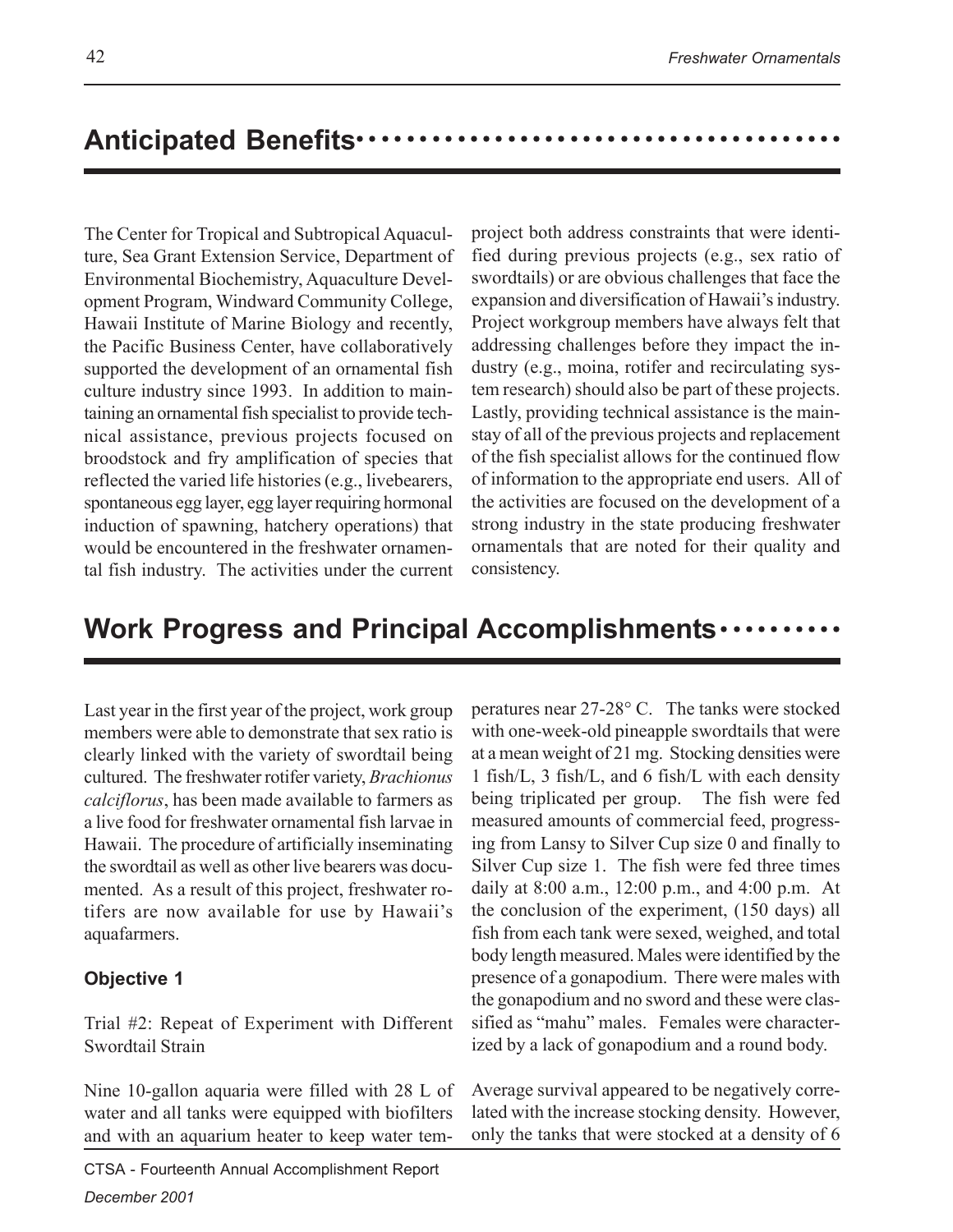fish per liter were found to be statistically smaller in size. Average body weight was found to be negatively correlated with stocking density with each treatment density result-

ing in significantly different average body weight. With regard to the resulting sex ratio in response to stocking density the data is extremely misleading if one were to simply score the number of females versus males that resulted. A preponderance of females results in

all groups as all fish that are smaller than 30 mm in total length are scored as females irrespective of the stocking density. If the diagnostic characteristic of males were to include the presence of the "sword" on the caudal fin it is clear that these individuals are only found in size classes of fish that are greater than 30 mm in total length. If the individuals that are smaller than 30 mm in total length are removed from the scoring of the sex ratio statistically there are no differences in the sex ratio in response to stocking density.

Based on the results of these experiments it would appear that stocking densities between 1-3 fish/liter would be the highest one would use for the culture of swordtails in a recirculating system. To confirm the results large-scale (2000-l) rearing trial conducted outdoors were conducted using a stocking density of 3 fish/L. The red velvet strain of swordtails and this activity was conducted during the reporting period at WCC. This experiment was coupled with the testing of bioremediation systems. Overall survival was very poor (13%) due to a disease outbreak and as anticipated the control tanks (no biofilter) and one of the treatments (submerged biofilter) did very poorly. The apparent cause being the amount of fish and feeding regimen overcame the capacity to control water quality parameters in the tanks with no biofiler (control) and those with the submerged biofilters. Of the surviving fish, sex ratios were consistent with that of reported for the aquaria where the sex ratio apparently is related to size of the fish. The percentage of males present in groups of fish that are greater than 45



mm in total length approach a sex ratio of 1:1. The implication of the results are that the growout systems for swordtails will need to be those that maximize growth to result in suitable quantities of males.

#### **Objective 2**

Previous trials using fresh Chlorella were found to produce the highest densities yet recorded. However, the prohibitive costs of importing the algae makes in impractical for use unless at a large enough scale yet to be seen in Hawaii. An alternative feed that produces similar results would obviously have practical application. Small-scale trials (8-liter) trials using a variety of "green water" (tilapia, guppy, recirculating systems) were tested and a very encouraging result has been obtained. Very high densities were achieved using the resulting water present in tanks that are being recirculated.

The trials were confirmed during the reporting period and it is clear that the "green water" present in the recirculating systems provides for a good food source for culturing Moina. Larger-scale growout systems (300 gallon/1200 L) have been examined and it appears that if the recirculating water is combined with yeast a stable source of moina can be achieved for approximately a month.

#### **Objective 3**

Earlier investigations demonstrate that there are similarities in essential fatty acids for various live maturation or conditioning feeds used in the ornamental industry. Arachidonic acid appears to play an essential role as opposed to the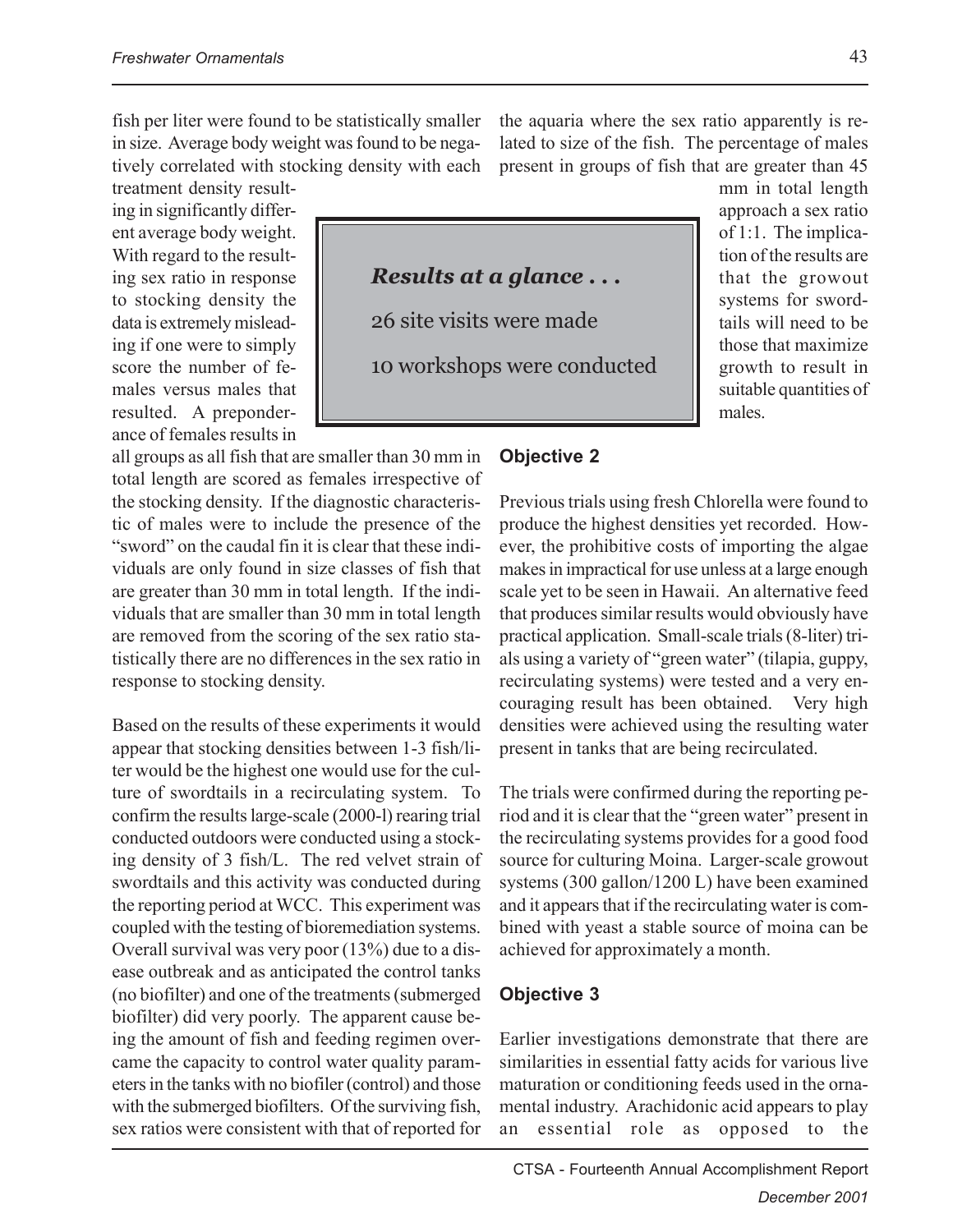Docosahexanoate, which is in striking contrast to what has been reported for marine fishes. The results obtained from these experiments focused on determining the effects of essential fatty acids on maturation and spawning.

#### **Objective 4**

Kathleen McGovern-Hopkins was hired in September of 2000 and has taken up the extension work. During the reporting period she made 26 site visits, had 21 personal meetings with clientele at WCC, and has provided 4 group tours of WCC.

There are three manuals that are in various stages of preparation. The commercial production of swordtail is expected to be completed by the end of the project and a no cost extension of the project has been obtained to carry out this activity. An artificial insemination of livebearer manual and a live feeds production manual are in the planning stages of development.

During the reporting period a total of 10 workshops were conducted on various islands. They were:

Fancy Livebearer Workshop, Cooperative Extension Service, Komohana Complex, Hilo. October 21, 2000. 46 people in attendance.

Fancy Livebearer Workshop, Windward Commu-

nity College, November 25, 2000. 21 people in attendance.

Fancy Livebearer Workshop, Maui Community College, December 16, 2000. 26 people in attendance.

Pacific Tropical Ornamental Fish Project, Windward Community College, January 6, 2001. 23 people in attendance.

Pacific Tropical Ornamental Fish Project, January 10, 2001. Maui Community College 30 people in attendance.

Pacific Tropical Ornamental Fish Project, January 11, 2001 Natural Energy Laboratory of Hawaii. 6 people in attendance.

Pacific Tropical Ornamental Fish Project, January 12, 2001, Cooperative Extension Service, Komohana Complex. 10 people in attendance.

Ornamental Fish Industry Stakeholders Input Seminar , April 28, 2001, Windward Community College.

Ornamental Fish Industry Stakeholders Input Seminar, June 16, 2001, Cooperative Extension Service, Komohana Complex, UH Hilo.

#### **Work Planned** ○○○○○○○○○○○○○○○○○○○○○○○○○○○○○○○○○○ ○○○○○○○○○○○○

The printing of the swordtail manual is a major activity that is to be completed by the end of the project. Continued work will be conducted to document large-scale production of live feeds (rotifers and moina) and a draft manual for live feeds production is planned for the next reporting period. The work with recirculating systems is being replicated using different species where insight will be obtained on species specific responses to recirculating systems will be obtained as well as refining the biofilters and tank systems. It is a goal that we will be able to recommend the most cost effective method of water reuse that is based on empirical results. Lastly, the project is to be used as a forum in which discussions can begin on how the industry as a whole might begin to collaborate as a unified entity.

CTSA - Fourteenth Annual Accomplishment Report *December 2001*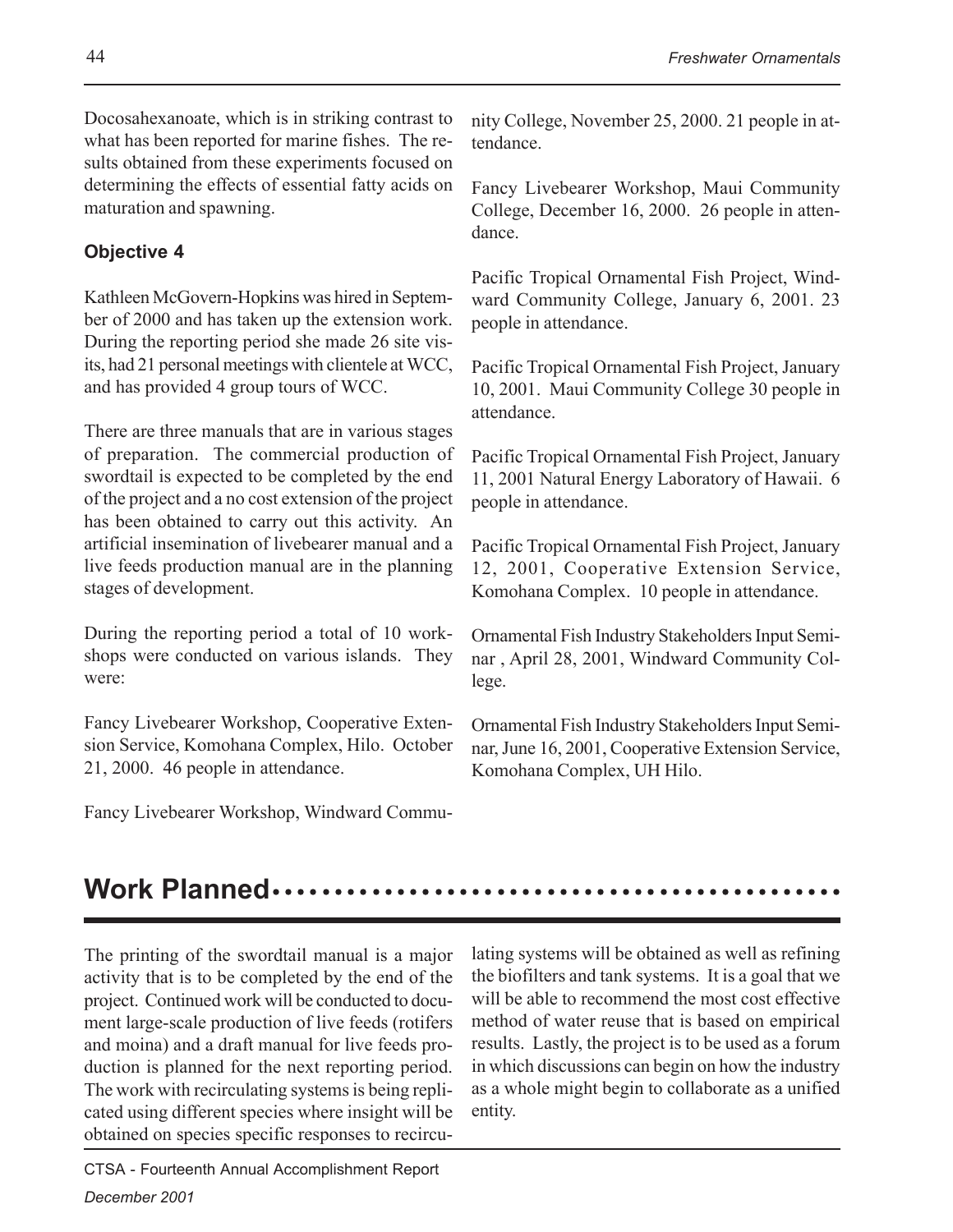## **Publications in Print, Manuscripts and Papers Presented**

Ornamental Fish Industry Stakeholders Input Seminar, August 4, 2001, Maui Community College.

#### *Presentations*

Tamaru, C.S. 2001. Tropical freshwater ornamental fish industry in Hawaii. Progress and future prospects. Third Annual Hawaii Aquaculture Association Conference. Windward Community College, Kaneohe, Hawaii. March 2, 2001.

Tamaru, C.S. 2001. Fancy Livebearer Production. Monthly Meeting, Honolulu Aquarium Society, Honolulu, Hawaii. January 5, 2001.

Tamaru, C.S., L. Pang and H. Ako. 2001. The effects of three maturation diets on the spawning of the armored catfish Corydoras aeneus. Aquarama 2001. <sup>7th</sup> International Aquarium Fish and Accessories Exhibition and Conference. May 31 - June 3 2001. Singapore.

Tamaru, C.S., H. Ako, L. Asano, L. and K. McGovern-Hopkins. 2001. Growth and enrichment of *moina* for use in freshwater ornamental fish culture. Aquarama 2001. <sup>7th</sup> International Aquarium Fish and Accessories Exhibition and Conference. May 31 - June 3 2001. Singapore.

Asano, L., H. Ako, E. Shimizu, and C.S. Tamaru. 2001. Bioremediation production systems for ornamental fish. AQUARAMA 2001, 2nd World Conference on Ornamental Fish Culture. Singapore, May 31 - June 2, 2001. Book of Abstracts, pp. 34.

Shimizu, E., L. Asano, H. Ako, and C.S. Tamaru. 2001. Enhancing aquaculture profitability through the use of bioremediation. University of Hawaii, College of Tropical Agriculture and Human Resources, Undergraduate Symposium. (Best Undergraduate Oral Presentation).

#### *Articles and Manuscripts*

Tamaru, C.S., K. McGovern-Hopkins, G. Takeshita, F. Morita, and M. Yamamoto. 2001. The breeding of lyretail swordtails. I'a O Hawai'i. Volume 2001. Issue 6.

Tamaru, C.S. and M. Lyum. 2000. Anesthetizing freshwater ornamental fishes using clove oil. University of Hawaii Sea Grant College Program, Makai, Vol. 22, No. 11.

Ako, H., L. Asano and C.S. Tamaru. 2000. Factors affecting sex ratios in the swordtail, *Xiphophorus helleri.* University of Hawaii Sea Grant College Program, Makai, Vol. 22, No. 10.

#### *Manuscripts Submitted*

Tamaru, C.S, H. Ako, H., L. Asano, L., Pang and K. McGovern-Hopkins. 2001. Growth and enrichment of *Moina macrocopa* (Straus) for use in freshwater ornamental fish culture. Aquaculture Research (submitted).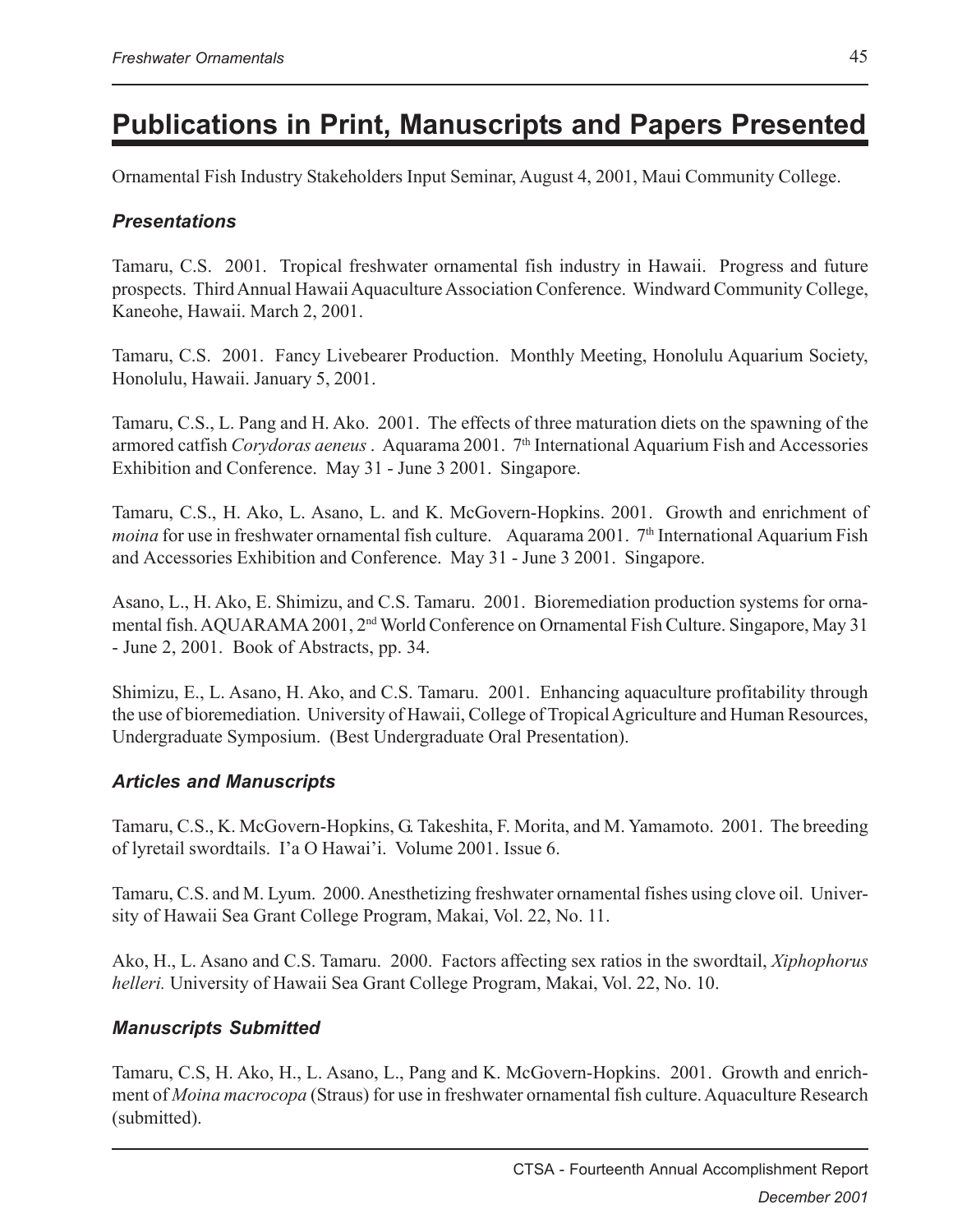Asano, L., H. Ako, E. Shimizu, and C.S. Tamaru. 2001. Bioremediation production systems for ornamental fish. Aquaculture Research (Submitted).

Tamaru, C.S., H. Ako, and L. Pang. 2001. The effects of three maturation diets on the spawning of the armored catfish *Corydoras aeneus* (Gill). Aquaculture Research (submitted).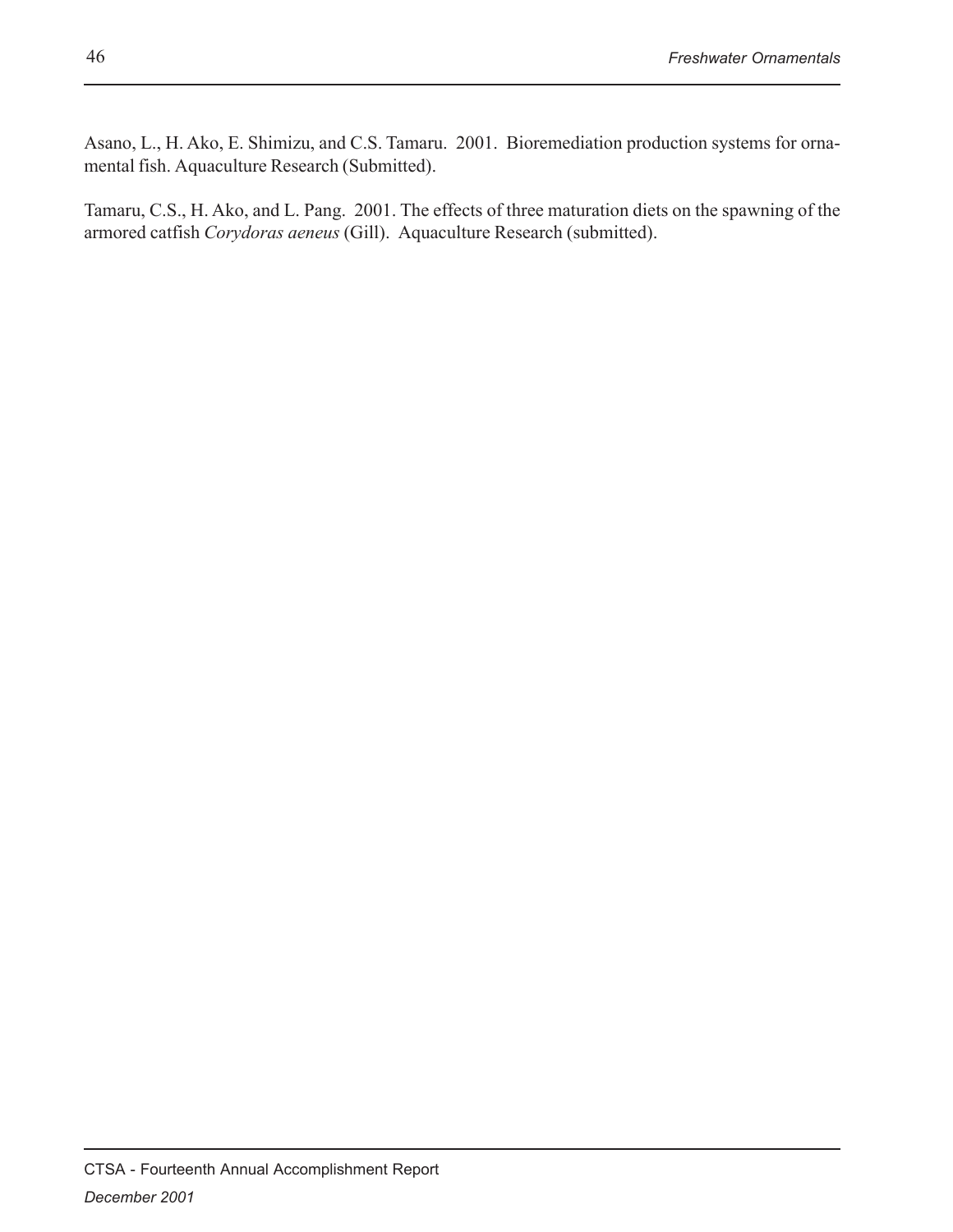# **Library Aquaculture Workstation (PRAISE), Years 12 & 13**

### **Reporting Period**

June 1, 1999 – November 30, 2000 October 1, 2000 – October 1, 2001

## **Participants**

**Kristen Anderson**, Reference Librarian, Hamilton Library, University of Hawaii Lois Kiehl-Cain, Project Assistant, University of Hawaii

## **Funding Level**

| Year 1            | \$7,000   |
|-------------------|-----------|
| Year 2            | 6,700     |
| Year 3            | 6,000     |
| Year 4            | 7,000     |
| Year 5            | 20,000    |
| Year 6            | 14,100    |
| Year 7            | 28,000    |
| Year <sub>8</sub> | 49,000    |
| Year 9            | 25,000    |
| Year 10           | 30,000    |
| Year 11           | 24,000    |
| Year 12           | 23,000    |
| Year 13           | 28,850    |
| <b>TOTAL</b>      | \$268,650 |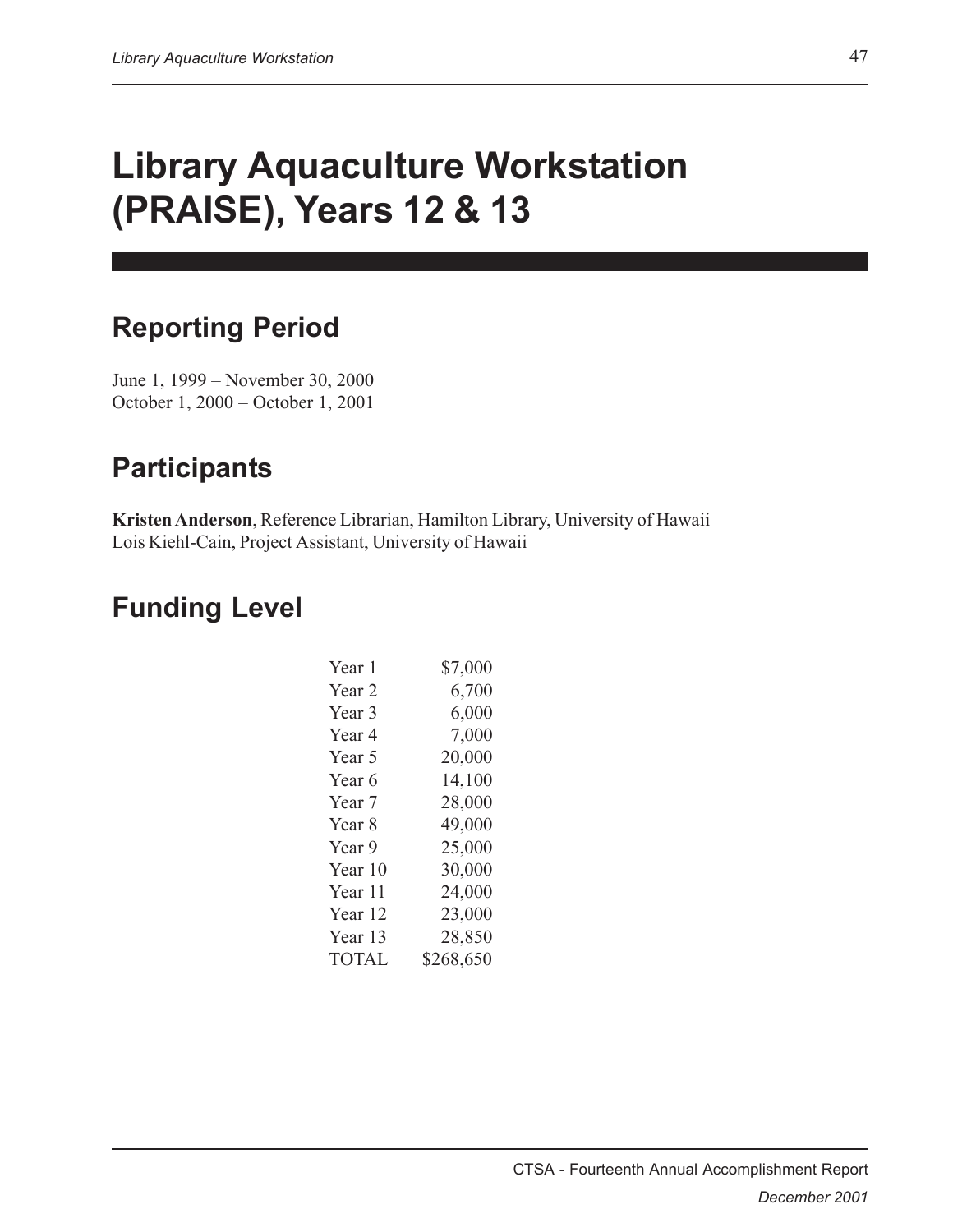## **Objectives.......................**

#### *Year 12*

| 1. | Continue to provide established services. |  |
|----|-------------------------------------------|--|
|    |                                           |  |

- 2. Develop programs for user education.
- 3. Promote communication between the US Affiliated Pacific Islands
- 4. Technology Transfer

#### *Year 13*

- 1. Continue to provide established services.
- 2. Maintain ongoing programs for user education.
- 3. Develop innovative Web pages with an educational focus.
- 4. Provide technology transfer enhancements.

### **Work Progress and Principal Accomplishments •••••••••••**

A breakthrough in the Pacific Islands' ability to access scientific information came in August 1993, when two remote workstations were established on Guam. Users at the site at the offices of the University of Guam's Cooperative Extension Service and at the Guam Department of Commerce gained access to PRAISE through a toll-free telephone line.

PRAISE entered a cooperative agreement with PEACESAT, a federally funded communications satellite, whereby residents at five Pacific Island sites can directly access the Aquatic Sciences and Fisheries Abstracts (ASFA) database through an

Internet connection between the local PEACESAT station and the mainland vendor. In addition, PRAISE established a home page on the World Wide Web. Search assistance and document delivery requests can be sent to PRAISE personnel via the webpage.

The Pacific Islands Gray Literature project was established to address the inaccessibility of gray literature in the Pacific, where libraries and other organizations that collect and disseminate information are few. This project began with a printed bibliography which has been expanded and is now also available on the website.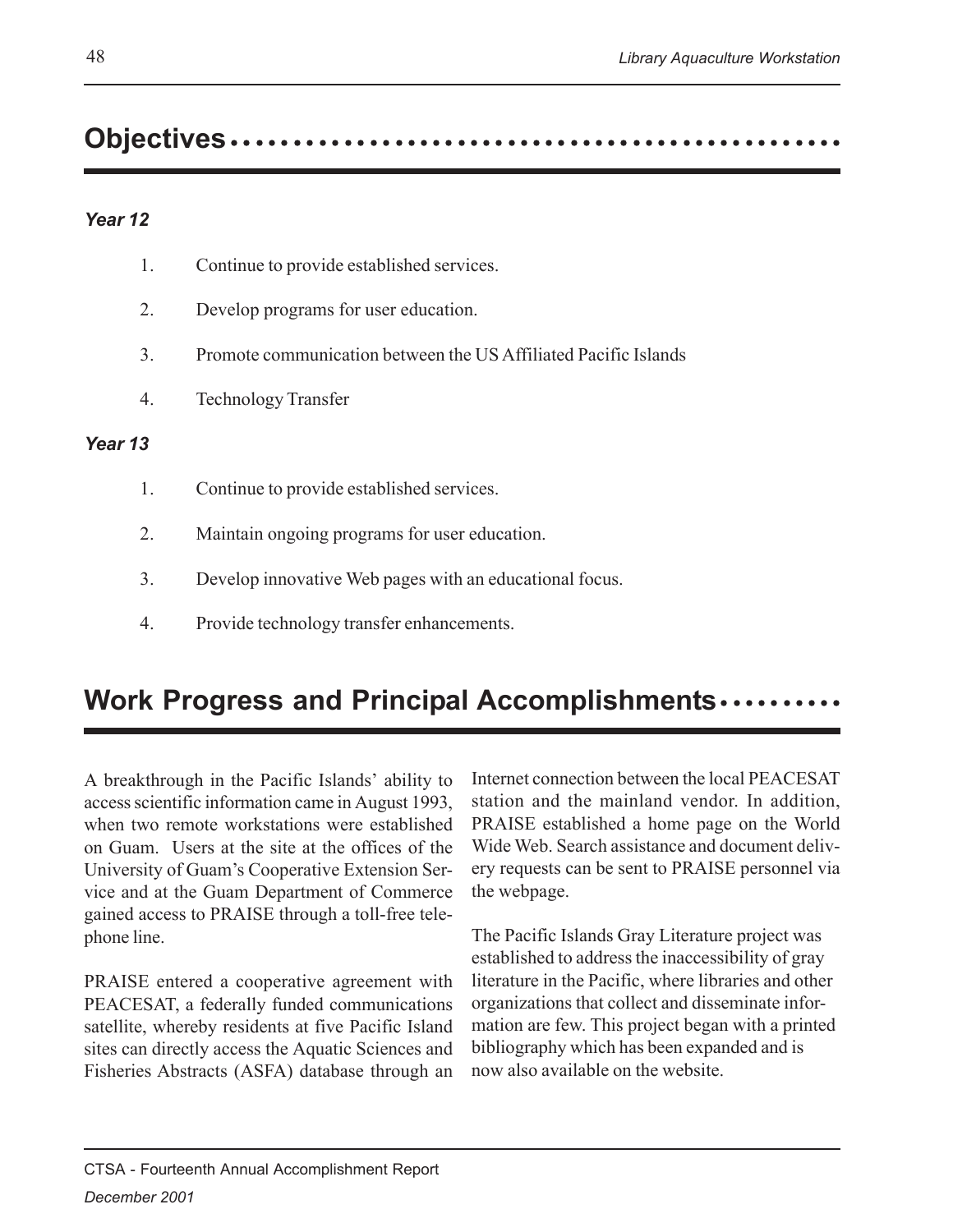#### *Year 12*

#### **Objective 1**

Service has been greatly enhanced for PRAISE customers due to the advances in electronic technology. There are three major changes which are improving our service: 1) increased use and acceptance of the Ariel document delivery software which allows us to send articles as an email attachment, 2) the increasing number of people accessing the PRAISE Web site and utilizing the online request forms, and 3) the growing reliability of electronic access from Pacific Islands.

During the period of the grant there were 31,236 queries posted to the ASFA and Oceanic Abstracts databases. The PRAISE staff responded to 461 queries by returning to our users 5,514 journal citations, delivering 1,184 documents totaling 13,553 pages, and answering 166 miscellaneous queries. Turn-around time on research and article requests is usually 24 hours and email users may get articles the same day via our Ariel document delivery software.

#### **Objective 2**

The Principle Investigator participated in the "Fish Health Seminar" in Hilo on the Big Island and discussed services offered by PRAISE as well as how individuals might do searching on their own. She met with individuals to discuss searching and distributed brochures in the Kona area, specifically at businesses near the Energy Lab. Instruction sessions were also given on Oahu, including ongoing participation with the Micronesia and American Samoa Student Internship Program (MASSIP). The Principal Investigator and the Project Assistant continue to develop instructional enhancements for the website. The Principal Investigator attended the annual conference of the International Association of Marine Science Libraries and Information Centers and focused on sessions dealing with instruction, both classroom and web-based, as well as digitizing projects.

The Principal Investigator was an invited speaker at the Pacific Islands Association of Libraries and Archives (PIALA) Annual Conference in Koror, Palau, in November 1999. PIALA is a wonderful venue for reaching all levels of the Pacific Island communities as librarians and information specialists from throughout the Pacific gathered for this conference. The Principal Investigator presented a talk on regional interlibrary-loan development and the benefits of an established information dissemination service utilizing the Ariel software for a geographically diverse region to PIALA attendees. She also passed out brochures, and was able to address a number of Pacific researchers gathered at a meeting on coral reefs which took place on the campus of Palau Community College.

#### **Objective 4**

PRAISE staff delivered 78 article reference submissions to Cambridge Scientific Abstracts (CSA) for inclusion to the ASFA database. The focus was to ensure inclusion of all CTSA publications and area interest with proceedings of the PACON conferences. The PRAISE Web site and the Pacific Grey Literature Database are continually being updated and enhanced by the Principal Investigator and the Project Assistant. The Education page now features separate categories for degree programs (both national and international), short course and workshops in aquaculture, current postings for grants, fellowships, scholarships and other funding resources. This ongoing work allows us to provide the best possible service to our users.

#### *Year 13*

#### **Objective 1**

PRAISE continues to enhance its value to aquaculturists through the application of electronic technology. Examples of these applications are: 1) recent arrival of the latest and reportedly color-capable version of the increasingly popular Ariel docu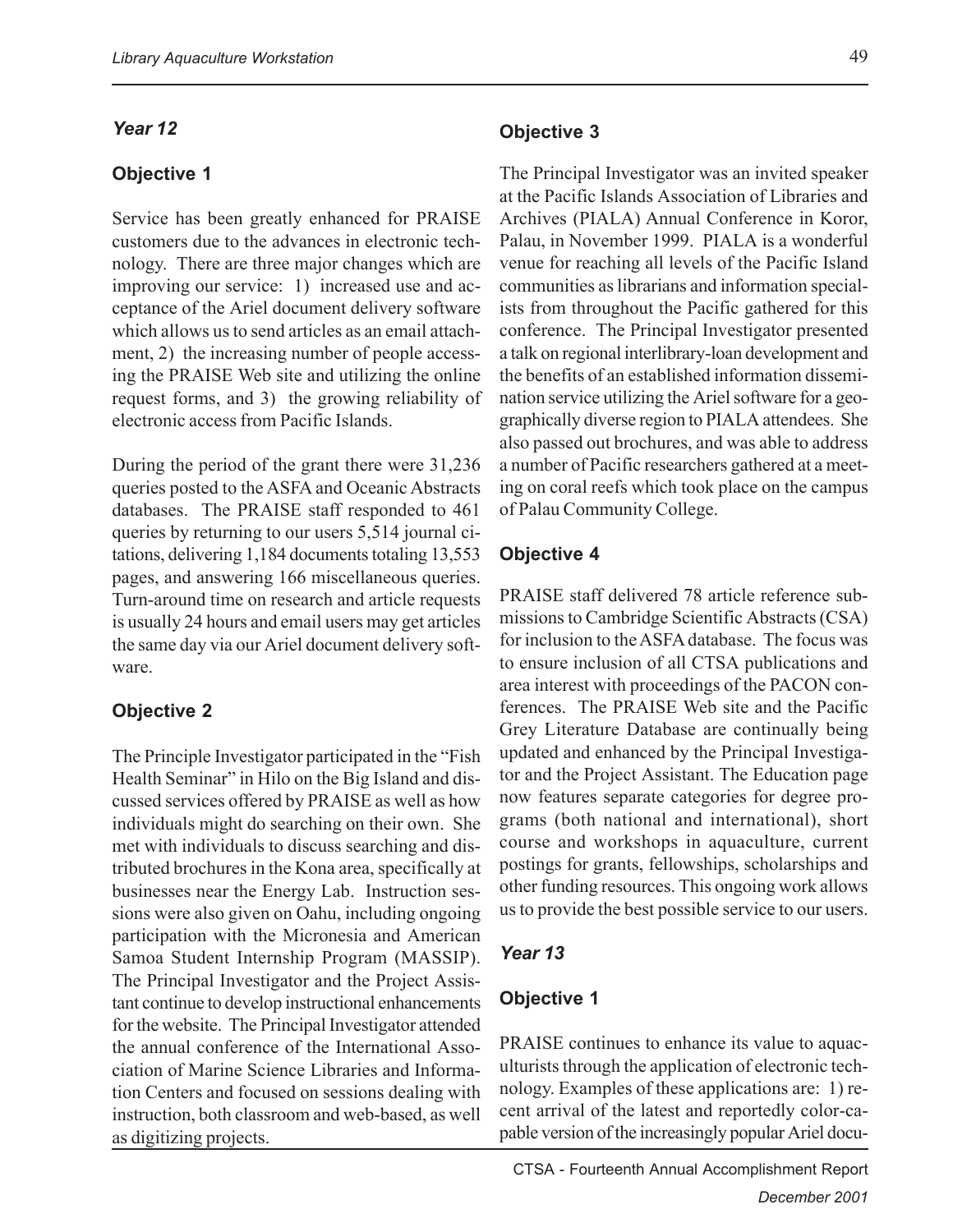ment delivery service which allows us to send articles as email attachments; 2) creation of the "Find It Yourself " webpage highlighting free aquaculture related databases and websites; 3) development of online request forms; 4) the arrival of the new NT server at the latter part of the reporting

work on the grey literature digitization project. During exhibit periods the Principal Investigator also presented demonstrations of the services PRAISE offers.

The Principal Investigator and the Assistant at-

period. We are currently in discussion with Kapiolani Community College to migrate their files to this server.

During this reporting period there were a total of 18,435 queries to the ASFA database. The PRAISE staff responded to an average of 33 research or journal requests per month by forwarding to our users 6,277 journal citations, delivering 1,048 documents totaling 13,022 pages,

 Based on rates one would pay to the information industry's major suppliers the dollar value for our primary service may be presented as follows: 31,236 queries averaging 3 minutes or 1,562 hours online @ \$60/hr = \$93,720 1,184 articles @  $$15.50$ /ea. =  $$18,352$ **Total \$112,072 (Year 12)** Approx. 18,435 queries\* averaging 3 minutes or 922 hours online @ \$60/hr = \$55,320 1,048 articles @ \$18.00/ea. = \$18,864 **Total \$74,184 (Year 13)** \*ASFA and Oceanic Abstracts only, the figure does not include additional PRAISE queries to Biological or Zoological Abstracts

Hawaii Aquaculture Association Conference at Windward Community College on Oahu, distributed brochures and gave a PRAISE PowerPoint presentation. Other instruction sessions were also given on Oahu. A workshop was given for Pacific Islands students participating in the MASSIP project administered at the University of Hawaii - Hilo. The

tended the

and answering 198 miscellaneous queries. Turnaround time on research and article requests is usually 24 hours and email users often get articles the same day via our Ariel document delivery software.

#### **Objective 2**

The Principle Investigator attended the Pacific Islands Association of Libraries and Archives Conference on Guam and participated in the pre-conference workshop on digitization in preparation for

#### **Objective 3**

the website.

We have created a page with links to marketing information for aquaculture products. The current education page has been expanded to include eight different categories of educational resources. A

Principal Investigator and the Project Assistant continue to develop instructional enhancements for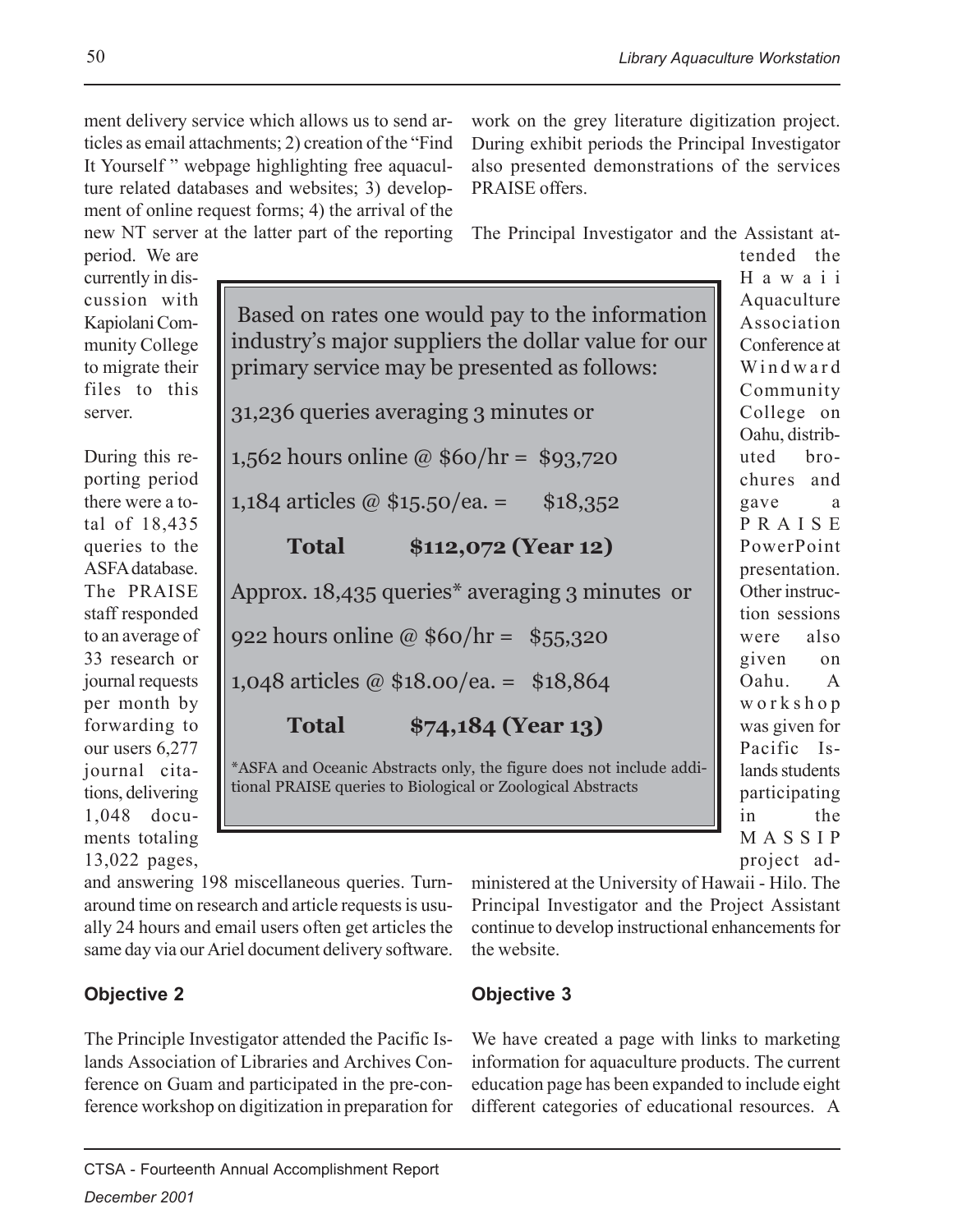"Find It Yourself Online" page for aquaculturists has been developed and features links to free databases, online publications and full text materials for

aquaculture and marine science. The availability of full text literature will be significantly enhanced by the additional storage capability of the NT server.

#### **Objective 4**

Thanks to the generous contribution of publications from PACON International, PRAISE staffers are scanning the abstracts from the

proceedings of the PACON conferences for submission toCSA.

The PRAISE Web site is continually updated and enhanced by the Principal Investigator and the Project Assistant. We are currently investigating the possibility of enhancing the Grey Literature Database through a collaborative project with a marine

#### *Results at a glance . . .*

Educated researchers, farmers, students and librarians regarding locating resources and acquisition of materials

Updated and expanded the PRAISE website providing access to the most current aquaculture information.

Updated and expanded the Gray Literature Bibliography of otherwise unpublished research.

biologist from the Coastal Resource Management Office-CNMI who has compiled an extensive bibliography of marine resources. The goal is to mutually integrate and expand our respective projects.

Another researcher with the Division of Fish and Wildlife - CNMI has sought our collaboration in compiling a similar bibliography on reef fish species.

This ongoing cooperation allows us to expand our knowledge management base and make it accessible online, thereby increasing the value of PRAISE to the industry.

### **Impacts......**

The PRAISE Web site is a bonus. It allows users to make requests online, publicizes otherwise unpublished research in the Pacific islands via the Gray Literature Bibliography and gives local aquaculture ventures access to the most current information in their industry and a presence on the World Wide Web.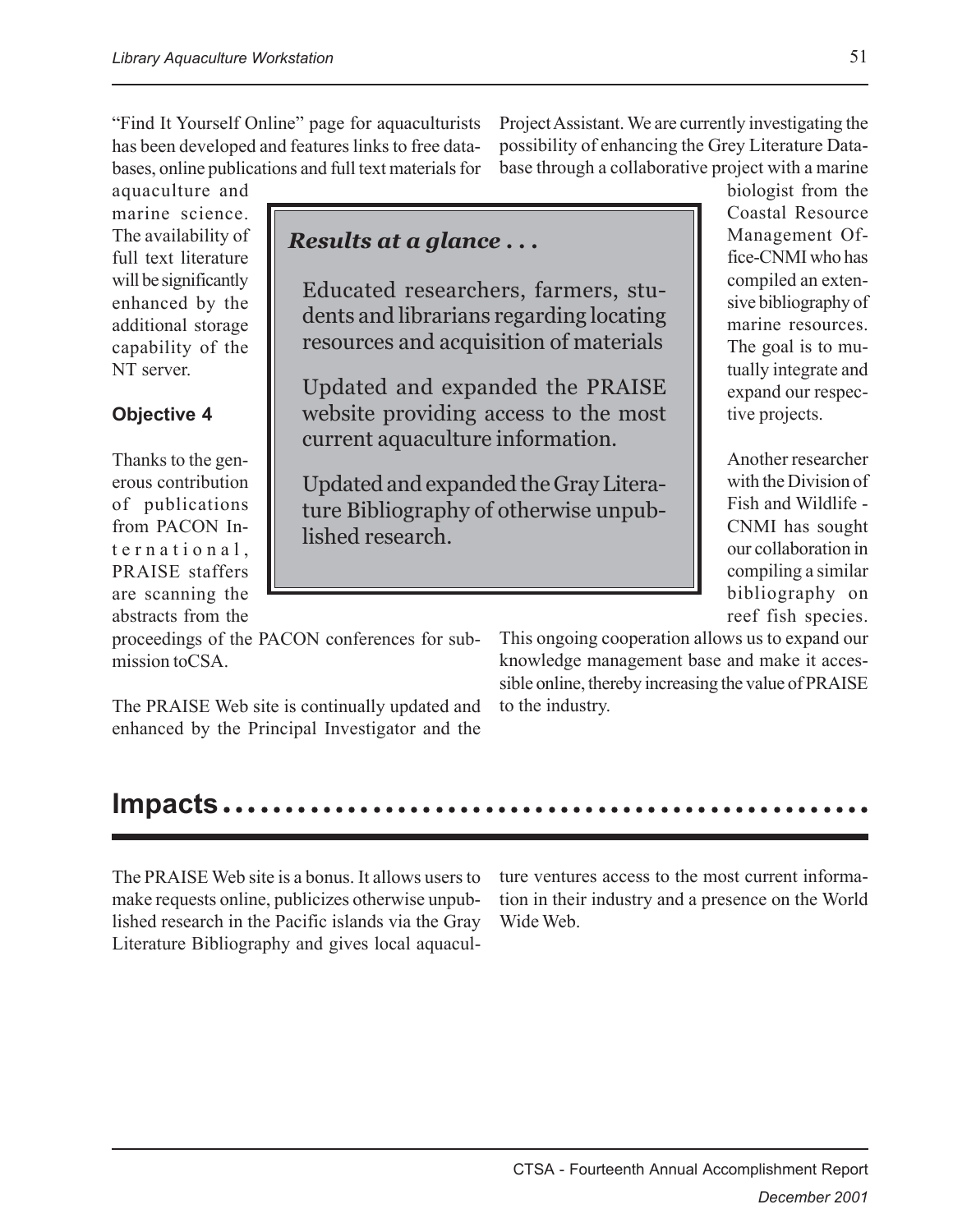## Work Planned .............................

- Provide Grey Literature documents in full text PDF format.
- Present workshops for aquaculturists and extension agents on effective use of acquired information, database management and use of CD-ROM technology.
- Migration of the PRAISE web page from KCC Library to the new NT server.
- Provide PACON International Conference Proceedings to CSA for inclusion in the ASFA database.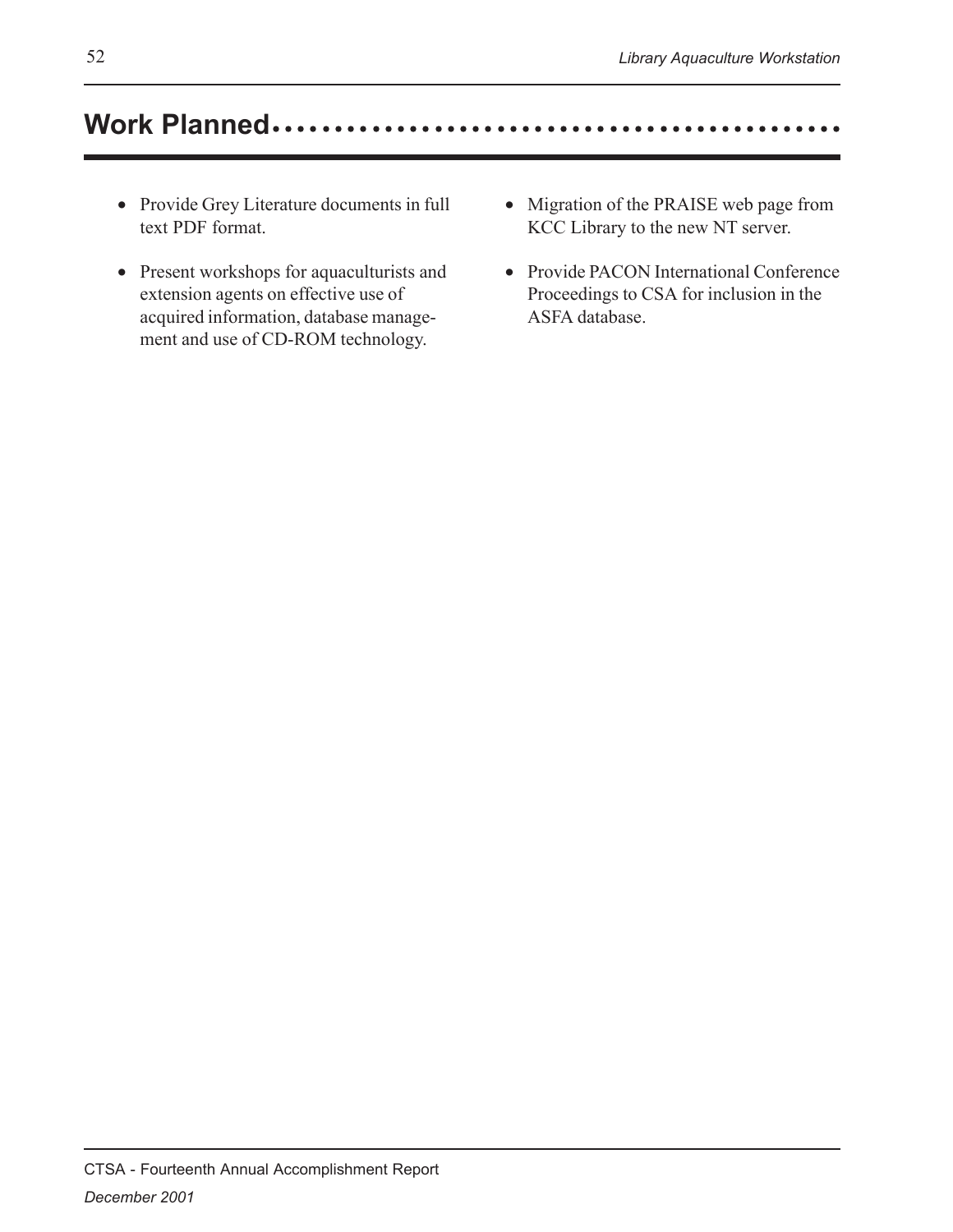# **Aquaculture of Marine Ornamentals, Years 1 & 2**

## **Reporting Period**

October 1, 2000 - October 1, 2001 (Year 1) April 1, 2001 - October 1, 2001 (Year 2)

### **Funding Level**

| Year 1 | \$128,735 |
|--------|-----------|
| Year 2 | \$135,000 |
| TOTAL. | \$263,735 |

## **Participants**

*Year 1*

**Anthony C. Ostrowski**, Ph.D., The Oceanic Institute

Frank Alig, Guam Aquaculture Development and Training Center

Dorothy Harris, Guam Department of Commerce

John W. Brown, Ph.D., University of Guam (replacing Dorothy Harris)

Charles W. Laidley, Ph.D., The Oceanic Institute

Robin J. Shields, Ph.D., The Oceanic Institute

Clyde S. Tamaru, Ph.D., University of Hawaii Sea Grant Extension Service

Richard Bailey, University of Hawaii Sea Grant Extension Service (resigned)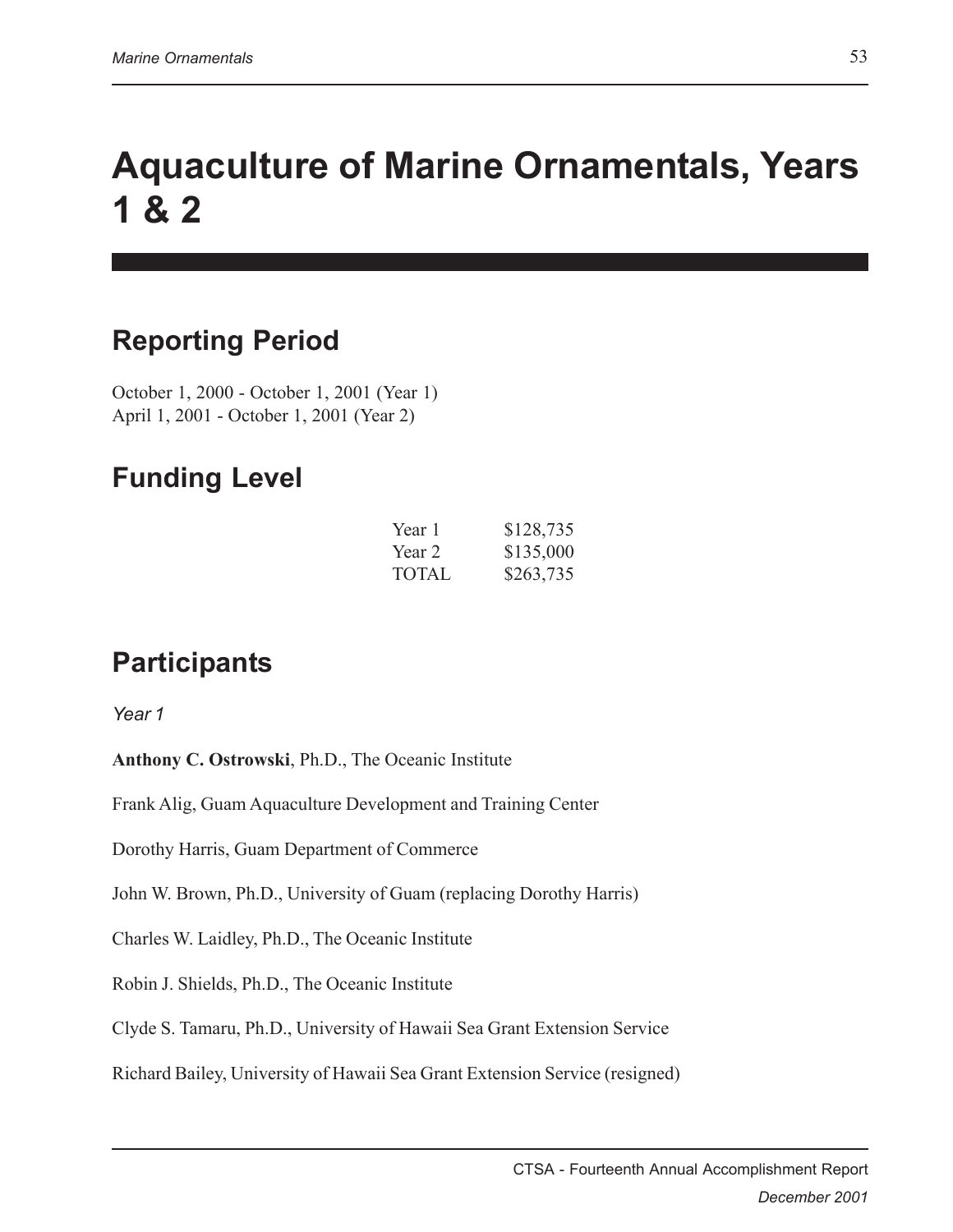#### *Year 2*

**Anthony C. Ostrowski,** Ph.D., The Oceanic Institute

Charles W. Laidley, Ph.D., The Oceanic Institute

Robin J. Shields, Ph.D., The Oceanic Institute

Karen Brittain, B.A., Waikiki Aquarium

Bruce A. Carlson, Ph.D., Waikiki Aquarium

Cynthia L. Hunter, Ph.D., Waikiki Aquarium

## **Objectives**

The solicitation for this research effort called for a multi-institutional approach. Members of the Project Work Group were part of Teams established to complement each other's efforts. The Teams for Year 1 were: The Oceanic Institute, The University of Hawaii and UH Sea Grant Extension Service – Finfish, The University of Hawaii Sea Grant Extension – Invertebrates, and the Guam Aquaculture Development and Training Center. Year 2 Teams were The Oceanic Institute and the Waikiki Aquarium.

#### *Year 1*

#### **The Oceanic Institute**

- 1. Establish broodstock populations of yellow tang (Zebrasoma flavescens) and flame angelfish (Centropyge loriculus), or other angelfish for project use.
- 2. Compare various live food organisms as first-feeds for larvae.
- 3. Conduct semi-intensive, "brown" water mesocosm trials and determine live food preferences of larvae.

#### **The University of Hawaii and UH Sea Grant – Finfish**

- 4. Compare rotifer and semi-intensive, "green" water mesocosm systems for culture of larvae.
- 5. Identify other fish species adaptable to "green" water systems.
- 6. Perform mass culture trials with identified species using, initially, a "green" water mesocosm, with transition onto nutritionally enhanced rotifers.

#### **The Guam Aquaculture Development and Training Center**

- 7. Establish broodstock populations of Clown coris (Coris gaimard) or other wrasse.
- 8. Develop methods for wild zooplankton collection.
- 9. Conduct larval rearing trials if larvae and zooplankton are available.

CTSA - Fourteenth Annual Accomplishment Report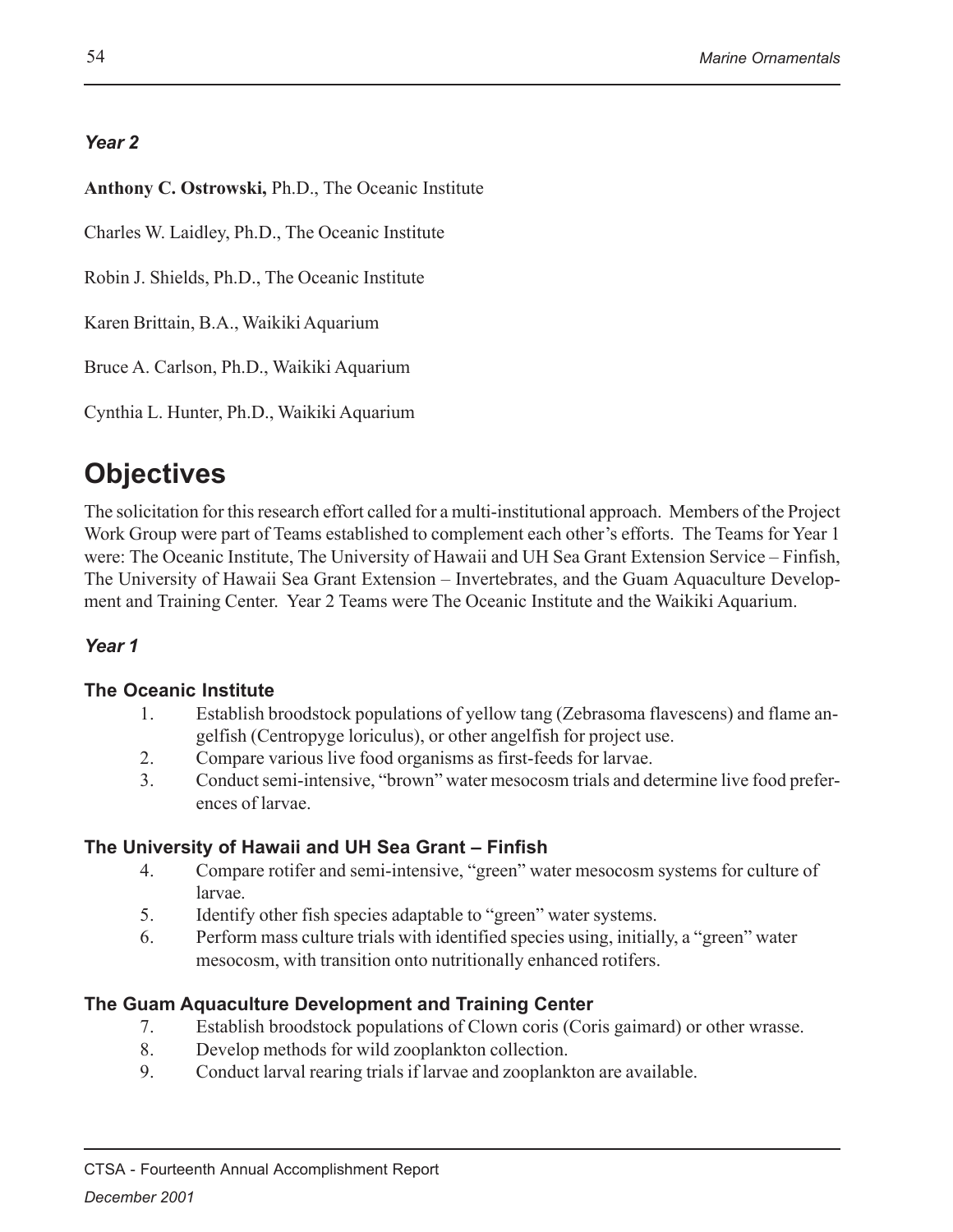#### **The University of Hawaii and UH Sea Grant – Invertebrates**

- 10. Establish broodstock colonies of feather-duster worms (Sabellastarte sanctijosephi) and trochophore collection techniques at chosen farm facilities.
- 11. Develop methods to settle and culture metamorphosed worms.
- 12. Describe growth rates and stages of development.

#### *Year 2*

#### **The Oceanic Institute**

- 1. Maintain centralized broodstock populations of yellow tang (*Zebrasoma flavescens*) and flame angelfish (*Centropyge loriculus*).
- 2. Examine natural spawning of yellow tang. Determine the usefulness of hormones to induce spawning.
- 3. Expand existing flame angelfish populations, and determine appropriate husbandry conditions for optimum natural spawning.
- 4. Compare various live food organisms as first-feeds for angelfish, yellow tang, and/or other identified larvae.
- 5. Determine the usefulness of treated water in culture of ornamental larvae, and examine interactions of microbial populations on overall growth and survival of larvae.

#### **The Waikiki Aquarium**

- 6. Collect and identify wild zooplankton species from in-shore waters in South Oahu.
- 7. Determine uptake rate, survival and growth of flame angelfish larvae, and/or other available species fed wild zooplankton.

### Anticipated Benefits ······················

The commercial production of marine ornamental fish and invertebrate species represents a key economic opportunity for Hawaii aquafarmers. Presently, aquaculture production of marine ornamentals is limited to a few modestly successful operations, most of which concentrate on anemone fishes and neon gobies as their products. There is opportunity to expand this effort and develop new technologies for species that have a market, but are presently unexploited because of bottlenecks in the technology. This project is designed to take a multiinstitutional, multi-pronged approach toward resolution of the key first-feeding bottleneck of marine ornamental fish using a variety of mono-, mixed, and natural zooplankton culture methods to begin to address the issue of first-feeding. Year 1 marks the initiation of these research efforts.

The focus on high-value species complements an ongoing Sea Grant project (headed by Project Work Group member, Dr. Clyde Tamaru) to develop techniques for so-called "bread and butter" species. These are species that are amenable to standard rotifer and Artemia culture methods. While development of 'bread and butter" species creates initial interest and impact, caution must be taken to avoid market saturation by a potential explosion of supply from hobbyists. Rather than duplicate efforts, CTSA will focus efforts on resolving technological bottlenecks for difficult-to-raise marine species.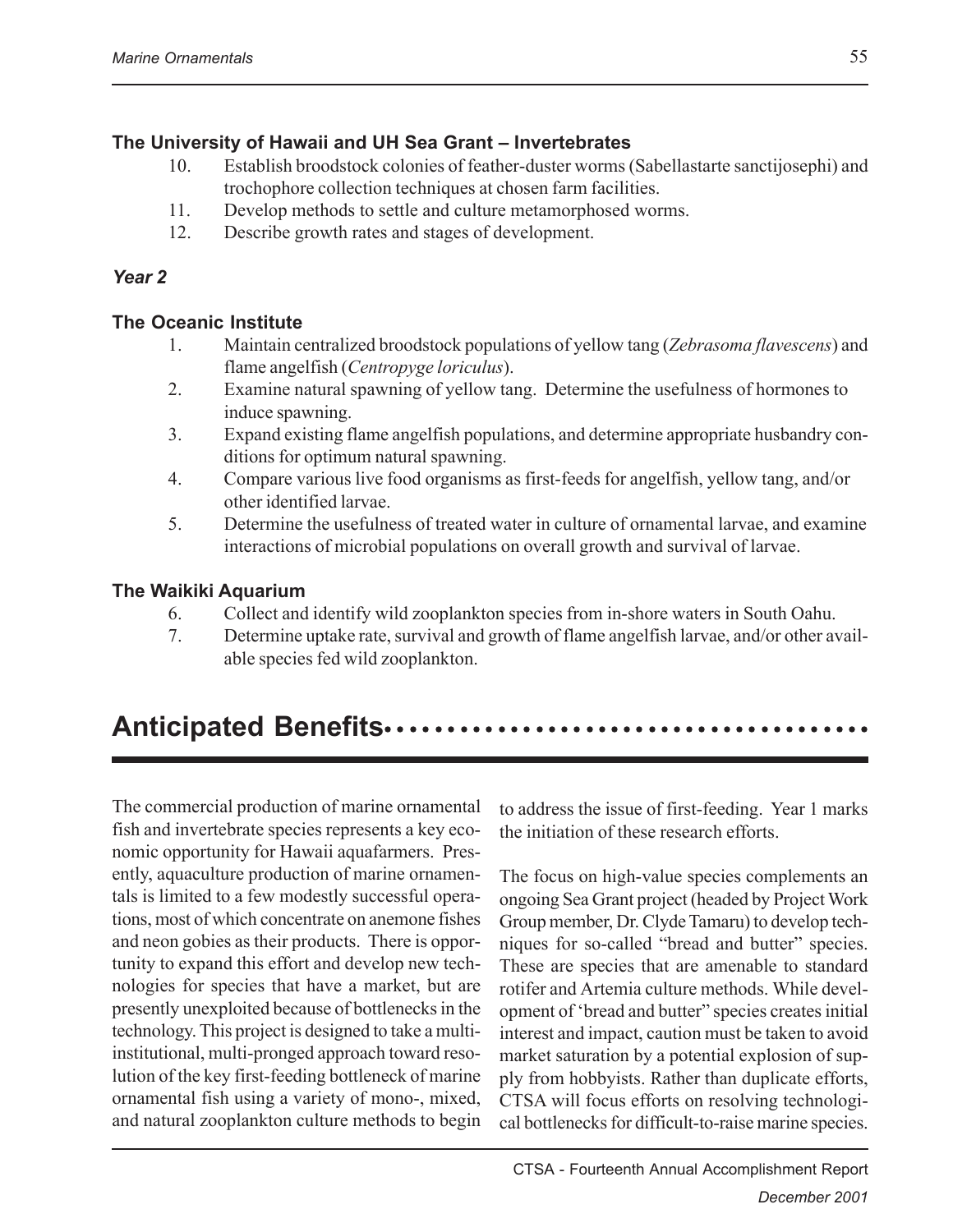This coordinated approach was deemed the best way to rapidly advance technology for the commercial sector.

Successful completion of this project will immediately affect the aquarium industry by providing hatchery techniques to culture several species of marine ornamental, thereby offering a more environmentally sustainable alternative to wild collection practices. Identification of the most appropriate food item would lead to development of methods to mass-produce them for larvae. Consistency in production would ensure a solid base for development of an industry and transfer of reliable technologies. Techniques to mature and spawn the species chosen could be transferred to other highly desired ornamental fish, allowing for the rapid development of new aquacultured species. For instance, larger species of wrasses are a valuable food

commodity in Guam and elsewhere in the Pacific. It may be possible to apply techniques developed for Clown coris to food species. If so, production of juvenile wrasses for both aquaculture and reef stock enhancement may be possible. Further, development of reliable methods to mass culture live feeds would benefit the entire spectrum of marine ornamental culture. As expressed in the June 1997 newsletter of the American Marinelife Dealers Association, several benefits, apart from cost savings, will accrue to the industry from the financial investment in research and development of captive propagation, including new economic development, job creation, and an increased emphasis on the importance of maintaining coastal resources. Additional economic benefits will flow throughout the industry, strengthening aquarium and pet retail stores and benefiting consumers with healthier fish.

### **Work Progress and Principal Accomplishments •••••••••••**

The culture of marine ornamentals represents a significant opportunity for commercial fish farmers in Hawaii and the Pacific. This first year of a multiyear, multi-institutional project combined talents from the Oceanic Institute (OI), the University of Hawaii Sea Grant Extension Services (UHSGES), and Guam Aquaculture Development and Training Center (GADTC) into a three-pronged research approach toward identification and resolution of bottlenecks in the culture of difficult-to-rear marine ornamental finfish and invertebrates. Success at OI over the past year was obtained in establishing several colonies of yellow tang (*Zebrasoma flavescens*) and multiple spawning pairs of flame angelfish (*Centropyge loriculus*). Both groups of animals yielded viable spawns without hormone inducement under natural environmental conditions. Husbandry protocols established for flame angelfish resulted in improved fertilization and fecundity. Several widely available feed items were tested on resulting angelfish larvae without success wild

application of a classical semi-intensive rearing approach using pond extracts (i.e., mixed plankton assemblages) led to the successful generation of 19 day-old fame angelfish post-larvae. All OI objectives were met, and research has already been initiated on Year 2 of this project. A no-cost extension beyond the terms of this contract is being requested by the UHSGES group to conduct the targeted work on finfish. Research with featherduster worms (*Sabellastarte sanctijosephi*) by UHSGES also was not initiated due to the resignation of the key investigator. It is recommended that the funding for this effort be reprogrammed back into the CTSA for future efforts. Research at GADTC met several administrative bottlenecks, which hampered progress, including the transfer of the GADTC from the Guam Department of Commerce to the University of Guam. GADTC was successful in establishing some pairs of clown coris (*Coris gaimard*), and it is expected that identification of collected zooplankton samples will be com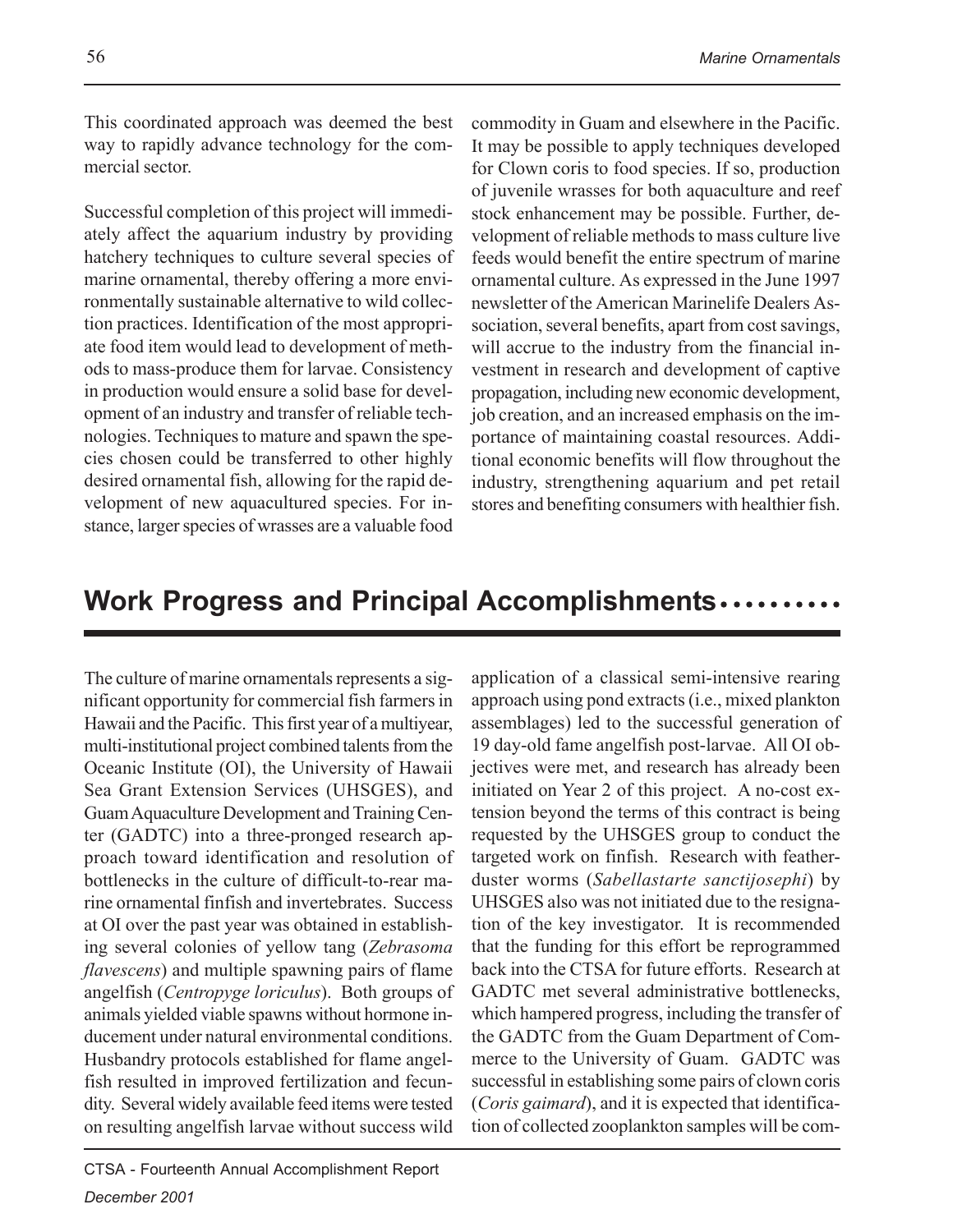plete by the final report. Dr. John W. Brown of the University of Guam has assumed responsibility of the GADTC portion of this project and will oversee its completion. Year 2 of this project combines talents of researchers from OI and the Waikiki Aquarium, Honolulu.

#### *Year 1*

#### **Objective 1**

At the end of the first year of funding by CTSA for marine ornamental research, we have successfully developed broodstock populations and achieved fertile spawns from both flame angelfish and yellow tang. Results from Year 1 studies were presented at the Hawaiian Aquaculture Association meetings at Windward Community College in February, 2001.

**Flame Angelfish Reproductive Research**. The flame angelfish research has provided the first study of captive spawning for the species. Broodstock populations were successfully developed in October 1999, with natural spawns obtained within one month of broodstock establishment. Angelfish have continued to spawn daily, without interruption, for a period over 17 months. Fish routinely spawn once per day around dusk. Spawning output has increased substantially over time, from spawns of several hundred eggs with fertility rates below 50% early on, to present spawns of over 3,000 eggs/ tank and mean monthly fertility rates above 70%.

Year 2 activities examining the effect of tank size in attempt to maximize fecundity have been initiated ahead of schedule with the purchase and primary quarantine of 15 pairs of flame angelfish in late March and experiment initiation in early April. To date, we have already had two pairs in the larger (700-L) tanks initiate spawning with several days of stocking.

**Yellow Tang Reproductive Research.** The yellow tang research project has also seen major recent success, with broodstock populations produc-

ing numerous natural spawns just prior to dusk throughout February and March. In March 2001, exciting developments lead to the captive production of the first fertile eggs ever recorded for this species. The resulting eggs are extremely small (approximately 708  $\mu$ m) with a small (163  $\mu$ m), yellow-pigmented lipid droplet. Embryonic development is somewhat slower than for the Centropyge angelfish, with hatching between 24 and 36 hours post-fertilization.

#### **Objective 2**

A series of trials was conducted during this reporting period to examine the survival rate, growth rate and feed uptake of flame angelfish larvae offered different prey-types. These small-scale, replicated experiments were carried out in 25L polycarbonate tanks. All larvae were reared in filtered oceanic seawater, which was "greened" using cultured microalgae (Tetraselmis sp). The test diets comprised ss-type rotifers, oyster trochophores (cryopreserved source) and mixed plankton (dinoflagellates and ciliated protozoa) harvested from a milkfish broodstock pond.

In an experiment comparing rotifers versus harvested plankton, first-feeding angelfish larvae were observed to ingest dinoflagellates and rotifer eggs, in preference to adult rotifers. In a separate study, thawed trochophore larvae of the Pacific oyster (Crassostrea gigas) were not ingested by larvae.

#### **Objective 3**

The increased egg production from OI's captive angelfish broodstocks enabled larger scale rearing trials to be undertaken during this reporting period in 1,500L fiberglass tanks. A semi-intensive rearing approach was applied, whereby inoculated prey (dinoflagellates, ciliated protozoa and rotifers) were reproduced within the rearing tank and were only supplemented when stocking densities fell below a specified target. Higher survival rates were attained through yolk resorption than in previous trials, by maintaining static conditions to day 3 post-hatch.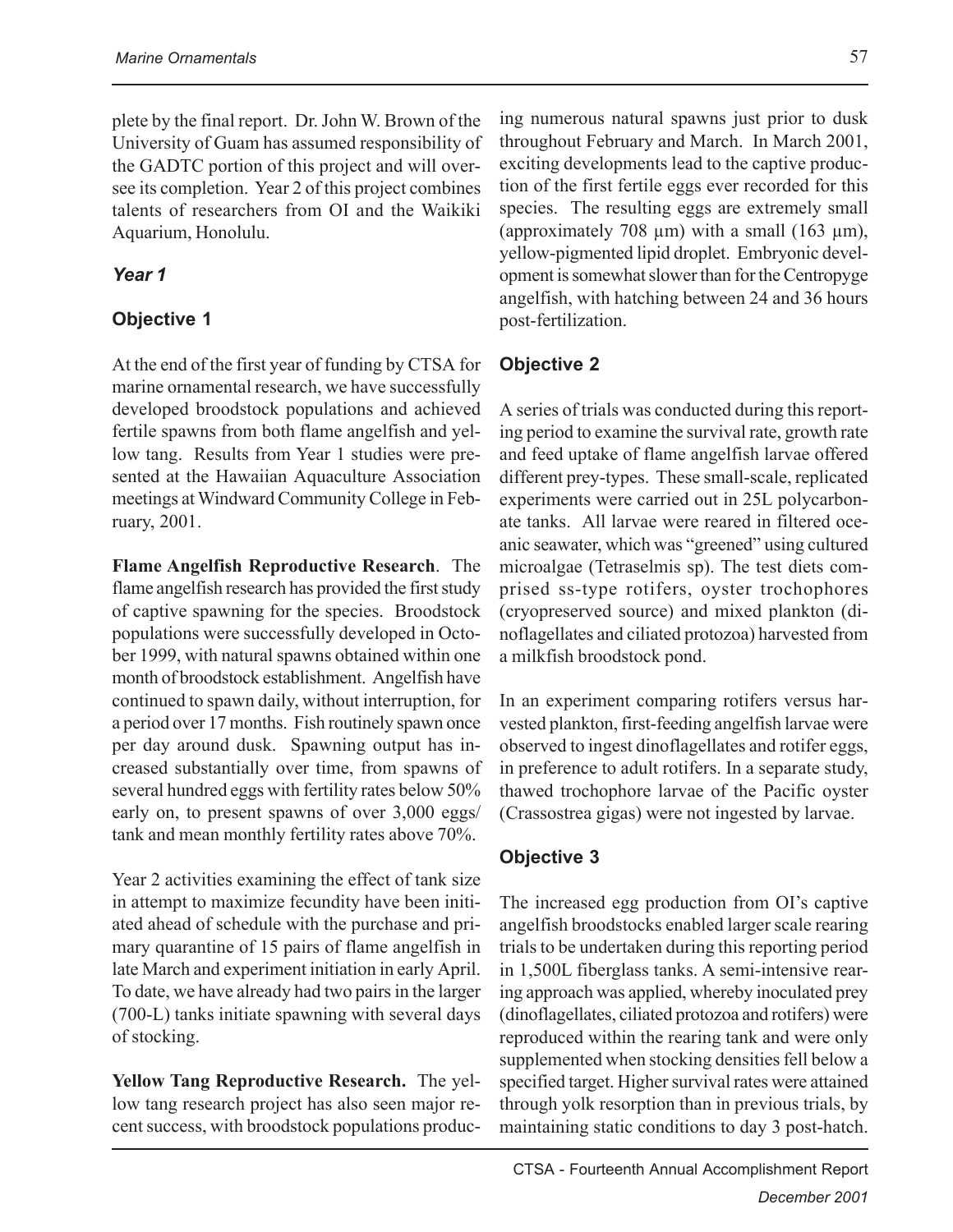more focused effort is needed utilizing the varied "green water" mesocosm methods. The experiment was not repeated due to lack of spawning as

Facilities are being established and a close working relationship has been formed with the bottom fish project at HIMB as much of the facilities are jointly used. A green water mesocosm was established in

it is already at the tail end of the season.

Water exchange rate was subsequently set to 100%/ day. Using this approach, it was possible to rear flame angelfish larvae up to 19 days post-hatch. Future studies will be targeted at increasing larval growth rate.

### **Objective 4**

Gregory damselfish eggs were obtained from

spawning nests that had been laid on tiles placed along the shoreline at Anuenue Fisheries Research Center (AFRC) in September of 2000. The first treatment used tilapia green water obtained from the green water production system at AFRC and the second treatment used the stype rotifer stocked at 20 rotifers/ml with both treatments being replicated. *N. oculata* was used as a background algae. A single no feed control was also included. Com-

*Results at a glance . . .*

Successfully maintained centralized broodstock populations of yellow tang and flame angelfish for over 18 months.

Obtained the first recorded spawning of yellow tang in captivity, including demonstration of a lunar rhythm in spawning activity.

Optimized flame angelfish broodstock husbandry protocols with completion of studies demonstrating a strong relationship between tank size and both fecundity and spawn fertility.

Initiated live feed trials toward rearing yellow tang larvae

Established new protocols for handling eggs and maintaining yolk-sac larvae of flame angelfish, which have increased early (4 days post-hatch) survival rates to nearly 70%.

a single 10,000-liter high-density polyethylene tank that received Kaneohe Bay water that was not filtered. Squid extract is prepared by blending approximately a pound of squid and squeezed through a cloth mesh. The resulting extract is mixed directly into the tank and a bloom occurs in approximately 3 days. Copepod densities were not quantified but visually the population can be observed to

plete mortality occurred in all of the treatments and the no feed control, which indicates that the two treatments tested were not sufficient to support larval survival. From the size of the larval mouth (145 µm) that has been reported previously it would appear that the larvae may be too small for the conventional rotifer (s-type) rearing technology and a increase dramatically in approximately a week to the point that copepod nauplii can be harvested in significant numbers to stock small (30-100 liter) larval rearing trials.

Spawned kahala eggs were obtained from Uwajima Fisheries in Kailua-Kona on May 10, 2001 that was

CTSA - Fourteenth Annual Accomplishment Report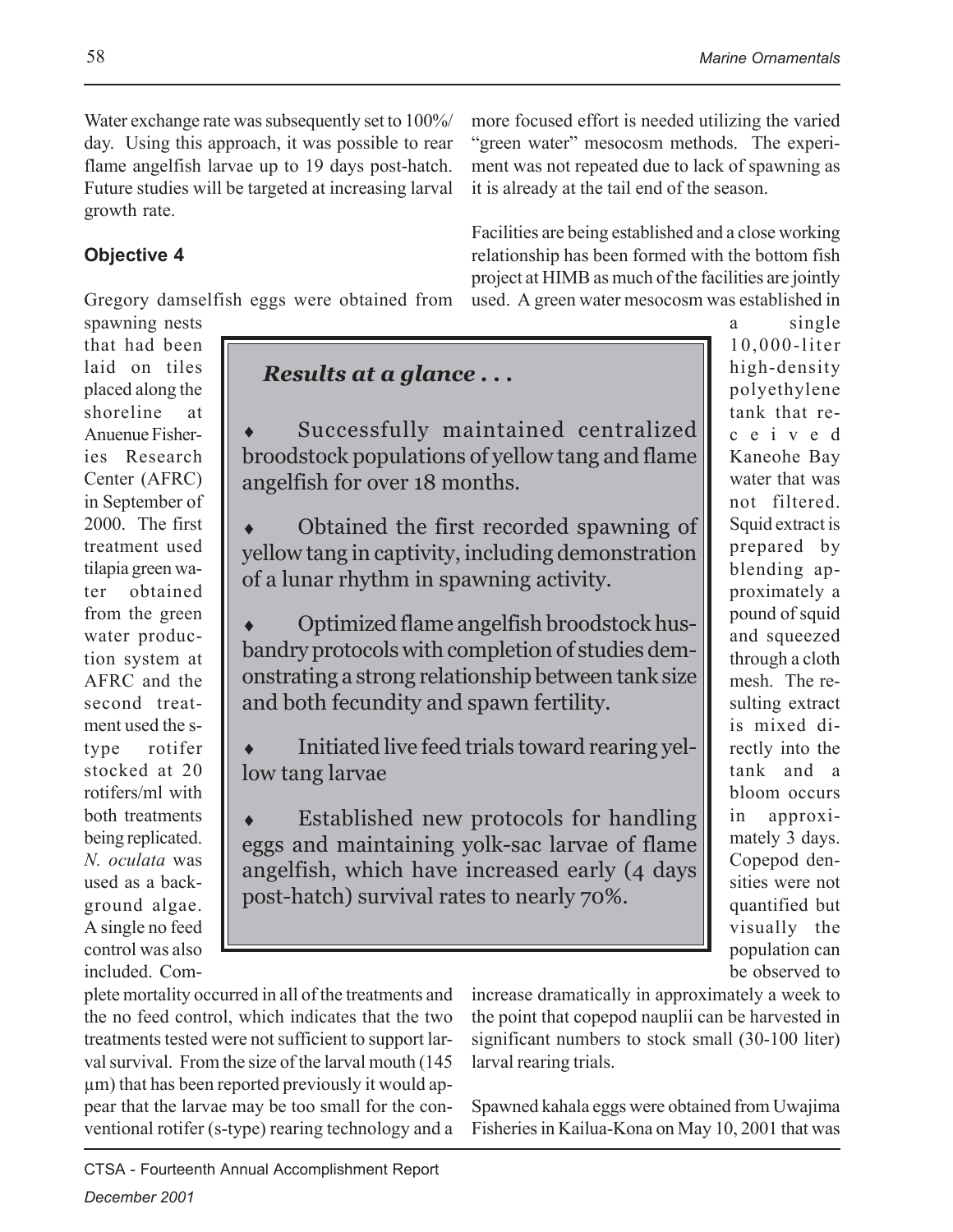to be used as an initial trial of the rearing facilities. Rearing was conducted in 100-l conical fiberglass tanks and three treatments were tested. Eggs were stocked at a density of 30 eggs/l and allowed to hatch. Hatching was approximately 80% resulting in a larval density of approximately 20 larvae per liter. Copepods collected from the bay that were screened through a 100-um nytex mesh at a density of 5 individuals/ml (treatment 1), ss-type rotifers stocked at 20 individuals/ml (treatment 2) and a combination of rotifers + copepods (treatment 3) at  $\frac{1}{2}$  the density when used alone. All treatments were duplicated. A single no feed control was also set and all larvae in the control group perished on the  $5<sup>th</sup>$  day post hatching. The rearing trial was allowed to go for 12 days posthatching at which time the surviving larvae were counted. Larval survival overall was very poor with the best result in the copepod only treatment averaging 1%. The combination of rotifers and rotifers only were 0.6% and 0.2% respectively. Although the copepod only treatment resulted in the best survival, a few larvae fed rotifers either alone or in combination with copepods also managed to survive indicating that the kahala may be considered a candidate for the conventional rotifer rearing technology.

A tank field that contains 20 2000-l fiberglass tanks has been cleared from the plant. This facility is to be used to produce the tilapia green water for use in producing rotifers and testing as a marine infusoria with eggs when available. Indoor laboratory space is being modified to insert a water table to place 12 30-liter polycarbonate tanks that can be used to conduct the mesocosm type experiments in proper replication.

#### **Objective 5**

No progress made during the reporting period on testing larval culture aspects, as the small-scale larval rearing system still needs to be completed.

#### **Objective 6**

No progress made during the reporting period on

the larval culture aspects of this objective. However, the fatty acid profiles of both rotifers and artemia enriched with the newest developed boosting media was obtained. It was felt that this work should be conducted prior to conducting the larval culture activities in order to have a full understanding of what the nutritionally enhanced rotifer profiles actually are.

#### **Objective 7**

In October 2001 the GADTC was transferred from the Guam Department of Commerce to the University of Guam. Dr. John W. Brown will be assisting in the completion of this project, replacing Dorothy Harris. We have collected six animals from the wild. Currently, they are being held in two 3 ton fiberglass tanks. Due to a lack of flowing saltwater at the GADTC and our consequent hesitancy about overfeeding the tanks, the animals have not reached sexual maturity.

#### **Objective 8**

Since the mid-term project report, we have received supplies for the plankton tows and collecting barge. The barge was assembled using floatation support and holds a marine deep cycle battery, bilge pumps, collecting light and netting. The bilge pumps and netting sizes are interchangeable. We have experimented with different combinations of 150 micron and 60 micron nets with a 1,500 gph bilge pump as well as a smaller 360 gph pump.

The barge is designed to operate as follows. First, the barge is secured in a stationary position before sundown. Then after the sun sets, an underwater light (Starfire II) below the barge is turned on for 10 minutes. At the end of this period, water is pumped from the vicinity of the light into the prescreening unit. The pre-screening unit contains both 500 micron and 250 micron mesh barriers, and it is designed to prevent clogging of the collection device and exclude larger organisms. Finally the water is passed trough the fine mesh plankton net.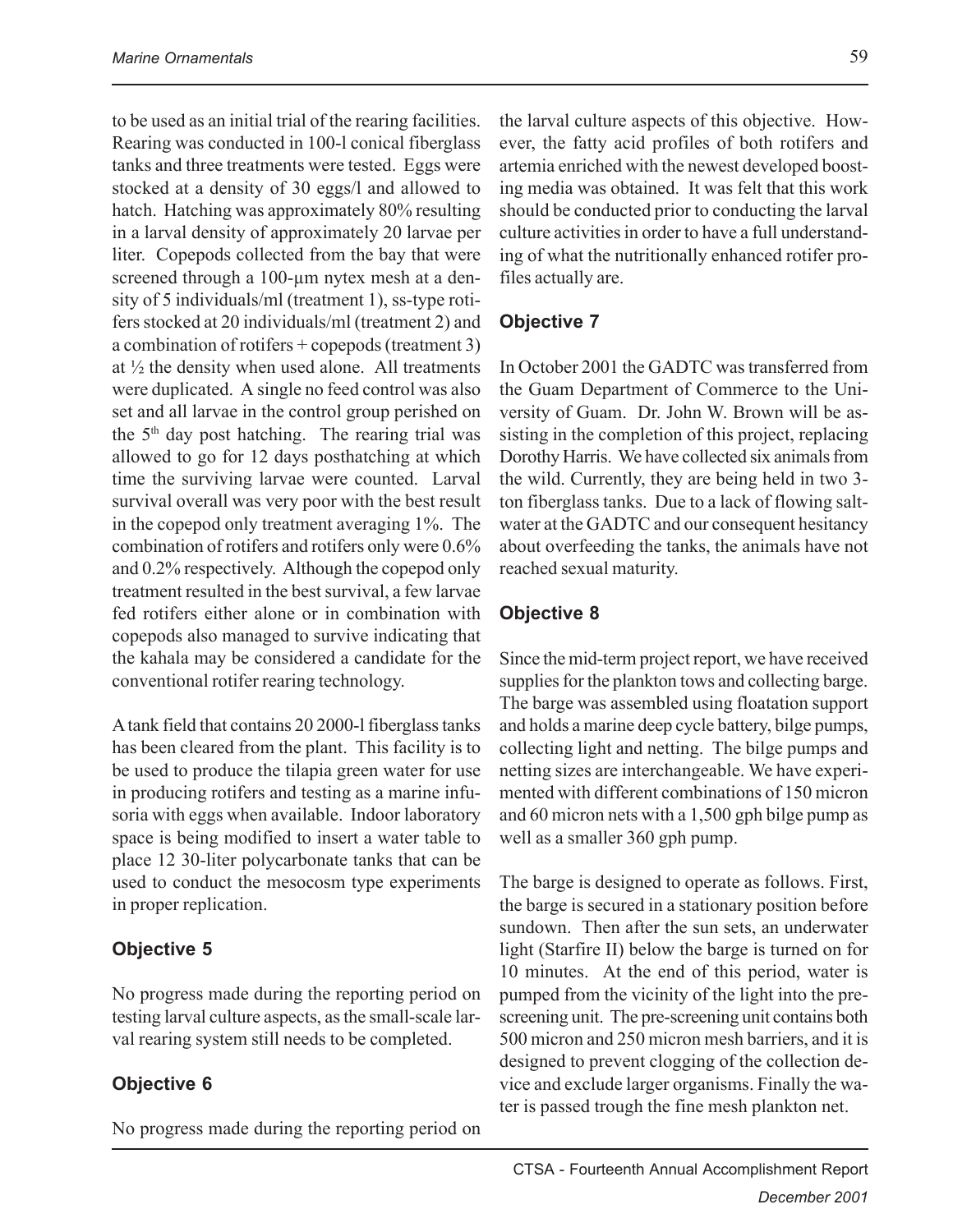Preliminary collections were made at a man-made canal to test the barge. The site, an intake canal for a local power plant, was chosen for accessibility and safety. The canal is deep enough for barge operations but easily accessible, and water is pulled into the channel beyond the reef.

Nathan Martin, a biologist hired under the grant, made seven evening collections at the intake canal using combinations of different mesh sizes and pumps. The samples were collected after sundown, each with sample representing a 10-minute collection period. During the trials, we used the prescreening device to exclude larger plankton and avoid clogging the finer meshed collection nets. However, several large organisms were captured in each sample, and we are refining the design of the pre-screening device to address the problem.

In addition to the barge collections, we conducted plankton tows from a boat using the same size nets. Two plankton tows were done in Cocos Lagoon. Both the 150 micron and 60 micron nets clogged immediately on entry into the water.

#### **Objective 9**

Plankton samples collected under the second deliverable were microscopically examined and although we could distinguish a variety of crustacean larvae, hydroids, and other potentially useful food organisms, attempts to identify the plankton beyond very general terms were unsuccessful. There is currently no one with the required expertise available on Guam. On the advice of Dr. Anthony Ostrowski of the Oceanic Institute, we have contacted Dr. Cindy Hunter of the Waikiki Aquarium. Dr. Hunter has agreed to supervise her student helpers in the identification of the collected organisms and to host a brief training for Mr. Frank Alig of the GADTC once the process of sample collection and identification is well underway.

#### **Objectives 10-12**

No progress was made due to the inability to find

#### *Year 2*

#### **Objective 1**

We continue to successfully maintain centralized broodstock populations of both yellow tangs and flame angelfish as a source of seedstock for larval rearing research. Yellow tang holdings currently include eight tanks, each containing 8 to 12 fish in approximately equal ratio of males to females, with plans to increase holdings by another 8 tanks to complete hormonal induction studies. Flame angelfish holdings currently include two tanks of production broodstock that continue to spawn daily and 15 experimental tanks for studies on broodstock husbandry.

#### **Objective 2**

The yellow tang research project has continued to present major successes, with the continued demonstration and documentation of daily spawning activity that began in January 2001 with relatively infrequent infertile spawns, with peak spawning activity in April and again in August. Although overall fertility generally remains low, fertility rates have slowly increased over time with isolated spawns demonstrating fertility rates as high as 88% and an overall mean fertility rate of 22% for July. In the original work plan we had anticipated that this species would not spawn without supplemental hormonal induction and thus had planned a variety of hormonal-induction experiments using these animals. However, the relative importance of obtaining and continuing to track natural spawning activity, a species first, has led us to delay the hormone induction work to follow the natural spawning throughout the year. We continue to believe that hormone induction will be a critical tool in stimulating reproductive maturation and increasing spawn fertility, and thus are in the process of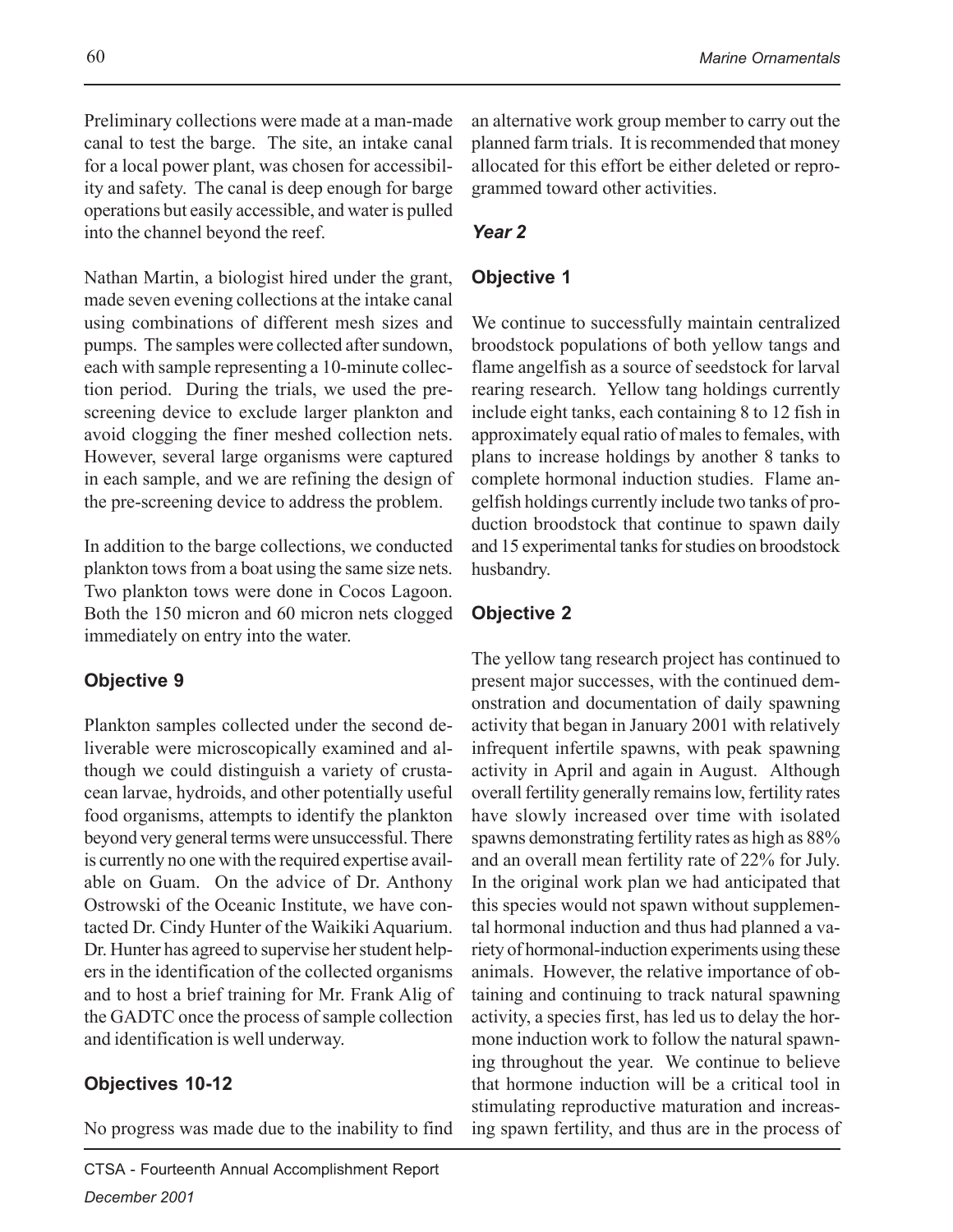setting up additional tanks and collecting new broodstock to complete the trials as proposed.

#### **Objective 3**

Year two investigations into tank size optimization toward increasing broodstock performance and minimizing setup costs were initiated in April 2001. Fifteen pairs of flame angelfish were purchased from a local supplier, quarantined, and stocked, in triplicate into one of 15 broodstock tanks ranging in volume from 40-L up to 750-L. Fish have been maintained and monitored for egg production and spawn fertility on a daily basis beginning in early April, with experiment termination in early October. Preliminary analysis of data demonstrates a significant effect of tank size on the rate of broodstock maturation and reproductive output in terms of both fecundity and spawn quality.

#### **Objective 4**

The recent attainment of natural spawning by yellow tang at OI provided small amounts of larvae for an initial diet trial during this reporting period. One-thousand yellow tang eggs were stocked into a 200L rearing tank. On day 3 post-hatch, *Tetraselmis* sp microalgae was added at a density of 50,000 cells/ml and nauplii of calanoid copepods were added at 1.3/ml. Larvae were sampled for gut contents analysis on days 4 and 5 post-hatch.

Copepod nauplii were identified in the larvae's digestive tract on both sampling days. However, survival rate to day 5 post-hatch was low (1.8% of hatched larvae), preventing continuation of the trial beyond day 5. Further work will be required to establish the environmental requirements of this species during early larval development, before ascertaining the larvae's dietary requirements.

#### **Objective 5**

A series of small scale experiments was conducted with flame angelfish to determine appropriate egg handling methods and environmental conditions for

yolk sac larvae, in preparation for scheduled surface-disinfection trials. Experimental treatments were evaluated in terms of hatch rate and survival rate of larvae to day 4 post-hatch. The range of variables tested was as follows:

- Resilience of embryos to mechanical handling in relation to develop mental stage
- ♦ Survival rate in experimental containers stocked with embryos ver sus newly-hatched larvae
- Effect of stocking density
- Effect of presence/absence of aeration
- ♦ Effect of microalgae (*Nannochloropsis* sp) density
- Effect of different water sources (UV-sterilized 'well' water, 'aged' seawater, artificial seawater)
- ♦ Effect of container-type

Flame angelfish embryos were found to be tolerant of mechanical handling up to approximately 1 hour prior to hatch. No significant difference was found in larval survival rate between containers stocked with newly-hatched larvae and those stocked with embryos. Yolk sac larvae could be maintained at densities up to 100/L without any detrimental effect on survival. Aeration had an adverse effect on survival in the experimental containers (250ml and 1L volume); insertion of water quality probes was also detrimental in the smallest containers (250ml). Addition of *Nannochloropsis* sp had no significant effect on larvae survival at a cell density of 100,000/ ml, however at cell densities of 200,000/ml and above, survival rates were reduced (this may have been related to high levels of oxygen saturation). Survival rates did not differ among larvae reared in UV-sterilized well water, aged seawater, or artificial seawater.

Based on these findings, standardized protocols have been established enabling survival rates of circa 70% to day 4 post-hatch. These protocols will be applied in egg disinfection studies to be carried out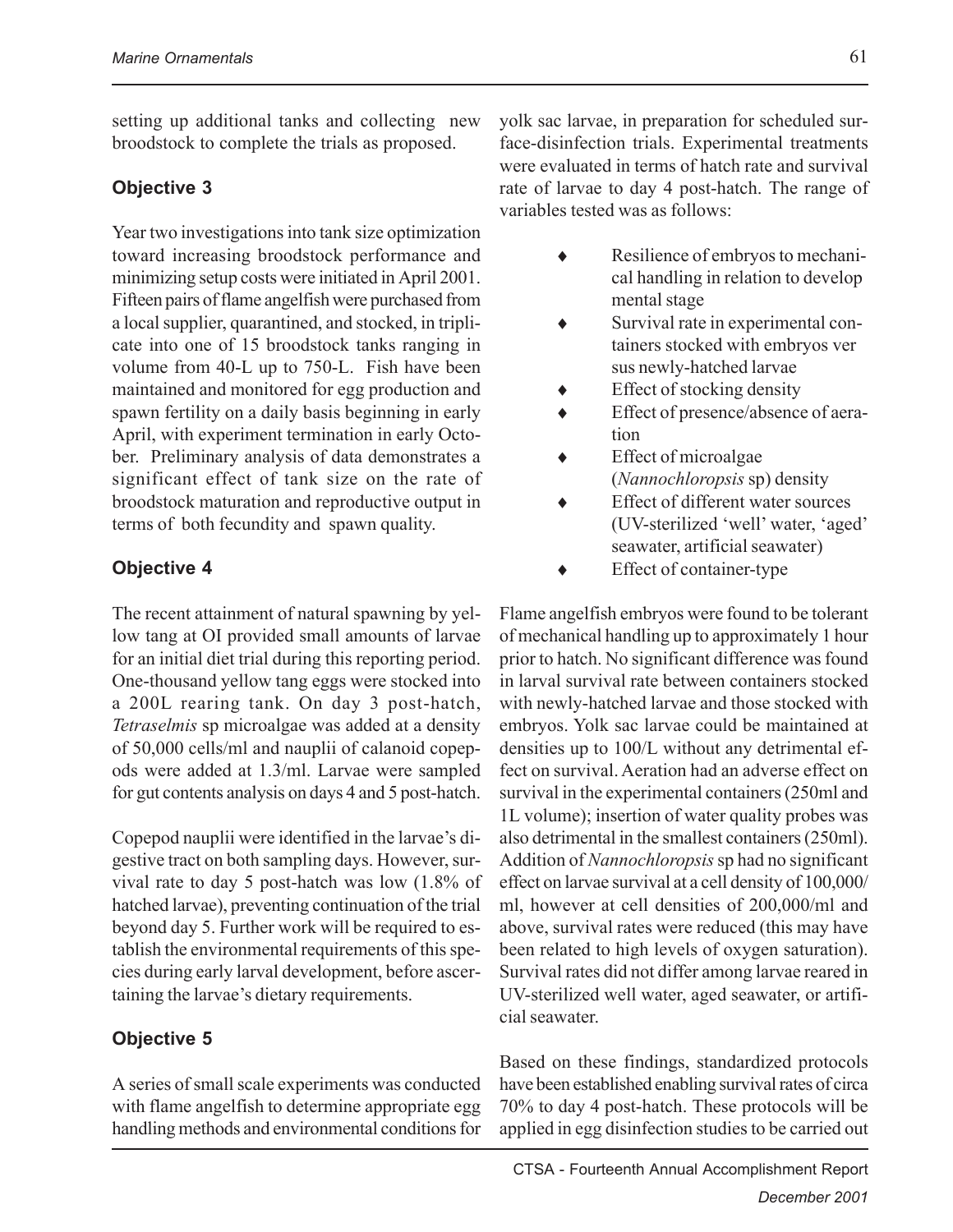during the next reporting period.

#### **Objectives 6-7**

Although this research project focuses on earlystage larvae of fish, the University of Hawaii's Institutional Animal Care and Use Committee (UHIACUC) has determined that formal certification in vertebrate care is required for all UH staff involved in the project. Therefore, Waikiki Aquarium staff have been required to complete online training in order to comply with the UH IACUC regulations. Certification is expected to be completed by 19 October 2001, at which time Waikiki Aquarium will be formally authorized to begin the project and will begin hiring procedures for a student assistant.

### Work Planned ····

For Year 1, **UHSGES** will continue work on all objectives. Small-scale (30-l) testing facility needs to be completed at the Hawaii Institute of Marine Biology (HIMB) to conduct the varied larval rearing screening process that will identify fish species that can be grown on the Infusoria based green water technique. A continued search for sources of marine ornamental fish eggs will be conducted in order to provide an opportunity to conduct the screening processes that will identify species that can be grown using the rotifer based culture technology or those that need to be tested using the "green water" techniques. Initial collaborative partnerships with a private producer, Frank Baensch, through the Pacific Topical Ornamental Fish Project, has resulted in availability of larvae from *Centropyge potteri* (Potter's angelfish), *C. loriculus* (flame angel) and *C. fisheri*. Because of the delays the screening portion of the project has suffered the most. Only two species the damselfish trial conducted at AFRC and that of the kahala conducted at HIMB have been examined so far. The purpose of the kahala work was actually to only test the available system for bottom fish project. It is expected that the project group will need to be expanded to include other participants that are supported through the Pacific Tropical Ornamental project for additional support in both facilities and eggs in order to continue the process. A no cost request has been made to extend the project until February of 2002 to be consistent with that of the Sea Grant project and allow testing of the angelfish larvae.

**GADTC** will also be continuing with Year 1 objectives. Shipment of plankton samples to Dr. Cindy Hunter's lab at the Waikiki Aquarium for identification will begin in the near future. Testing of the barge will resume as soon as minor modifications can be made. We will continue to hold the six Clown coris and heavier feeding will be implemented once the saltwater pumps at the GADTC are repaired. More will be captured in there seems to be any chance that will be able to induce spawning and have first feeds for the larvae.

The **Oceanic Institute** will continue with Year 2 objectives to maintain centralized broodstock populations of pygmy angelfish and yellow tang with presentation of this work at the upcoming Marine Ornamentals 2001 conference in Lake Buena Vista, Florida this November/December. The proposed experimental work determining the appropriate husbandry conditions for optimum natural spawning of pygmy angelfish has been completed, allowing OI researchers to examine the usefulness of hormones to induce captive spawning of yellow tang. In addition, research from projects years one and two will be written in the form of two to three publications in international scientific journals.

An egg disinfection protocol for small marine ornamental eggs will be developed during the next reporting period. Experiments will be undertaken to compare the survival rates of larvae receiving different water sources (UV-sterilized, "microbially-matured," antibiotic-treated), in rela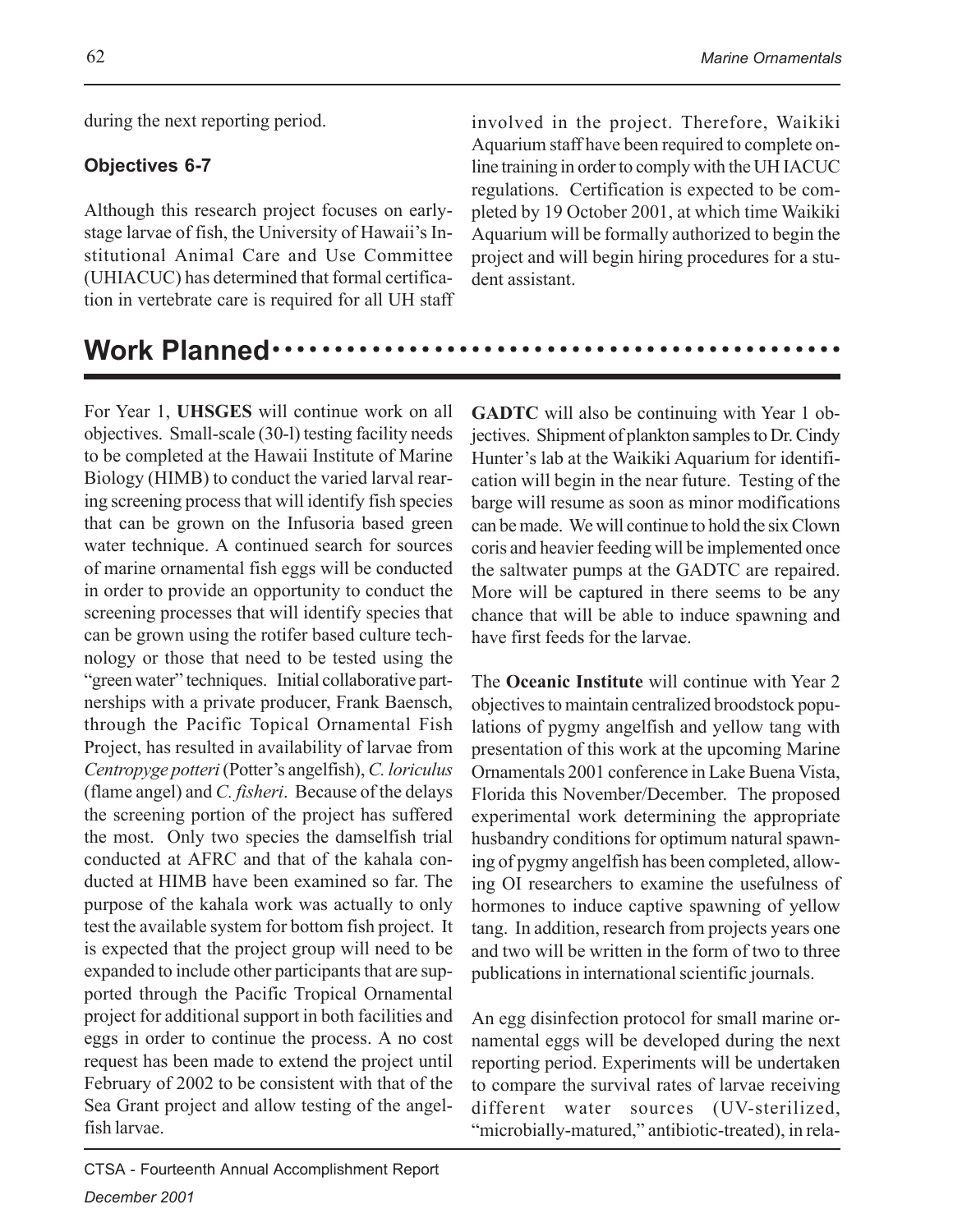tion to the numbers and types of bacteria present. The effects of system volume on microbial communities within the rearing tanks and on larval rearing success will also be investigated.

Having completed certification in vertebrate care, staff at the **Waikiki Aquarium** will be formally authorized to begin the Year 2 project and will begin hiring procedures for a student assistant.

### **Impacts** ○○○○○○○○○○○○○○○○○○○○○○○○○○○○○○○○○○○○○○○○○○○○○○○○○○○○

The ultimate goal of this project is to assist in the development of a marine ornamental industry in Hawaii and the Pacific. This represents a key economic opportunity for farmers in the sate of Hawaii and Pacific Island affiliates such as Guam for several reasons. First, there is a worldwide void in aquaculture production of marine ornamental species. It is estimated that less that 5% of all marine ornamental species traded on the open market are cultured, and that the actual numbers of cultured fish treaded is miniscule compared to that traded by collectors. This is unlike the situation currently faced by freshwater ornamental farmers in Hawaii, who compete in markets with well-established foreign and other domestic producers. Second, it is well known that the health of coral reef ecosystems around the world is being severely degraded, ant that wild collection practices are likely unsustainable unless alternative are sought. The Hawaiian islands are home to over 85% of the coral reefs in the United States, well-positioning the region to develop and aquaculture-based industry. Success

of this project will not only provide new economic opportunities to farmers, but will also help ensure the long-term sustainability of the marine ornamental trade by providing alternative to wild collection practices, and a means to practice resource conservation.

The work conducted by this project to date has provided a base from which research on the culture of difficult to rear, marine ornamental species can proceed. Transfer of technologies to hold broodstock in conditions that promote good health and natural spawning is an important first step for commercialization. Identification of organisms that promote good first feeding allows the research to move to the next phase of identification of appropriate larval rearing technologies. Work targeted for next year should provide further advancements in larval rearing and broodstock conditioning in several species that will be critical to industry development.

### **Publications in Print, Manuscripts and Papers Presented**

#### **Publications in Print**

Ostrowski, A. C., C. W. Laidley. 2001. Application of marine foodfish techniques in marine ornamental aquaculture: Reproduction and laval first feeding. Aquarium Sciences and Conservation 3: 191-204.

#### **Papers Presented**

Laidley, C.W., A. F. Burnell,, and A.C. Ostrowski. 2001. Captive reproduction of yellow tang and pygmy angelfishes at the Oceanic Institute in Hawaii. Marine Ornamentals '01 meeting, November 27 to December 1, 2001 in Lake Buena Vista, Florida.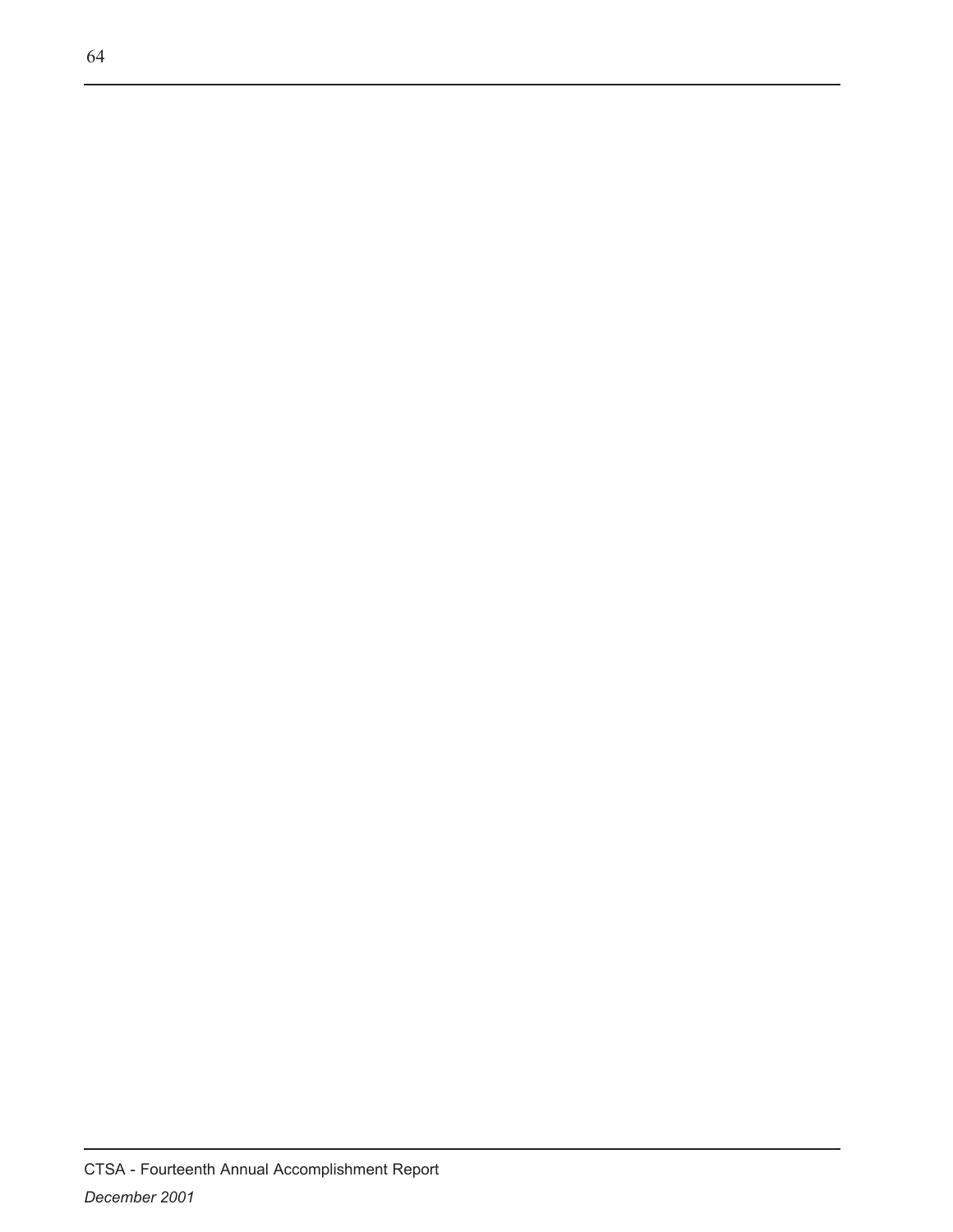# **Publications, Year 12**

## **Reporting Period**

October 1, 2000 - October 1, 2001

### **Funding Level**

| Year 1            | \$10,000  |
|-------------------|-----------|
| Year <sub>2</sub> | 10,000    |
| Year 3            | 12,000    |
| Year 4            | 15,000    |
| Year 5            | 38,000    |
| Year 6            | 18,000    |
| Year 7            | 18,000    |
| Year 8            | 18,000    |
| Year 9            | 18,000    |
| Year 10           | 18,000    |
| Year 11           | 33,600    |
| Year 12           | 33,600    |
| TOTAL             | \$242,200 |

### **Participants**

**Cheng-Sheng Lee**, Director, Center for Tropical and Subtropical Aquaculture Kai Lee Awaya, Information Specialist, Center for Tropical and Subtropical Aquaculture Alcian Clegg, Administrative Assistant, Center for Tropical and Subtropical Aquaculture

## **Objectives** • • •

- 1. Publish a quarterly newsletter to communicate information about the activities of the Center for Tropical and Subtropical Aquaculture and its funded projects and the latest information about aquaculture from the nation and the region.
- 2. Produce and publish informational reports of selected CTSA-funded projects, which will be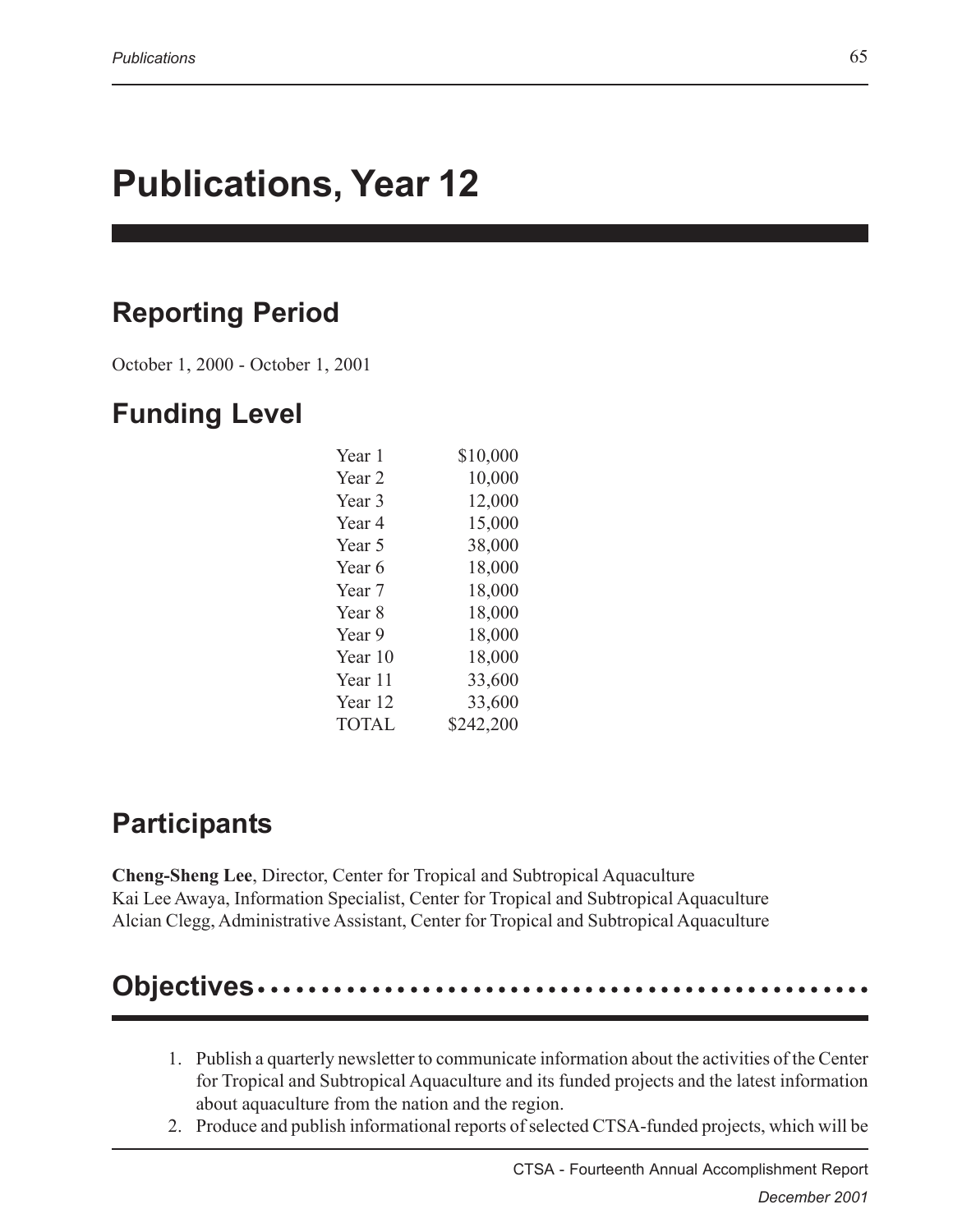distributed at no charge to commercial producers, aquaculture researchers and other interested parties throughout the Pacific region, with limited distribution in the continental United States.

- 3. Improve and maintain an information website. The site will contain information on CTSA, its activities, projects, and publications. It will also contain copies of CTSA's newsletter, and various publications suitable for download and printing at no cost to the user.
- 4. Duplicate and distribute CTSA's and other Regional Centers' publications and videos to information networks throughout the Pacific. This is coordinated with the Pacific Regional Aquaculture Information Service for Education (PRAISE), Hamilton Library, University of Hawaii and the University of Hawaii Sea Grant College Program.
- 5. Produce and publish the Year 2001 CTSA Accomplishments Report, which compiles information on the activities of all CTSA projects that were active during 2001 and distribute to USDA, the CTSA Board of Directors, and the other Regional Aquaculture Centers.
- 6. Provide editing, layout and production assistance as needed on all publications produced by CTSA-funded projects to ensure that the standard of quality is kept at an exceptional level.

## Anticipated Benefits •••••••••••••••••••••

The main benefit of this project is the enhancement of communications it provides regarding aquaculture activity within the region by functioning as a nucleus for information exchange between the aquaculture industry and ongoing research programs. This, in turn, will aid in the technological

advancement of aquaculture.

By disseminating research results and other information related to commercial aquaculture production, the project also helps to overcome the limited information available in the region.

## **Work Progress and Principal Accomplishments** ○○○○○○○○○○

Since 1989, the Center has developed and published a newsletter four times a year, which is distributed to approximately 1,000 individuals, organizations and universities worldwide. The Center has also created *Project Updates*, technical bulletins that are distributed to the CTSA Board of Directors, Industry Advisory Council, Technical Committee, and to extension agents and other interested parties upon request. Additionally, the Publications project has produced two videos which provided the latest results from the Center-funded projects at the time.

By 2001, the CTSA staff had produced (entirely or cooperatively) and published 46 progress reports,

manuals, or fact sheets; duplicated and distributed 18 videos produced by the other Regional Aquaculture Centers and distributed them to extension agents, libraries and aquaculturists throughout the region; and developed and maintained the CTSA webpage.

#### **Objective 1**

A special double issue was published in March 2001 and regular issues were produced in June, September, and December 2001, and disseminated thereafter.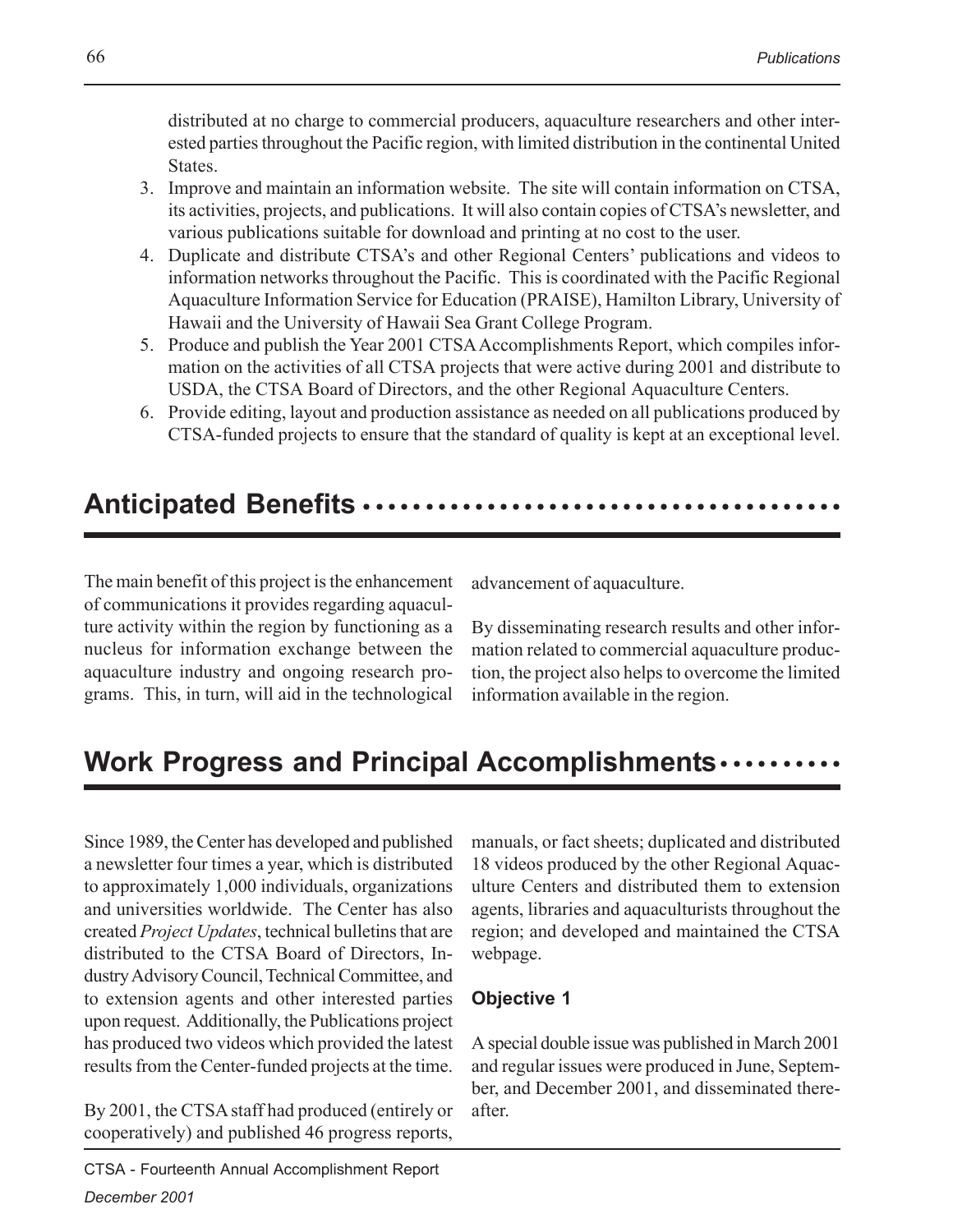#### **Objective 2**

One informational report was published and disseminated: *Economic results of Pacific threadfin culture.*

#### **Objective 3**

The homepage was updated and maintained as needed.

#### **Objective 4**

Three CTSA publications, as well as two videos from the Southern Regional Aquaculture Center were distributed to the Board of Directors and other information networks.

#### **Objective 5**

The Year 2001 Accomplishment report was completed.

#### **Objective 6**

The Center assisted with the creation, production and distribution of three publications: CTSA Publication #145, *Growout techniques for the Pacific threadfin (*Polydactylus sexfilis), CTSA Publication #146, *Economics of a Pacific threadfin hatchery in Hawaii*, and CTSA Publication #148, *Best management practices for Hawaiian aquaculture.* Editing and layout assistance has also been provided for three other CTSA publications due for publication in mid-2002.

### Work Planned.....

The staff will continue to produce and publish the quarterly newsletter, initiate development of a new website, disseminate information, produce articles for other publications to further propagate the accomplishments of our projects and provide editing, layout and printing assistance with publications as needed. Four manuals are due to be published in 2002.

|--|--|--|--|--|--|--|

This project has helped to disseminate aquaculture results and information throughout the region to enhance viable and profitable U.S. aquaculture production to benefit consumers, producers, service industries and the American economy.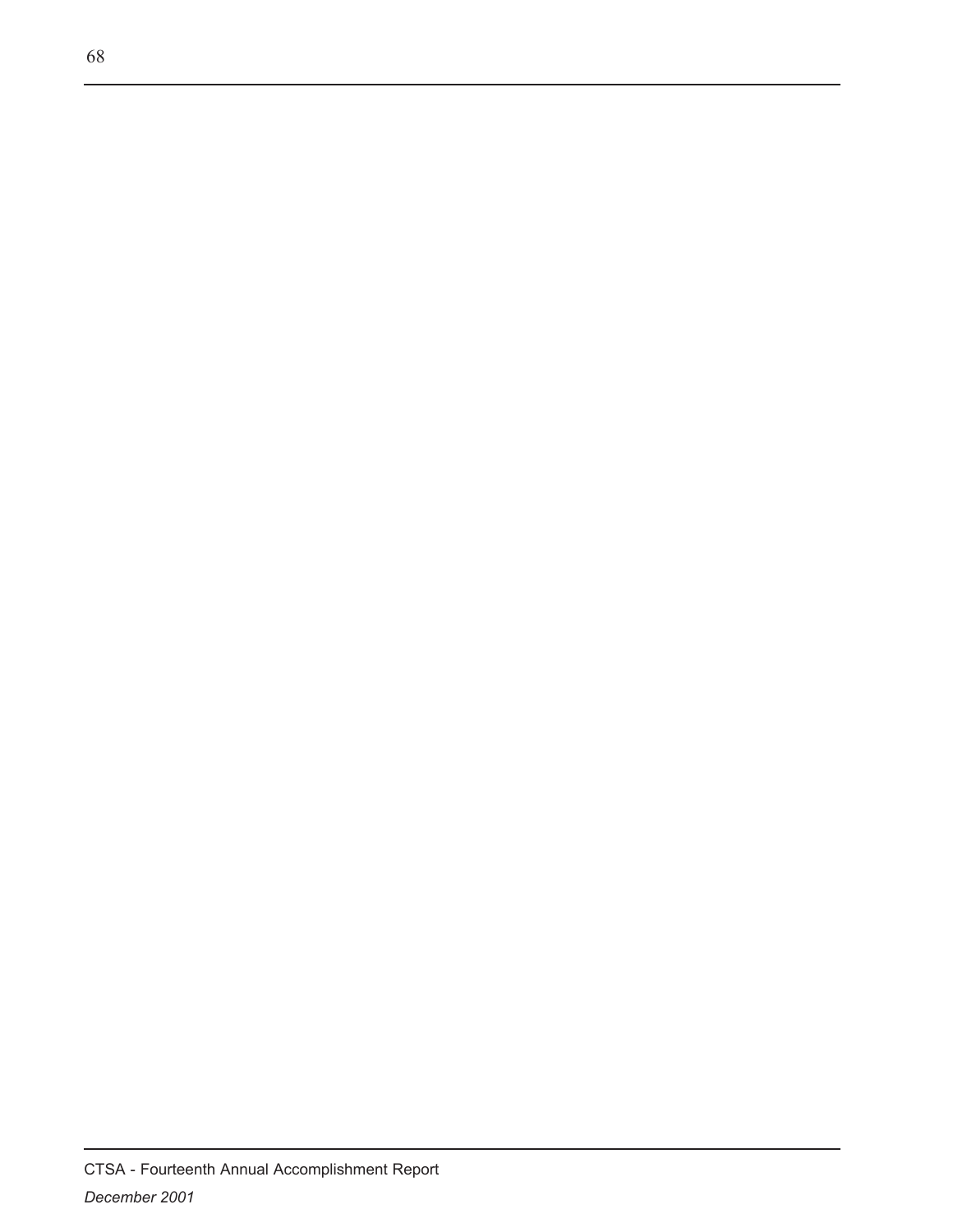# **Marine Food Fish Seedstock Production, Years 2 & 3**

### **Reporting Period**

October 1, 2000 - October 1, 2001 (Year 2) April 1, 2001 - October 1, 2001 (Year 3)

### **Funding Level**

| Year 1       | \$110,000 |
|--------------|-----------|
| Year 2       | 135,000   |
| Year 3       | 135,000   |
| <b>TOTAL</b> | \$380,000 |

### **Participants**

*Year 2*

**Anthony C. Ostrowski**, Ph.D., The Oceanic Institute

Brad J. Argue, Ph.D., The Oceanic Institute

James A. Brock, Ph.D., Aquaculture Development Program, State of Hawaii

Christopher Kelley, Ph.D., Hawaii Institute of Marine Biology, University of Hawaii

Charles W. Laidley, Ph.D., The Oceanic Institute

PingSun Leung, Ph.D., University of Hawaii at Manoa

Robin J. Shields, Ph.D., The Oceanic Institute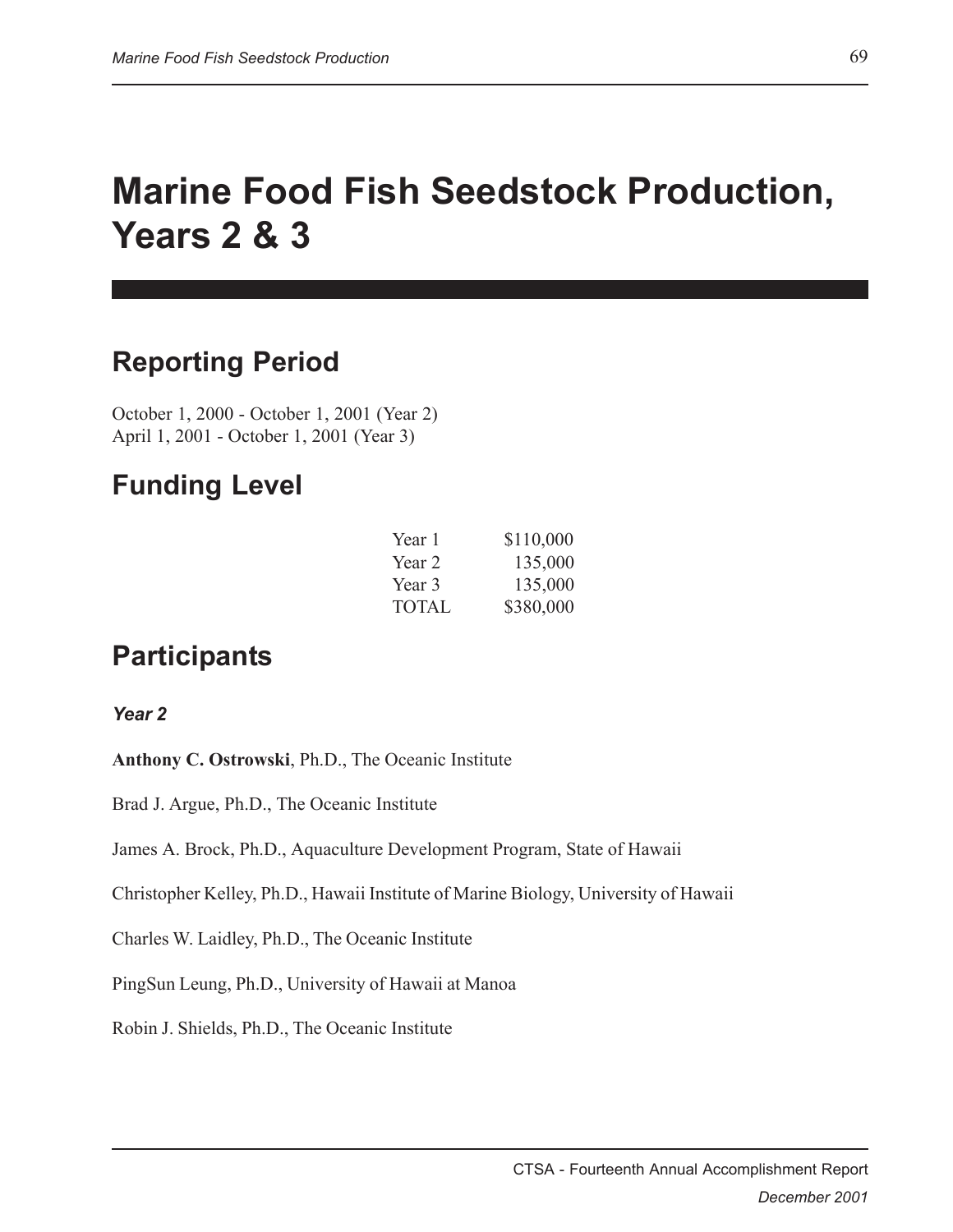#### *Year 3*

Anthony C. Ostrowski, Ph.D., The Oceanic Institute

Brad J. Argue, Ph.D., The Oceanic Institute

James A. Brock, Ph.D., Aquaculture Development Program, State of Hawaii

**Charles W. Laidley**, Ph.D., The Oceanic Institute

Robin J. Shields, Ph.D., The Oceanic Institute

#### **Objectives** ○○○○○○○○○○○○○ ○○○○○○○○○○○○○○○○○○○○○○○○○○○○○○○○○○○○

#### *Year 2*

- 1. Maintain Pacific threadfin, milkfish and crimson snapper broodstock.
- 2. Produce 250,000 threadfin and 100,000 milkfish fingerlings for distribution to qualified farmers.
- 3. Refine disease-free certification program for finfish larvae and improve fry quality.
- 4. Begin to domesticate Pacific threadfin for aquaculture and produce a selected line for increased growth.
- 5. Determine cost structure and profitability of milkfish growout in Hawaii.
- 6. Continue phased fry payment schedule and expand program to other areas of the Pacific taking into account site-specific, economic, and genetic considerations.
- 7. Evaluate other bottomfish species as potential aquaculture candidates and develop broodstock capabilities as money and fish become available.

#### *Year 3*

- 1. Improve threadfin fry quality by use of rotifer enrichment methods.
- 2. Determine role of enhanced natural productivity in semi-intensive production ponds on improved survival and growth of larval milkfish.
- 3. Continue the disease testing program to insure the disease-free status of threadfin fry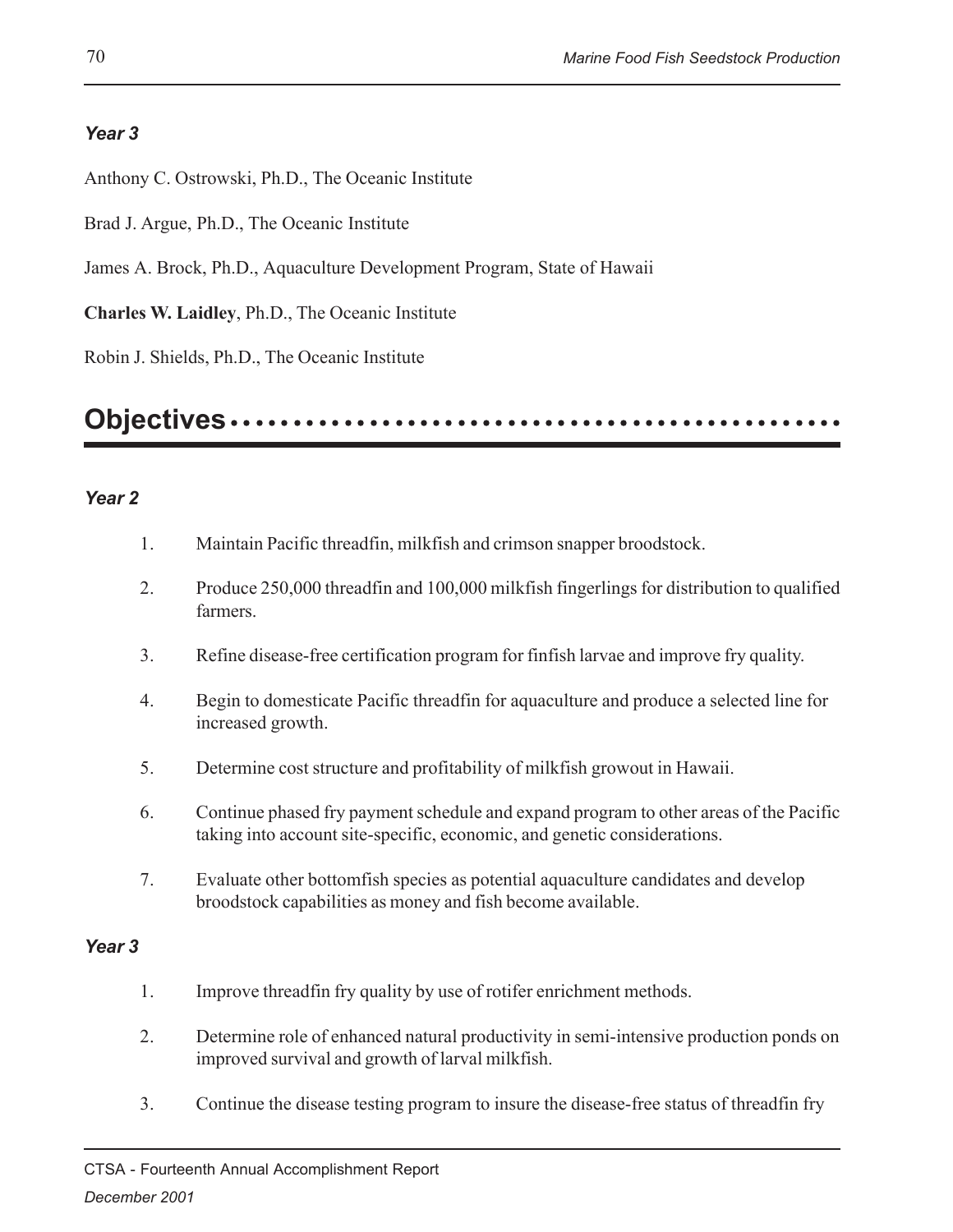provided to the industry and refine it by establishing a cell line to screen for potential viruses.

- 4. Develop pair spawning methods for Pacific threadfin for genetic selection work.
- 5. Domesticate Pacific threadfin for aquaculture and produce a selected line for increased growth.
- 6. Confirm transfer of reliable fry production technologies to commercial hatcheries.

### ○○○○○○○○○ ○○○○○○○○○○○○○○○○○○○○○○○○○○○○○○ **Anticipated Benefits**

The project is well poised to meet its goal to assist in the development of a sustainable marine food fish industry. Clearly, an emerging marine food fish industry is present in Hawaii. Threadfin and milkfish farms have been established as a result of research and technology transfer conducted under the previous CTSA-funded hatchery and growout projects, and the demand for fingerlings continues to rise rapidly. In fact, requests by farmers for both fingerling threadfin (344,500) and milkfish (443,000) in 1998 were beyond the targets established for the final year of Phase II (CTSA Year 11). A track record of commercial sales and commitment by farmers also has been established. Sales of both species in 2000 alone could total \$1.0–1.5 million. A hatchery manual for threadfin has been published (Ostrowski and Molnar, 1998) to pro-

vide a basis for commercial hatcheries. An unrelated project to train local farmers in general marine finfish hatchery and growout techniques at The Oceanic Institute will be leveraged to assist industry development.

This final phase of work will also provide the basis of a breeding program to ensure long-term sustainability of the threadfin industry. Successful completion of the project will produce a domesticated, select line of Pacific threadfin that is better suited to the stresses of aquaculture. They will survive and grow better in ponds or tanks than the fingerlings currently produced from wild-caught broodstock. These select lines themselves or fingerlings produced from the lines could be made available to farmers to increase their profitability.

### **Work Progress and Principal Accomplishments.........**

The Pacific threadfin (*Polydactylus sexfilis*) and milkfish (*Chanos chanos*) represent enormous opportunities for fish farmers in Hawaii and affiliated Pacific Island nations to diversify their crops and expand their income potential. Year 2 of this multiyear project targeted to continue support and development of these opportunities and fostering transition of the commercial sector to self-sufficiency, while exploring new opportunities to expand the marine finfish industry though examination of new species development. This project was successful in distributing fingerlings, eggs, and providing technical advice to over a dozen farmers on the islands of Oahu, Maui, Molokai, and Hawaii to support the budding Pacific threadfin and milkfish industries in Hawaii. These efforts lead to establishment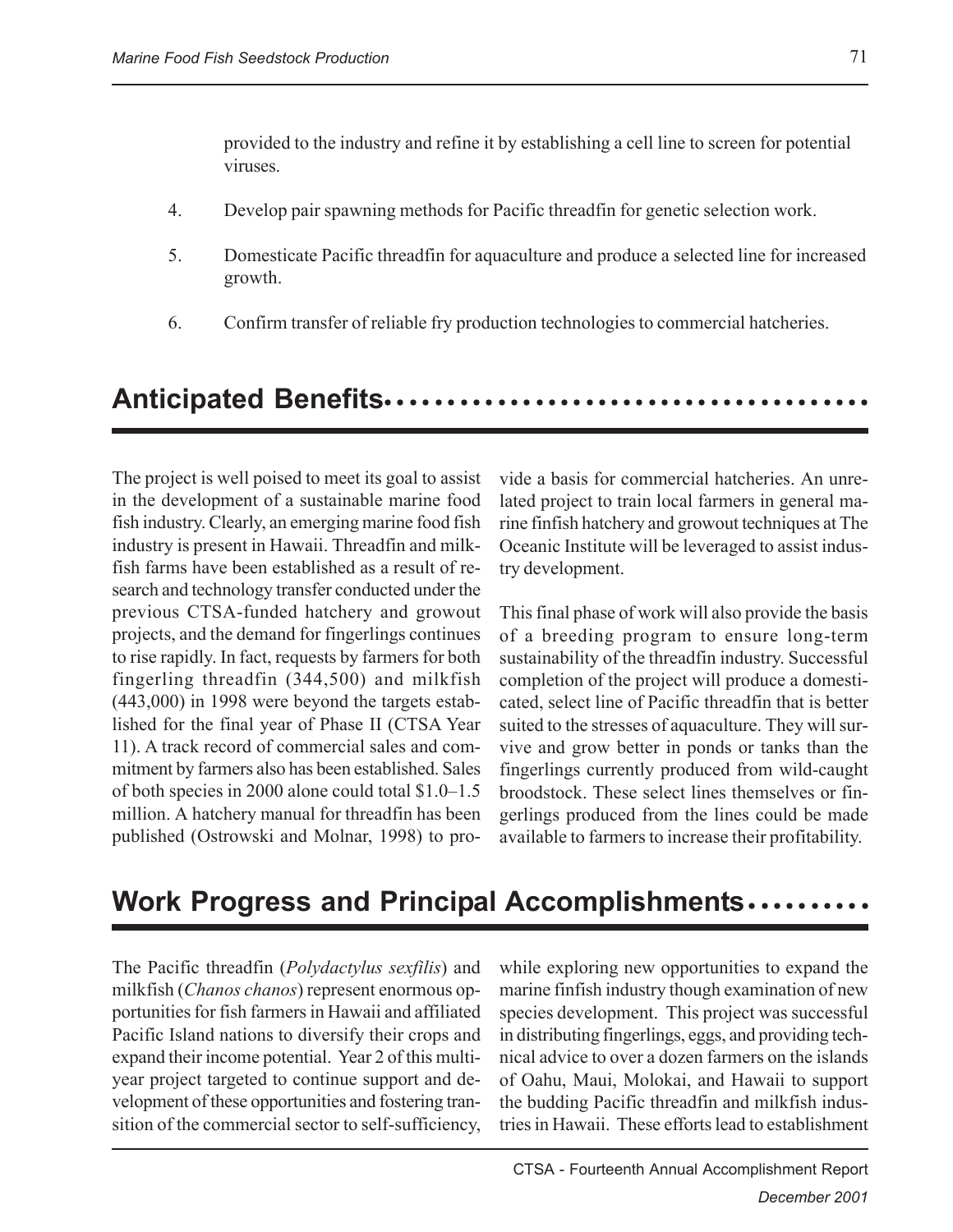of the first commercial Pacific threadfin hatchery in the state, on the island of Hawaii. The first selected line of Pacific threadfin was also established for future research efforts towards domestication and selective breeding of this species. This effort is targeted to consolidate the production gains made by industry in Pacific threadfin culture and to provide the industry with the tools necessary to respond to increased competition both domestically and abroad. Efforts to develop bottom fish species such as the yellowstriped snapper (*Etelis carbunculus*) and gray snapper (*Aprion virescens*) did not progress well as research on these species is presently only in rudimentary phases. The outlook for successful completion of this multi-year project and its overall goals as it enters its final, and third year is very good. Production of Pacific threadfin in particular has steadily risen since 1997, contributing to over \$1 million in farm revenues, and there is ever indication that the industry will remain a vital component of diversified agriculture in Hawaii, with incentive and room for further expansion.

#### *Year 2*

#### **Objective 1**

By the time this phase of the project was initiated, there were only four broodstock snapper remaining at OI. It was decided to cull these animals rather than risk any potential disease transference by combining them with established animals at HIMB. Broodstock snapper at HIMB continued to grow and develop well in the net-pens. It was further decided by the Project Work Group not to collect additional animals to avoid overstocking the netpens. Animals are currently being monitored and plans are to send eggs to the OI hatchery if and when they become available to attempt mass culture. During this period, Dr. Kelley resigned his position at HIMB and currently works for the National Marine Fisheries Service in Honolulu. Dr. Kelley will continue to oversee the snapper project at HIMB and assist in distribution of eggs to OI for CTSA.

CTSA - Fourteenth Annual Accomplishment Report *December 2001*

OI continues to maintain Pacific threadfin and milkfish broodstock for the project. Pacific threadfin have spawned on regular monthly intervals throughout the report period. Milkfish began spawning in May and have continued to spawn as of this writing. Eggs are collected routinely and many have been distributed to local farmers to attempt mass culture.

#### **Objective 2**

The final two threadfin production runs scheduled for this phase of the project were completed in October 2000, and January 2001. In total, 215,896 fingerlings and over 3.6 million eggs were shipped to five facilities across the state. The majority of eggs were shipped to Pacific Harvest, which has established a pilot larval rearing facility. OI staff has assisted with technical advice and visits to this facility to aid hatchery development as well. No other milkfish trials were conducted over this report period due to the lack of spawns. All production and research trials scheduled to yield fingerlings for distribution have been completed as planned.

Preliminary results of trials in 200-liter tanks have demonstrated significantly greater survival rates to metamorphosis for threadfin larvae receiving "Algamac 2000" – enriched rotifers (Aquafauna Biomarine, Inc.) compared to those receiving *Nannochloropsis*-enriched rotifers. Results of these trials are currently being analyzed.

Only 3,600 milkfish fry have been distributed during the project period. A drop in algal production at the OI facility that resulted in low rotifer output has hampered production efforts. Efforts have been directed to correct the situation, and additional runs have been conducted as of this writing. We expect to continue milkfish production runs through October, and until broodstock stop spawning to reach the targeted production goal.

Results of the Aquamat™ trials have been inconclusive to date.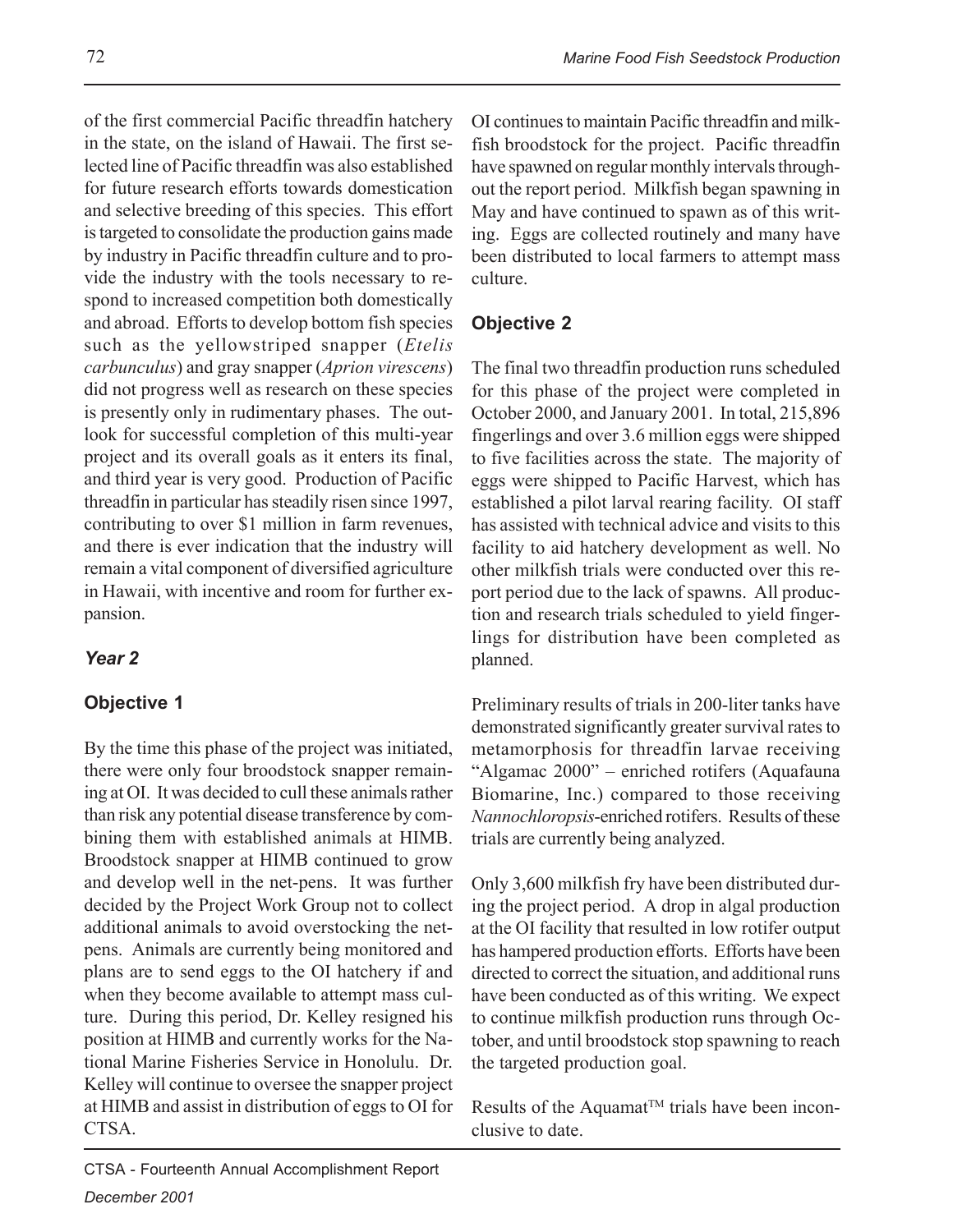In addition to fry, the OI hatchery also provided threadfin and milkfish eggs to support industry development. Several farmers this year have begun hatchery efforts in earnest in response to increasing demands for fry. During the report period, the OI hatchery supplied 1.7 million threadfin and 1.34 million milkfish eggs to three growout and research operations on the islands of Hawaii and Oahu.

### **Objective 3**

Threadfin and milkfish fingerlings (30 from each species)

## *Year 2 results at a glance . . .*

Produced and delivered 215,896 Pacific threadfin and 3,600 milkfish fingerlings to farmers on the islands of Oahu, Maui, Molokai, and Hawaii.

• Produced and delivered over 1.7 million Pacific threadfin and 1.34 million milkfish eggs to three growout and research operations on the islands of Oahu and Hawaii.

Developed first select line of Pacific threadfin for future domestication and selective breeding research.

 $\bullet$  Developed a preliminary estimate of costs of milkfish growout in Hawaii based on farmer input and current production practices.

Provided technical advice that lead to the establishment of the first commercial Pacific threadfin hatchery in the state of Hawaii, on the island of Hawaii.

from each production run at OI were delivered to Dr. Brock at AFRC for examination. Each group of fish were killed with an overdose of MS-222, weighed, necropsied, and tissues from major organ systems (gill, heart, liver, spleen, caudal kidney, digestive tract, and attached abdominal viscera) were collected and preserved in Davidson fixative. The specimens were blocked and processed by routine histopathology methods and slides were prepared. The tissue sections were stained with hematoxin and eosin, and inspections were conducted.

The necropsy and histopathology findings showed no gross change in the fry threadfin or milkfish which disputes any presence of an infectious disease problem in the batches of fish. Fatty vacuolation of the livers was found in 33% of the threadfin. This is a common microscopic change present in cultured threadfin. Its appearance suggests an excess of lipid in the diet of the fish. The clinical impact of this is apparently minimal. The health monitoring program will assure farmers a quality product as well as help maintain a healthy industry. Documented results of these findings are in Appendix 1.

Within the past six months, Dr. Brock has resigned his position as the State of Hawaii's Aquatic Veterinarian. Dr. Robert Bullis from OI has assumed temporary responsibility for this task and is in the process of reading out the remaining cases in collaboration with Dr. Brock. Results will be forwarded to the Project Work Group in a timely fashion.

### **Objective 4**

Efforts to implement a selected breeding program for Pacific threadfin have been initiated with the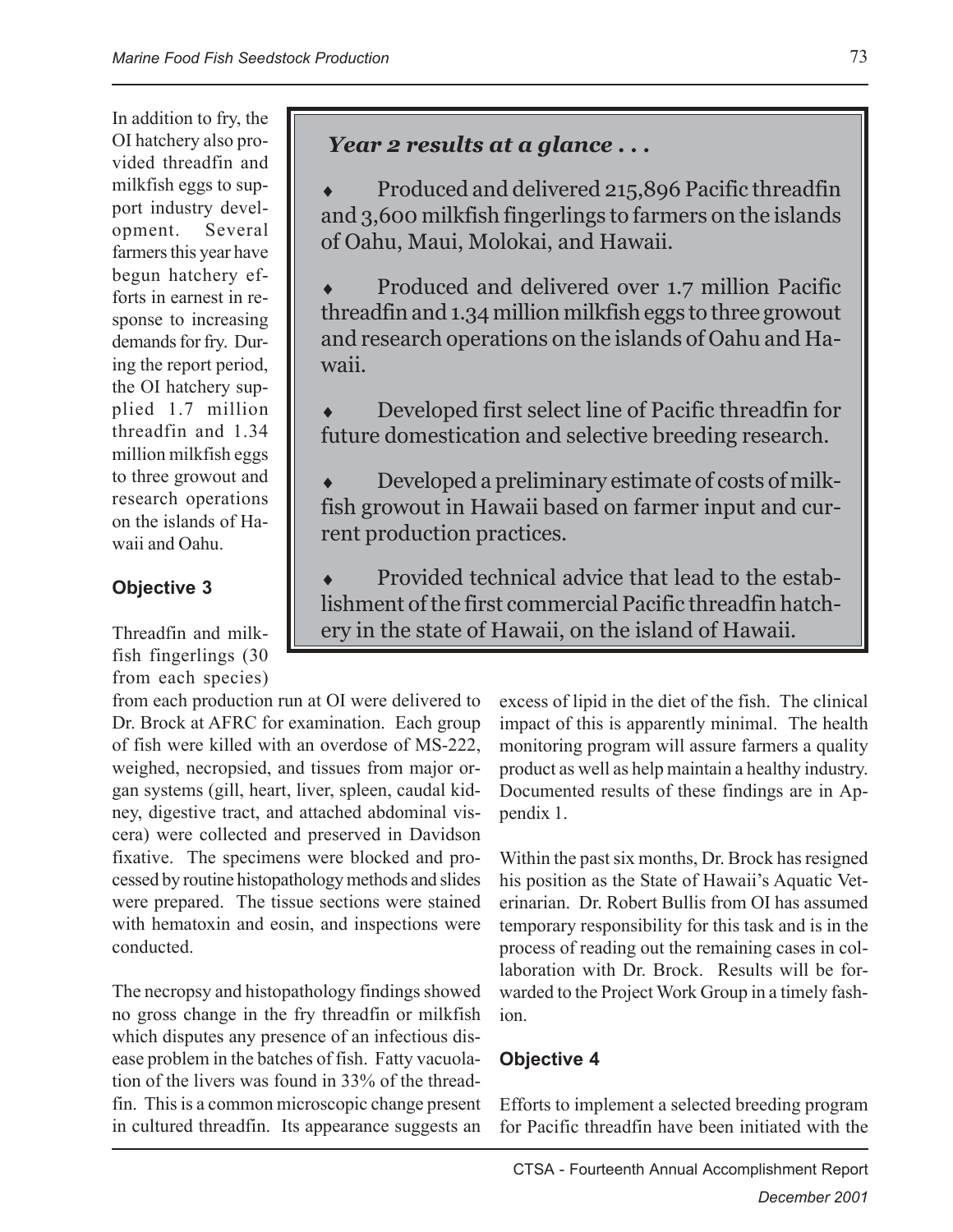development of a domesticated broodstock group in which 10 females collected from the wild have been stocked with 10 F1 males. These animals reached reproductive condition in September with small spawns in September and October. It is anticipated that eggs derived from spawns in January will be used for selection purposes. As indicated in the proposal, the resulting progeny will be raised to market size (0.34 to 0.45 kg), after which 50 randomly selected fish (controls) and the 50 largest fish (select line) will be tagged. Blood samples will be taken for genetic analysis and development of a genome library with micro-satellite markers. These fish will then be grown to sexual maturity to continue the selective breeding program.

Dr. Warren has withdrawn from the effort. We are currently seeking a new partnership to develop the micro-satellite markers. Dr. Charles W. Laidley was recently hired by OI as a reproductive physiologist and has joined this effort.

Spawns from semi-domesticated broodstock populations were reared through the larval hatchery in February producing 4000 fingerlings that are currently being transferred from nursery to 30-ton growout tanks. These fish will be grown to market size at which time control and selected top growers will be PIT-tagged and stocked into broodstock tanks. Preliminary tissue samples have been sent to Kent Sea Tech, Biotechnology division for preliminary microsatellite marker development. Fish are growing well and we expect to begin selection efforts next year as planned.

### **Objective 5**

This aspect of the project was delayed last reporting period due to a delay in establishing a subcontract agreement with the University of Hawaii. The issue was resolved and site visits to local milkfish farms were conducted and information compiled overt this reporting period. A preliminary model has been constructed and is currently being refined for the final report.

### **Objective 6**

Seedstock provision to farmers was logged for each shipment. A cost of \$0.14/fingerling for threadfin and \$0.03/fingerling for milkfish were assessed for each shipment (67% of actual cost for each fry produced from the OI hatchery). Costs to farmers for milkfish were based upon OI's costs of \$0.05/fry to raise fry extensively to 25 days of age (D25). Costs to farmers for threadfin were based upon OI's costs of \$0.21/fry to raise fry intensively to D25. To date, we have recovered only \$3,268.24 of the \$19,618.26 invoiced to farmers.

Site visits were conducted on the islands of Hawaii (Ben Krause) and Maui (Guy Ting) to assist in hatchery and growout set-up. Ben Krause of Pacific Harvest, Inc. is currently setting up a hatchery and conducting trial, larval rearing runs using eggs provided by OI. In addition, a total 30 hours were spent by staff on the phone arranging shipments of fry and eggs, and advising on receiving fish, tank design, feed requirements, and stock densities. There were no requests for fry from Pacific island areas other than Hawaii.

### **Objective 7**

There have been no spawns from any snapper species under any project.

### *Year 3*

### **Objective 1**

An experiment was conducted comparing the survival and growth rates and morphological characteristics of threadfin larvae receiving two different diet enrichment products (Algamac 2000Ô, Aquafauna Biomarine Inc; AquagrowÔ Advantage, Martek Biosciences Corp.). Both of these DHArich products are prepared from dried protist cells (*Schizochytrium* sp and *Crypthecodinium* sp respectively).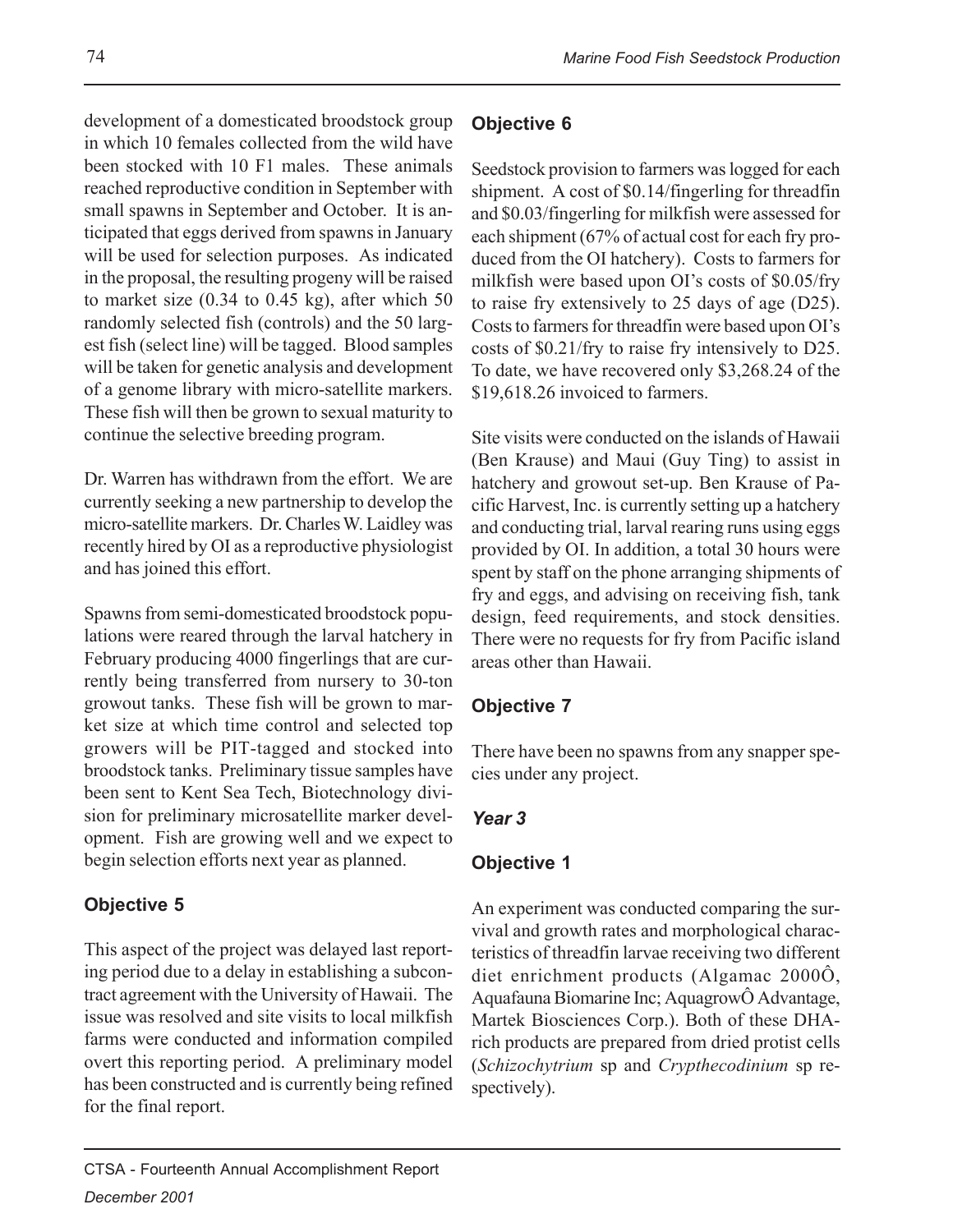The experiment was carried out in 4,000L larvae rearing tanks, 2 tanks per treatment. Each tank was stocked at a density of 40 threadfin eggs/L. Water exchange rates, aeration rates and diet transition regimen followed standard OI procedures. Larvae received the experimental enrichments throughout the rotifer phase, (day 2 to day 15 post-hatch), ac-

ment. Opercular characteristics were highly conservative within groups. 71.7% of threadfin receiving Algamac 2000 did not exhibit any opercular abnormalities at all, compared to just 49.1% of Aquagrow-fed fish. Both 'wrinkled' and 'missing' operculae occurred with higher incidence in the Aquagrow group. Biochemical analyses and inter-

cording to the manufacturers' directions. During the *Artemia* phase (day 12-15 post-hatch), 50% of the daily *Artemia* ration was enriched using the experimental product and 50% with DHA Selco (Inve Aquaculture NV).

Samples of enriched rotifers and *Artemia* were collected for biochemical analysis, while larvae samples were collected at 5-day intervals throughout the experiment, for

*Year 3 results at a glance . . .*

Comparison of rotifer and artemia enrichments demonstrated a dietary effect on, but did not eliminate, opercular deformity rates in intensively reared Pacific threadfin.

Semi-intensively reared Pacific threadfin in outdoor raceway system exhibited lower survival and growth rates as compared with intensively reared fish, with no change in the occurrence of opercular deformities.

♦ 250,000 milkfish eggs and 10,900 milkfish fingerlings were distributed to farmers

2.3 million Pacific threadfin eggs and 130,714 fingerlings were distributed to farmers and state agencies

mediate growth measurements are to be completed.

While neither of the test products was effective in eliminating threadfin opercular abnormalities, the strong treatment effects provide evidence for a nutritional component to this phenomenon. On a practical basis, the Aquagrow Advantage product is not recommended for threadfin larviculture un-

size measurement and biochemical analysis. At the end of the experiment, an additional sample of 60 fish per tank was examined for opercular morphology ('normal', 'wrinkled' or 'missing' operculum). This involved close inspection of each fish using a dissecting microscope.

Survival rate of threadfin to day 25 was variable between tanks, with no clear relationship to enrichment type. Threadfin from the Algamac group were 18% larger (standard length) on average than those from the Aquagrow group at the end of the experider the intensive rearing conditions tested.

#### **Objective 2**

This objective was switched to a comparison of intensive versus semi-intensive methods of threadfin production, with emphasis on fingerling quality from the different rearing systems. Milkfish fingerlings for distribution to farmers were instead produced in a single, intensive hatchery run.

The semi-intensive rearing units for threadfin were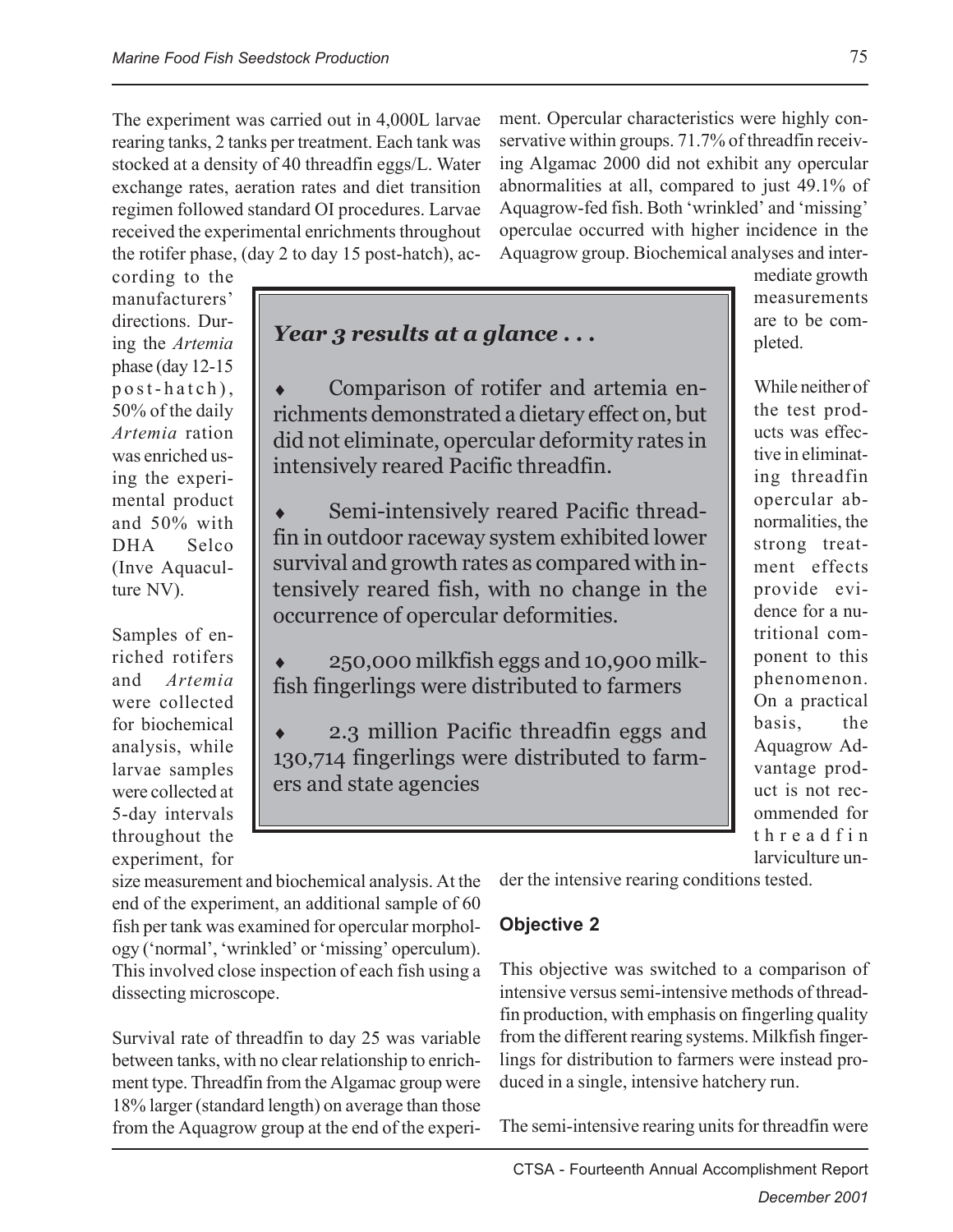located outdoors and consisted of rectangular concrete tanks, 9.6m by 3.7m, with operating volume 20,000L. The intensive rearing units were 4,000L circular black GRP tanks, located indoors. OI's standard threadfin rearing protocols were used for the indoor 4,000L tanks, involving daily addition of microalgae and enriched rotifers/*Artemia*. Threadfin eggs were stocked into the 4,000L tanks at a density of 40/L. The 15,000L tanks were filled with seawater and fertilized to obtain 2mg/L total ammonia nitrogen (TAN), then inoculated with *Nannochloropsis* sp (300,000 cells/ml). Once TAN levels had dropped below 1mg/L, s-type rotifers were inoculated at a density of 2/ml and 1 day old threadfin larvae at 5/L. Water exchange was adjusted within the range 5-15% of tank volume per day. After stocking, microalgae and rotifers were added to the 15,000L tanks as required.

A preliminary trial was carried out comparing 3 intensive versus 2 semi-intensive rearing tanks. Threadfin larvae were sampled from each system at 4 day intervals for size measurement and an additional sample of 60 fish per tank was sampled for operculae assessment on day 25.

Mean survival rate from the intensive, 4,000L rearing system was 19.6%, equivalent to 24,817 fingerlings per tank. Of the two 15,000L semi-intensive rearing tanks, one did not yield any fish, while the second produced 399 fingerlings  $(= 0.4\%$  survival). Surviving fingerlings from the 15,000L tank were smaller than those reared intensively (mean standard lengths 8.6mm and 13.9mm respectively). Despite substantial differences in stocking density, feeding regimen and physical environmental conditions, the incidence of opercular deformity was comparable between the two rearing systems. The total opercular deformity rate among semi-intensively reared fingerlings was 52.5% (comprising 21.2% wrinkled plus 31.2% missing), compared to 42.8% for those reared intensively (20.0% wrinkled plus 22.8% missing).

We conclude that the semi-intensive husbandry techniques applied in the 15,000L tanks were sub-

optimal for Pacific threadfin larvae. The relatively small size of fingerlings harvested from this system indicates that the larvae's energetic requirements were not adequately met. Unlike their intensively reared counterparts, the outdoor population did not benefit from *Artemia* or from the early introduction of formulated feed. As for the low overall survival rate in the semi-intensive rearing system, it remains to be seen whether physical or biological constraints were the most significant. Despite the low survival rate obtained, this first documentation of semi-intensively reared threadfin provides a valuable new tool for studying fingerling quality issues in this species.

### **Objective 3**

No reports received to date.

### **Objective 4**

Approximately 200 F1 Pacific threadfin broodstock are currently being maintained in an outdoor  $25 \text{ m}^3$ flow through tank system awaiting sexual maturation. Pair-spawning efforts require access to sexually mature male and female broodfish prior to research initiation. Establishment of sexual maturity will be based on the initiation of viable egg production between the  $6<sup>th</sup>$  and  $12<sup>th</sup>$  day following the full moon. Experimental protocols, expected to be conducted over the next 4 months, will entail removal of mature male and female threadfin broodstock from batch broodstock tanks at various points prior to spawning and stocking animals in smaller spawning tanks. This will allow broodstock to undergo normal gonadal cycling as a group prior to separation for spawning. Each trial will consist of one male and one female (identified by PIT tags) stocked together in either a 500L or 5000 L flow-through spawning tank equipped with egg collectors. Broodstock will be randomly exposed to one of the following 3 treatment regimens: 1) Natural spawning (no experimental manipulation); 2) Single LHRHa-injection (10 µg/kg); and 3) LHRHa-implant  $(200 \mu g)$ . If the non-treated animals do not spawn as scheduled, they will be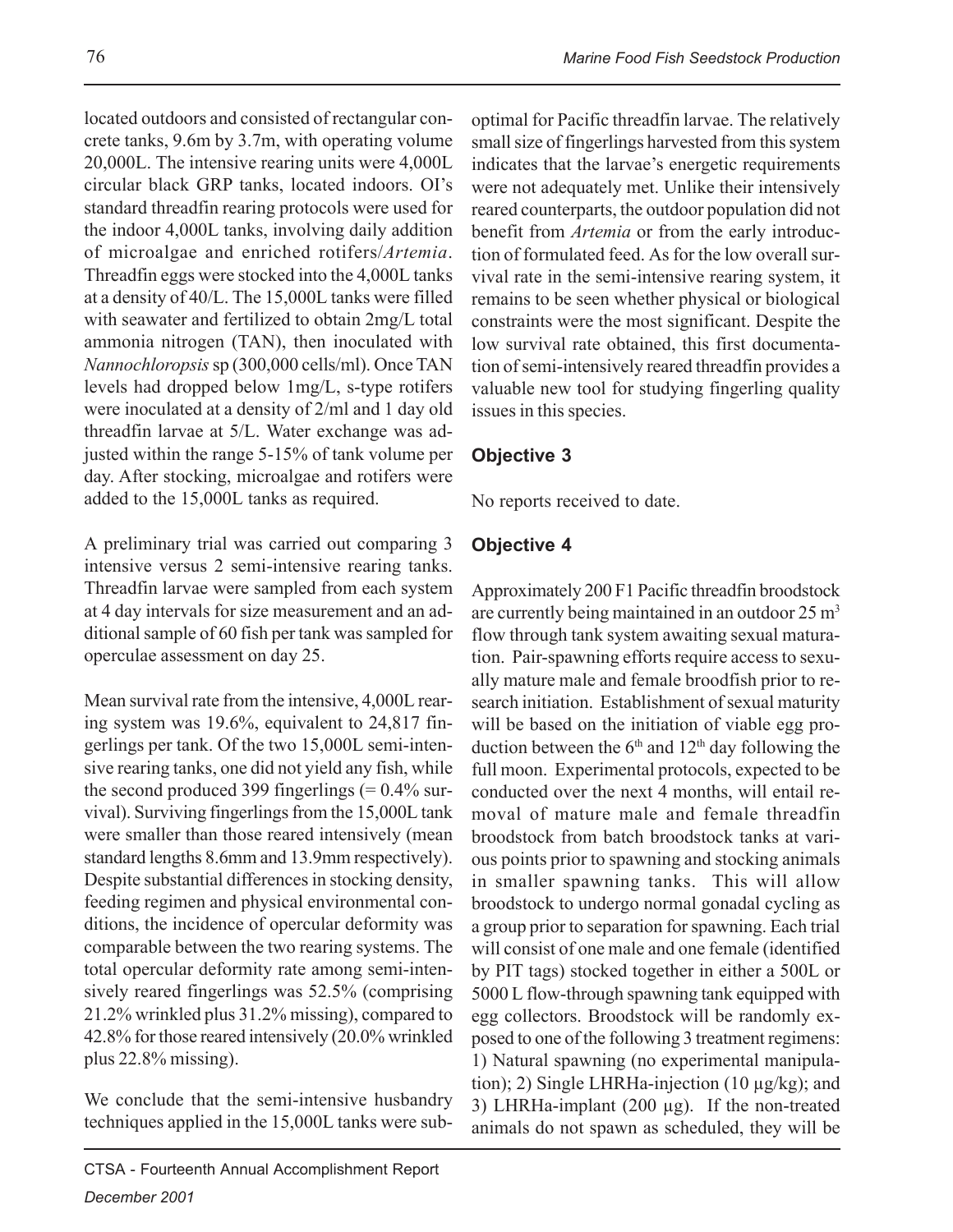maintained in isolated pairs for subsequent spawning cycles, in an attempt to acclimate them to conditions of pair isolation. The single LHRH injection (dose 10 µg/kg) is only effective for a few days while the LHRHa implant (dose 200 µg/kg) should provide a sustained release lasting several weeks. Tanks will be monitored for spawning behavior and the appearance of eggs on collection nets. All spawns will be collected, number of eggs counted, and the percent fertility determined prior to stocking in larval rearing tanks. Seedstock viability will be evaluated using survival rates at hatch, and through the end of pre-feeding larval development.

### **Objective 5**

Ten female F1 domesticated Pacific threadfin and 10 wild-caught males were stocked together in a 25 m3 broodstock tank under standard conditions used to maintain Pacific threadfin production broodstock in late summer 2000. F1 females were used to ensure that seed came from animals capable of completing the life cycle under captive conditions and wild-caught males were used to expand seedstock genetic diversity. This broodstock population reached sexual maturity by Fall 2000, with erratic spawns starting in December. Attempts to rear the January 2001 spawn proved unsuccessful, while efforts to rear February spawns resulted in modest success, with the production of approximately 600 fingerlings.

Fingerlings resulting from the above spawns were stocked in a single growout tank in March to initiate the stock selection trial. By late August, fish reached market size of 0.34 – 0.45 kg. At this time fish were weighed, and 50 randomly chosen fish with a mean weight of 377g, and length of 25.6 cm were tagged and stocked in a separate 25 m<sup>3</sup> "control" broodstock tank. From the remaining 554 fish, the largest 50 individuals with a mean weight of 516 g and length of 28.9 cm were chosen, tagged, and stocked in a separate "growth-selected" broodstock tank.

The control and size selected lines of Pacific threadfin are currently being grown to sexual maturity under standard OI broodstock rearing procedures. Tanks are being monitored on a monthly basis for appearance of fertile eggs. Upon attaining sufficient and reliable egg production, control and sizeselected broodstock will be removed and spawned utilizing pair spawning procedures developed under objective 4.0, to assure the maximum number of parents contribute to the next generation.

The resulting lines will be reared in separate nursery tanks  $(5 \text{ m}^3)$  until large enough to tag (ca. 20-30 g). During this time, the environmental conditions between the tanks will be kept as constant as possible. Five hundred select and 500 control fish will be stocked together and grown to market size in 25 m<sup>3</sup> tanks. Animals will be monitored on a monthly basis for survival, growth, and reproductive development. Upon reaching market size all animals will be weighed and measured to determine the response to selection, and the difference in growth between the select and control lines. This data will also be used to calculate a realized heritability for growth based on the ratio of selection response to selection differential in the parents. Survival, dressing percentage, and reproductive development will be compared between the two lines to determine if these traits are indirectly affected by selecting Pacific threadfin for growth. Again 50 select and 50 control animals will be separated to continue the selection process while non-selected fish will continue to be monitored for reproductive development.

### **Objective 6**

Two threadfin hatchery runs and 1 milkfish run were carried out during the current reporting period. Qualified farmers were asked to submit requests in advance of each run and the total available fingerlings were then distributed on a proportional basis. Eggs of milkfish and threadfin were also supplied on request.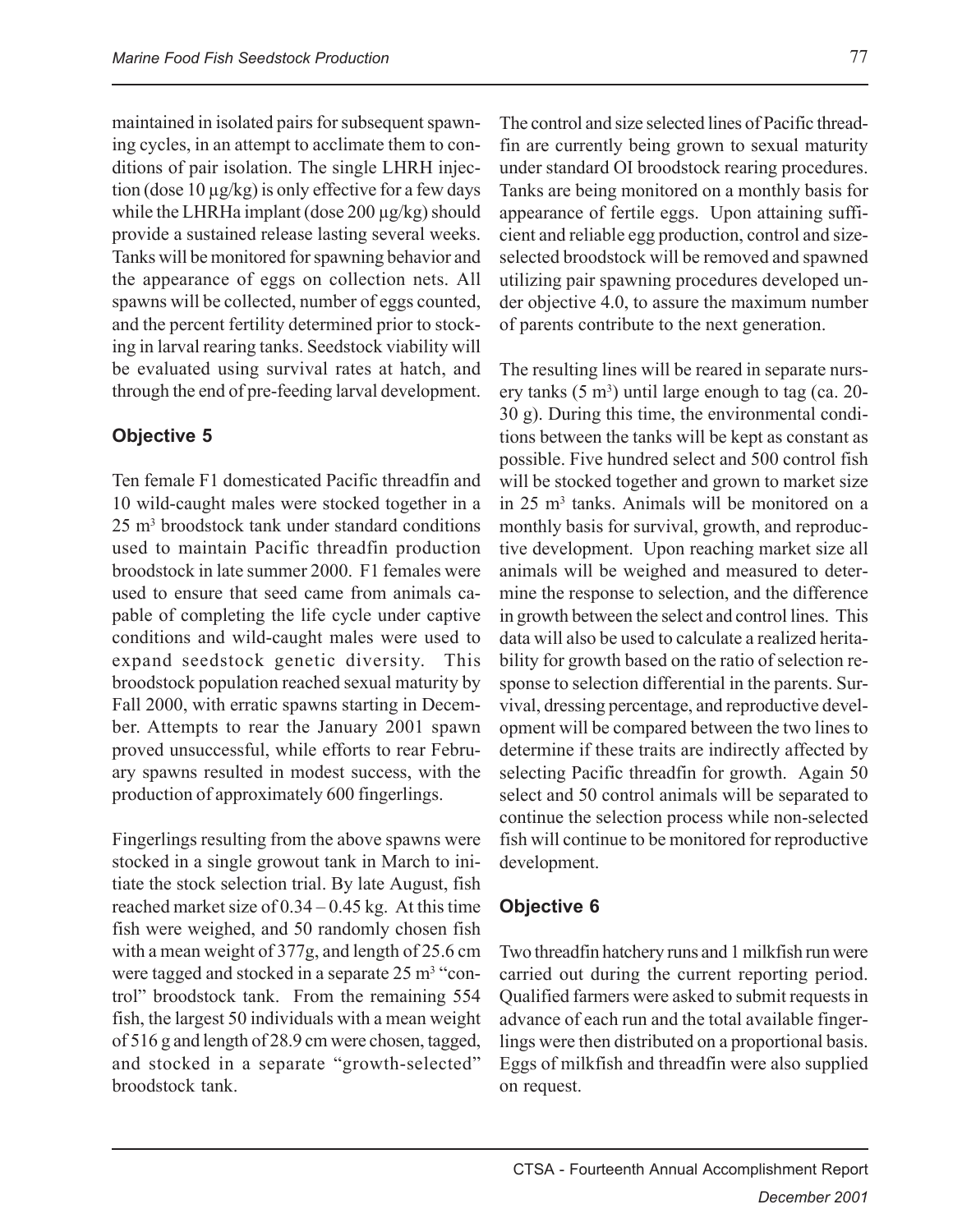#### ○○○○○○○○○○○○○○○○○○○○○○○○○○○○○○○○○○ ○○○○○○○○○○○○ **Work Planned**

During the final 6 months of the project the third and final CTSA threadfin hatchery run will be carried out, comprising three 4,000L intensive rearing tanks. The planned HUFA enrichment study (Objective 1) will be replaced by vitamin C-supplementation of live feeds, in view of the limited effect of HUFA-enriched diets on threadfin skeletal characteristics in previous trials. The effect of supplementing iodine levels in the larvae rearing water will also be tested. Distribution of threadfin fingerlings from this final hatchery run will complete the project's technology transfer objective.

It is expected that experimental female threadfin broodstock (objective 4) will come into sexual

maturity allowing completion of pair spawning development trials. Trials will consist of single male and female broodstock stocked in smaller 5000L spawning tanks for the purpose of obtaining either natural or hormone-induced egg production from which both parents can be controlled and identified. At the same time growth and monthly egg production will continue to be monitored in control and select broodstock tanks (see objective 5) for anticipated spawning during the summer of 2002. Progeny from these spawns will be monitored for survival, growth, and reproductive development on a monthly basis through 2002 and 2003.

### **Impacts......**

The ultimate goal of this project is to support the development of a self-sustaining marine food fish industry in Hawaii. Recent information provided by the State of Hawaii's Aquaculture Development program indicated a steady rise in sales of both threadfin and milkfish over the last several years (Table 1). This is a direct result of the technology, fingerlings, and technical support supplied by the project. There has also been a steady rise in the demand for fingerlings to support expanded industry needs. This has prompted several private farmers to begin trial hatchery runs to not only supplement their own needs, but also to explore the potential to support industry needs. Pacific Harvest, Inc., a threadfin farm in Kona, has taken particular aim at establishing a threadfin hatchery. The company plans to be producing its own fry beginning Spring, 2001. Project staff has assisted in the development of this hatchery. The establishment of private hatcheries is consistent with the goal of supporting self-sufficiency of the industry.

The outlook for completion of the project objectives is very good. The phased payment plan appears to be working, although debts owed have not been collected as quickly as anticipated. Farmers are being better trained to raise threadfin larvae and on-farm survival rates are expected to increase. Completion of the hatchery economic model will help farmers estimate their required scale and costs of production, and provide them the basic equipment and supplies needs with which to develop their hatcheries. OI will attempt larval rearing while HIMB develops broodstock management techniques. The health assurance program will continue, but indications are that Hawaii-based farmers are receiving highquality fry to provide them with the best chance of success in growout.